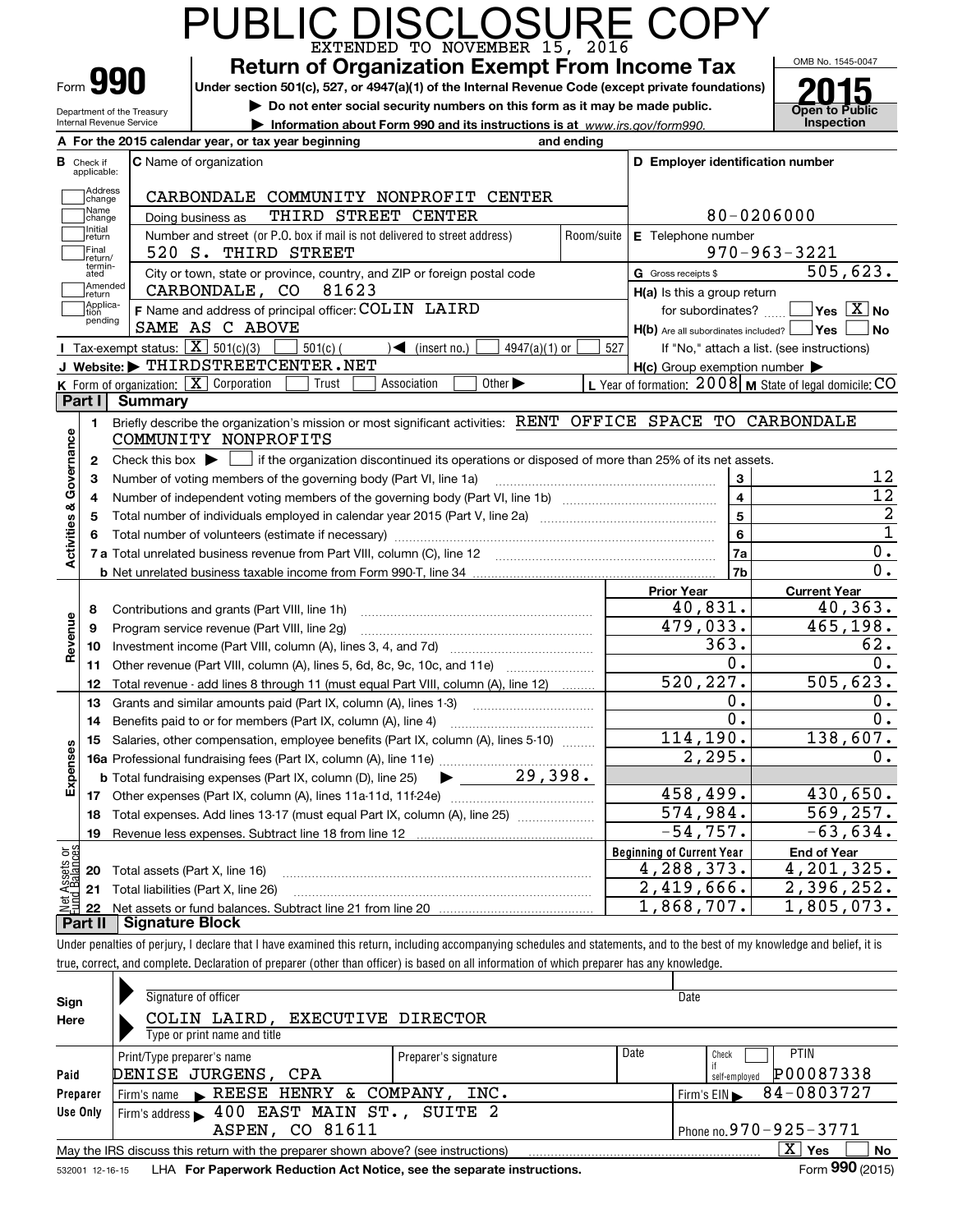|              | PUBLIC DISCLOSURE COPY                                                                                                                                                                                                                                                                                                                      |
|--------------|---------------------------------------------------------------------------------------------------------------------------------------------------------------------------------------------------------------------------------------------------------------------------------------------------------------------------------------------|
|              | 80-0206000<br>CARBONDALE COMMUNITY NONPROFIT CENTER<br>Page 2<br>Form 990 (2015)<br><b>Statement of Program Service Accomplishments</b><br>Part III                                                                                                                                                                                         |
| 1            | Briefly describe the organization's mission:<br>RENT OFFICE SPACE TO CARBONDALE COMMUNITY NONPROFITS                                                                                                                                                                                                                                        |
|              |                                                                                                                                                                                                                                                                                                                                             |
| $\mathbf{2}$ | Did the organization undertake any significant program services during the year which were not listed on<br>$\overline{\ }$ Yes $\overline{\phantom{X}}$ No<br>the prior Form 990 or 990-EZ?<br>If "Yes," describe these new services on Schedule O.                                                                                        |
| 3            | Did the organization cease conducting, or make significant changes in how it conducts, any program services? $\ldots$ $\ldots$ $\ldots$<br>If "Yes," describe these changes on Schedule O.                                                                                                                                                  |
| 4            | Describe the organization's program service accomplishments for each of its three largest program services, as measured by expenses.<br>Section 501(c)(3) and 501(c)(4) organizations are required to report the amount of grants and allocations to others, the total expenses, and<br>revenue, if any, for each program service reported. |
| 4a           | 488, 710. including grants of \$<br>465, 198.<br>$($ Revenue \$<br>) (Expenses \$<br>(Code:<br>PROMOTE THE COMMUNITY THROUGH A MULTI-TENANT, MIXED USE FACILITY FOR<br>NONPROFIT ORGANIZATIONS AND ARTISTS THAT MODELS SUSTAINABILITY IN ITS<br>DESIGN AND PRACTICE.                                                                        |
|              |                                                                                                                                                                                                                                                                                                                                             |
|              |                                                                                                                                                                                                                                                                                                                                             |
|              |                                                                                                                                                                                                                                                                                                                                             |
| 4b           |                                                                                                                                                                                                                                                                                                                                             |
|              |                                                                                                                                                                                                                                                                                                                                             |
|              |                                                                                                                                                                                                                                                                                                                                             |
|              |                                                                                                                                                                                                                                                                                                                                             |
|              |                                                                                                                                                                                                                                                                                                                                             |
| 4с           |                                                                                                                                                                                                                                                                                                                                             |
|              |                                                                                                                                                                                                                                                                                                                                             |
|              |                                                                                                                                                                                                                                                                                                                                             |
|              |                                                                                                                                                                                                                                                                                                                                             |
|              |                                                                                                                                                                                                                                                                                                                                             |
|              |                                                                                                                                                                                                                                                                                                                                             |
| 4d -         | Other program services (Describe in Schedule O.)<br>) (Revenue \$<br>(Expenses \$<br>including grants of \$<br>488,710.                                                                                                                                                                                                                     |
| 4e           | Total program service expenses<br>$F_{\text{OCD}}$ 990 (2015)                                                                                                                                                                                                                                                                               |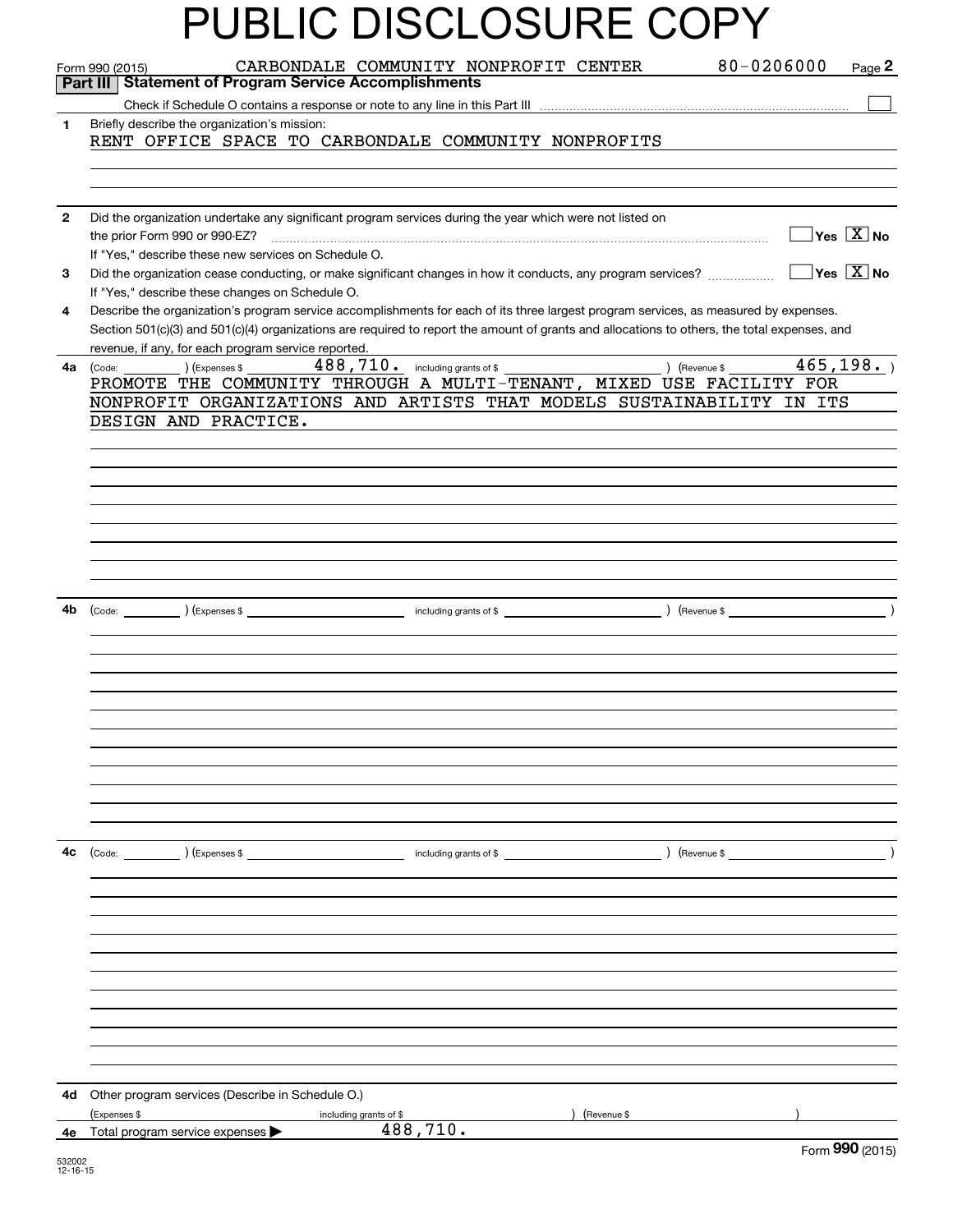| Form 990 (2015) |                                                  |  | CARBONDALE COMMUNITY NONPROFIT CENTER | 80-0206000 | نة Page |
|-----------------|--------------------------------------------------|--|---------------------------------------|------------|---------|
|                 | <b>Part IV   Checklist of Required Schedules</b> |  |                                       |            |         |

|     |                                                                                                                                                                                                                                                       |                 | Yes         | No                           |
|-----|-------------------------------------------------------------------------------------------------------------------------------------------------------------------------------------------------------------------------------------------------------|-----------------|-------------|------------------------------|
| 1   | Is the organization described in section $501(c)(3)$ or $4947(a)(1)$ (other than a private foundation)?                                                                                                                                               |                 |             |                              |
|     |                                                                                                                                                                                                                                                       | 1               | х           |                              |
| 2   |                                                                                                                                                                                                                                                       | $\overline{2}$  | $\mathbf X$ |                              |
| З   | Did the organization engage in direct or indirect political campaign activities on behalf of or in opposition to candidates for                                                                                                                       |                 |             |                              |
|     |                                                                                                                                                                                                                                                       | з               |             | x                            |
| 4   | Section 501(c)(3) organizations. Did the organization engage in lobbying activities, or have a section 501(h) election in effect                                                                                                                      |                 |             |                              |
|     |                                                                                                                                                                                                                                                       | 4               |             | x                            |
| 5   | Is the organization a section 501(c)(4), 501(c)(5), or 501(c)(6) organization that receives membership dues, assessments, or                                                                                                                          |                 |             |                              |
|     |                                                                                                                                                                                                                                                       | 5               |             | x                            |
| 6   | Did the organization maintain any donor advised funds or any similar funds or accounts for which donors have the right to                                                                                                                             |                 |             |                              |
|     | provide advice on the distribution or investment of amounts in such funds or accounts? If "Yes," complete Schedule D, Part I                                                                                                                          | 6               |             | x                            |
| 7   | Did the organization receive or hold a conservation easement, including easements to preserve open space,                                                                                                                                             |                 |             |                              |
|     |                                                                                                                                                                                                                                                       | $\overline{7}$  |             | x                            |
| 8   | Did the organization maintain collections of works of art, historical treasures, or other similar assets? If "Yes," complete                                                                                                                          |                 |             |                              |
|     |                                                                                                                                                                                                                                                       | 8               |             | x                            |
| 9   | Did the organization report an amount in Part X, line 21, for escrow or custodial account liability, serve as a custodian for                                                                                                                         |                 |             |                              |
|     | amounts not listed in Part X; or provide credit counseling, debt management, credit repair, or debt negotiation services?                                                                                                                             |                 |             |                              |
|     | If "Yes," complete Schedule D, Part IV                                                                                                                                                                                                                | 9               |             | x                            |
| 10  | Did the organization, directly or through a related organization, hold assets in temporarily restricted endowments, permanent                                                                                                                         |                 |             |                              |
|     |                                                                                                                                                                                                                                                       | 10              |             | x.                           |
| 11  | If the organization's answer to any of the following questions is "Yes," then complete Schedule D, Parts VI, VII, VIII, IX, or X                                                                                                                      |                 |             |                              |
|     | as applicable.                                                                                                                                                                                                                                        |                 |             |                              |
|     | a Did the organization report an amount for land, buildings, and equipment in Part X, line 10? If "Yes," complete Schedule D,                                                                                                                         |                 |             |                              |
|     |                                                                                                                                                                                                                                                       | 11a             | х           |                              |
|     | <b>b</b> Did the organization report an amount for investments - other securities in Part X, line 12 that is 5% or more of its total                                                                                                                  |                 |             |                              |
|     |                                                                                                                                                                                                                                                       | 11 <sub>b</sub> |             | x                            |
|     | c Did the organization report an amount for investments - program related in Part X, line 13 that is 5% or more of its total                                                                                                                          |                 |             |                              |
|     |                                                                                                                                                                                                                                                       | 11c             |             | x                            |
|     | d Did the organization report an amount for other assets in Part X, line 15 that is 5% or more of its total assets reported in                                                                                                                        |                 |             |                              |
|     |                                                                                                                                                                                                                                                       | <b>11d</b>      |             | x                            |
|     |                                                                                                                                                                                                                                                       | 11e             | X           |                              |
|     | f Did the organization's separate or consolidated financial statements for the tax year include a footnote that addresses                                                                                                                             |                 |             |                              |
|     | the organization's liability for uncertain tax positions under FIN 48 (ASC 740)? If "Yes," complete Schedule D, Part X                                                                                                                                | 11f             | x           |                              |
|     | 12a Did the organization obtain separate, independent audited financial statements for the tax year? If "Yes," complete                                                                                                                               |                 |             |                              |
|     | Schedule D, Parts XI and XII                                                                                                                                                                                                                          | 12a             | x           |                              |
|     | <b>b</b> Was the organization included in consolidated, independent audited financial statements for the tax year?                                                                                                                                    |                 |             |                              |
|     | If "Yes," and if the organization answered "No" to line 12a, then completing Schedule D, Parts XI and XII is optional                                                                                                                                 | <b>12b</b>      |             | х<br>$\overline{\textbf{X}}$ |
| 13  | Did the organization maintain an office, employees, or agents outside of the United States?                                                                                                                                                           | 13<br>14a       |             | $\mathbf x$                  |
| 14a |                                                                                                                                                                                                                                                       |                 |             |                              |
| b   | Did the organization have aggregate revenues or expenses of more than \$10,000 from grantmaking, fundraising, business,<br>investment, and program service activities outside the United States, or aggregate foreign investments valued at \$100,000 |                 |             |                              |
|     |                                                                                                                                                                                                                                                       | 14b             |             | X                            |
| 15  | Did the organization report on Part IX, column (A), line 3, more than \$5,000 of grants or other assistance to or for any                                                                                                                             |                 |             |                              |
|     |                                                                                                                                                                                                                                                       | 15              |             | X                            |
| 16  | Did the organization report on Part IX, column (A), line 3, more than \$5,000 of aggregate grants or other assistance to                                                                                                                              |                 |             |                              |
|     |                                                                                                                                                                                                                                                       | 16              |             | x                            |
| 17  | Did the organization report a total of more than \$15,000 of expenses for professional fundraising services on Part IX,                                                                                                                               |                 |             |                              |
|     |                                                                                                                                                                                                                                                       | 17              |             | x                            |
| 18  | Did the organization report more than \$15,000 total of fundraising event gross income and contributions on Part VIII, lines                                                                                                                          |                 |             |                              |
|     |                                                                                                                                                                                                                                                       | 18              |             | x                            |
| 19  | Did the organization report more than \$15,000 of gross income from gaming activities on Part VIII, line 9a? If "Yes."                                                                                                                                |                 |             |                              |
|     |                                                                                                                                                                                                                                                       | 19              |             | x                            |
|     |                                                                                                                                                                                                                                                       |                 |             |                              |

Form (2015) **990**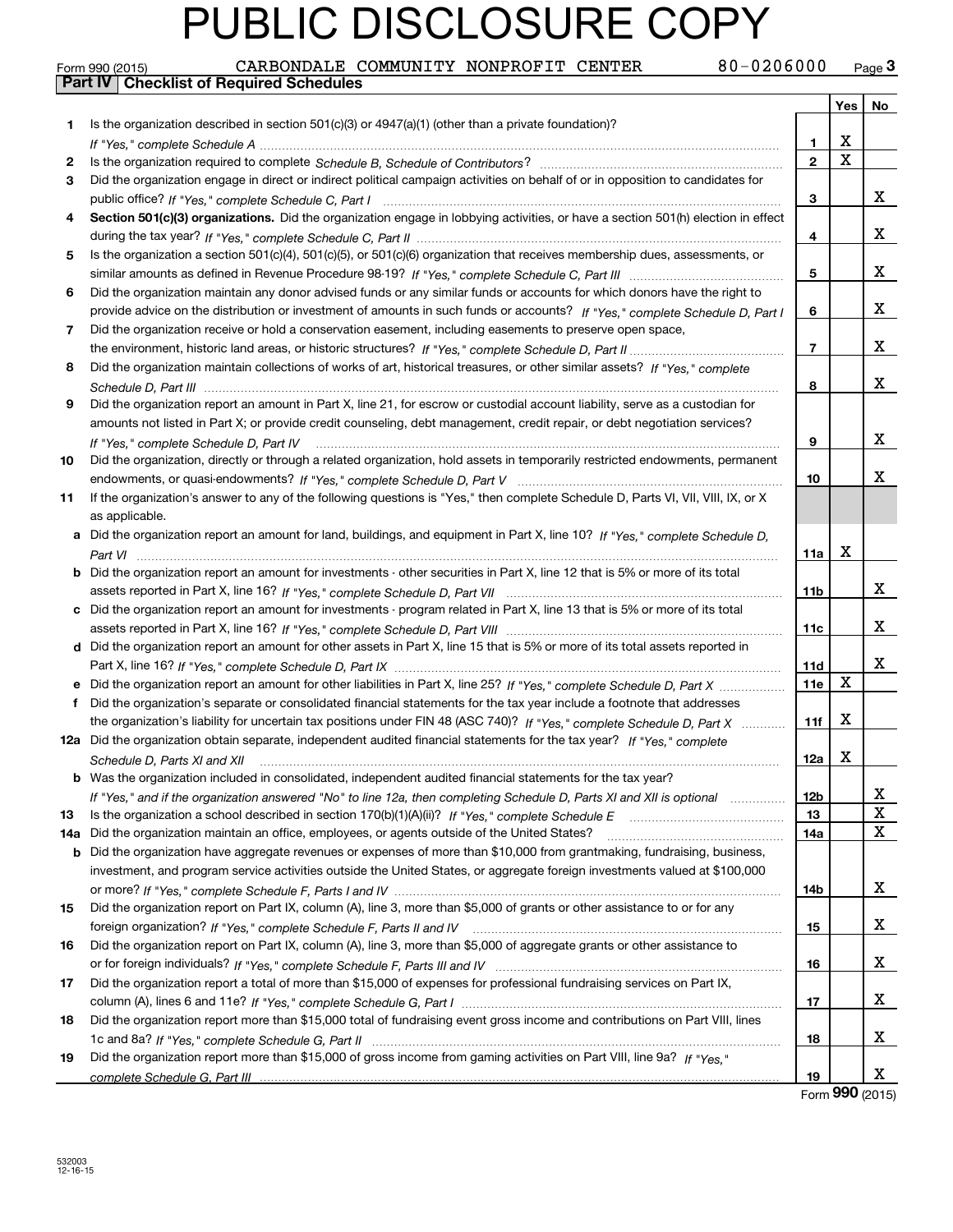|     | 80-0206000<br>CARBONDALE COMMUNITY NONPROFIT CENTER<br>Form 990 (2015)                                                                                                                                                         |                 |     | Page 4                      |
|-----|--------------------------------------------------------------------------------------------------------------------------------------------------------------------------------------------------------------------------------|-----------------|-----|-----------------------------|
|     | Part IV Checklist of Required Schedules (continued)                                                                                                                                                                            |                 |     |                             |
|     |                                                                                                                                                                                                                                |                 | Yes | No                          |
|     | 20a Did the organization operate one or more hospital facilities? If "Yes," complete Schedule H                                                                                                                                | 20a             |     | x                           |
|     | <b>b</b> If "Yes" to line 20a, did the organization attach a copy of its audited financial statements to this return?                                                                                                          | 20 <sub>b</sub> |     |                             |
| 21  | Did the organization report more than \$5,000 of grants or other assistance to any domestic organization or                                                                                                                    |                 |     |                             |
|     |                                                                                                                                                                                                                                | 21              |     | х                           |
| 22  | Did the organization report more than \$5,000 of grants or other assistance to or for domestic individuals on                                                                                                                  |                 |     |                             |
|     |                                                                                                                                                                                                                                | 22              |     | x                           |
| 23  | Did the organization answer "Yes" to Part VII, Section A, line 3, 4, or 5 about compensation of the organization's current                                                                                                     |                 |     |                             |
|     | and former officers, directors, trustees, key employees, and highest compensated employees? If "Yes," complete                                                                                                                 |                 |     |                             |
|     |                                                                                                                                                                                                                                | 23              |     | X                           |
|     | 24a Did the organization have a tax-exempt bond issue with an outstanding principal amount of more than \$100,000 as of the                                                                                                    |                 |     |                             |
|     | last day of the year, that was issued after December 31, 2002? If "Yes," answer lines 24b through 24d and complete                                                                                                             |                 |     |                             |
|     | Schedule K. If "No", go to line 25a                                                                                                                                                                                            | 24a             |     | x                           |
|     | <b>b</b> Did the organization invest any proceeds of tax-exempt bonds beyond a temporary period exception?                                                                                                                     | 24b             |     |                             |
|     | c Did the organization maintain an escrow account other than a refunding escrow at any time during the year to defease                                                                                                         |                 |     |                             |
|     |                                                                                                                                                                                                                                | 24c             |     |                             |
|     |                                                                                                                                                                                                                                | 24d             |     |                             |
|     | 25a Section 501(c)(3), 501(c)(4), and 501(c)(29) organizations. Did the organization engage in an excess benefit                                                                                                               |                 |     |                             |
|     |                                                                                                                                                                                                                                | 25a             |     | x                           |
|     | b Is the organization aware that it engaged in an excess benefit transaction with a disqualified person in a prior year, and                                                                                                   |                 |     |                             |
|     | that the transaction has not been reported on any of the organization's prior Forms 990 or 990-EZ? If "Yes," complete                                                                                                          |                 |     |                             |
|     | Schedule L, Part I                                                                                                                                                                                                             | 25b             |     | x                           |
| 26  | Did the organization report any amount on Part X, line 5, 6, or 22 for receivables from or payables to any current or                                                                                                          |                 |     |                             |
|     | former officers, directors, trustees, key employees, highest compensated employees, or disqualified persons? If "Yes."                                                                                                         |                 |     |                             |
|     | complete Schedule L, Part II material complete schedule L, Part II material complete Schedule L, Part II material complete schedule L, Part II material contract the state of the state of the state of the state of the state | 26              |     | x                           |
| 27  | Did the organization provide a grant or other assistance to an officer, director, trustee, key employee, substantial                                                                                                           |                 |     |                             |
|     | contributor or employee thereof, a grant selection committee member, or to a 35% controlled entity or family member                                                                                                            |                 |     |                             |
|     |                                                                                                                                                                                                                                | 27              |     | х                           |
| 28  | Was the organization a party to a business transaction with one of the following parties (see Schedule L, Part IV                                                                                                              |                 |     |                             |
|     | instructions for applicable filing thresholds, conditions, and exceptions):                                                                                                                                                    |                 |     |                             |
|     | a A current or former officer, director, trustee, or key employee? If "Yes," complete Schedule L, Part IV                                                                                                                      | <b>28a</b>      |     | Х<br>х                      |
|     | b A family member of a current or former officer, director, trustee, or key employee? If "Yes," complete Schedule L, Part IV                                                                                                   | 28b             |     |                             |
|     | c An entity of which a current or former officer, director, trustee, or key employee (or a family member thereof) was an officer,                                                                                              |                 |     | х                           |
|     |                                                                                                                                                                                                                                | 28c             |     | х                           |
| 29  |                                                                                                                                                                                                                                | 29              |     |                             |
| 30  | Did the organization receive contributions of art, historical treasures, or other similar assets, or qualified conservation                                                                                                    |                 |     | X                           |
|     | Did the organization liquidate, terminate, or dissolve and cease operations?                                                                                                                                                   | 30              |     |                             |
| 31  |                                                                                                                                                                                                                                | 31              |     | x                           |
|     | Did the organization sell, exchange, dispose of, or transfer more than 25% of its net assets? If "Yes." complete                                                                                                               |                 |     |                             |
| 32  |                                                                                                                                                                                                                                | 32              |     | х                           |
| 33  | Did the organization own 100% of an entity disregarded as separate from the organization under Regulations                                                                                                                     |                 |     |                             |
|     |                                                                                                                                                                                                                                | 33              |     | х                           |
| 34  | Was the organization related to any tax-exempt or taxable entity? If "Yes," complete Schedule R, Part II, III, or IV, and                                                                                                      |                 |     |                             |
|     |                                                                                                                                                                                                                                | 34              |     | х                           |
| 35a | Did the organization have a controlled entity within the meaning of section 512(b)(13)?                                                                                                                                        | <b>35a</b>      |     | X                           |
|     | b If "Yes" to line 35a, did the organization receive any payment from or engage in any transaction with a controlled entity                                                                                                    |                 |     |                             |
|     |                                                                                                                                                                                                                                | 35b             |     |                             |
| 36  | Section 501(c)(3) organizations. Did the organization make any transfers to an exempt non-charitable related organization?                                                                                                     |                 |     |                             |
|     |                                                                                                                                                                                                                                | 36              |     | x                           |
| 37  | Did the organization conduct more than 5% of its activities through an entity that is not a related organization                                                                                                               |                 |     |                             |
|     |                                                                                                                                                                                                                                | 37              |     | x                           |
| 38  | Did the organization complete Schedule O and provide explanations in Schedule O for Part VI, lines 11b and 19?                                                                                                                 |                 |     |                             |
|     |                                                                                                                                                                                                                                | 38              | х   |                             |
|     |                                                                                                                                                                                                                                |                 |     | $F_{\text{arm}}$ 990 (2015) |

Form (2015) **990**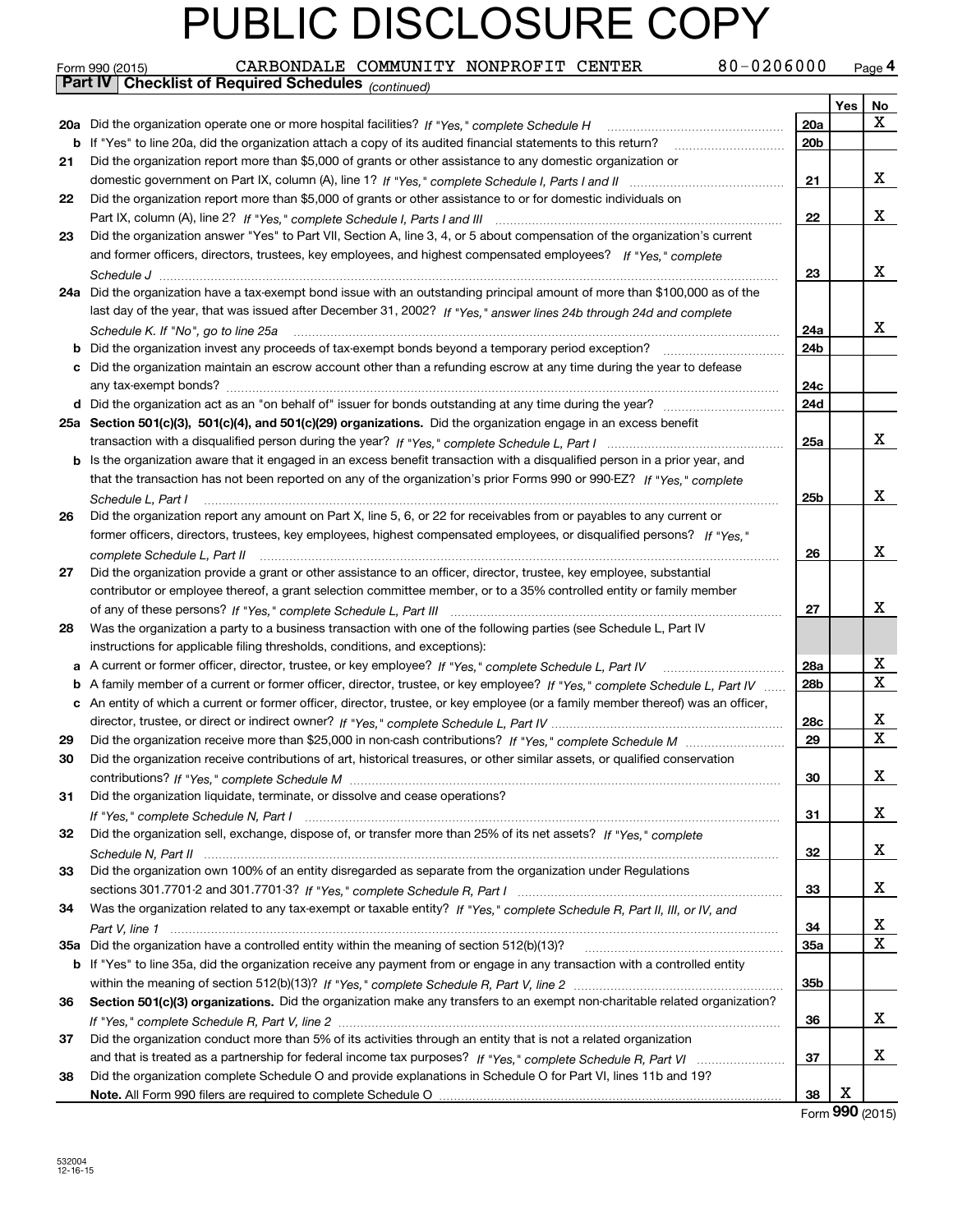|               | CARBONDALE COMMUNITY NONPROFIT CENTER<br>Form 990 (2015)                                                                                        |                 | 80-0206000     |                |     | Page $5$    |
|---------------|-------------------------------------------------------------------------------------------------------------------------------------------------|-----------------|----------------|----------------|-----|-------------|
| <b>Part V</b> | <b>Statements Regarding Other IRS Filings and Tax Compliance</b>                                                                                |                 |                |                |     |             |
|               | Check if Schedule O contains a response or note to any line in this Part V                                                                      |                 |                |                |     |             |
|               |                                                                                                                                                 |                 |                |                | Yes | No          |
|               |                                                                                                                                                 | 1a              |                |                |     |             |
| b             | Enter the number of Forms W-2G included in line 1a. Enter -0- if not applicable                                                                 | 1 <sub>b</sub>  | 0              |                |     |             |
| c             | Did the organization comply with backup withholding rules for reportable payments to vendors and reportable gaming                              |                 |                |                |     |             |
|               |                                                                                                                                                 |                 |                | 1c             |     |             |
|               | 2a Enter the number of employees reported on Form W-3, Transmittal of Wage and Tax Statements,                                                  |                 |                |                |     |             |
|               | filed for the calendar year ending with or within the year covered by this return                                                               | 2a              | $\overline{a}$ |                |     |             |
|               |                                                                                                                                                 |                 |                | 2 <sub>b</sub> | X   |             |
|               | <b>Note.</b> If the sum of lines 1a and 2a is greater than 250, you may be required to $e$ - <i>file</i> (see instructions)                     |                 |                |                |     |             |
|               | 3a Did the organization have unrelated business gross income of \$1,000 or more during the year?                                                |                 |                | 3a             |     | х           |
|               |                                                                                                                                                 |                 |                | 3 <sub>b</sub> |     |             |
|               | 4a At any time during the calendar year, did the organization have an interest in, or a signature or other authority over, a                    |                 |                |                |     |             |
|               |                                                                                                                                                 |                 |                | 4a             |     | х           |
|               | <b>b</b> If "Yes," enter the name of the foreign country: $\blacktriangleright$                                                                 |                 |                |                |     |             |
|               | See instructions for filing requirements for FinCEN Form 114, Report of Foreign Bank and Financial Accounts (FBAR).                             |                 |                |                |     |             |
|               | 5a Was the organization a party to a prohibited tax shelter transaction at any time during the tax year?                                        |                 |                | 5a             |     | х           |
|               |                                                                                                                                                 |                 |                | 5 <sub>b</sub> |     | $\mathbf X$ |
|               | c If "Yes," to line 5a or 5b, did the organization file Form 8886-T?                                                                            |                 |                | 5 <sub>c</sub> |     |             |
|               | 6a Does the organization have annual gross receipts that are normally greater than \$100,000, and did the organization solicit                  |                 |                |                |     |             |
|               | any contributions that were not tax deductible as charitable contributions?                                                                     |                 |                | 6a             |     | х           |
|               | b If "Yes," did the organization include with every solicitation an express statement that such contributions or gifts                          |                 |                |                |     |             |
|               | were not tax deductible?                                                                                                                        |                 |                | 6b             |     |             |
| 7             | Organizations that may receive deductible contributions under section 170(c).                                                                   |                 |                |                |     |             |
| a             | Did the organization receive a payment in excess of \$75 made partly as a contribution and partly for goods and services provided to the payor? |                 |                | 7a             |     | х           |
|               | <b>b</b> If "Yes," did the organization notify the donor of the value of the goods or services provided?                                        |                 |                | 7b             |     |             |
|               | c Did the organization sell, exchange, or otherwise dispose of tangible personal property for which it was required                             |                 |                |                |     |             |
|               | to file Form 8282?                                                                                                                              |                 |                | 7c             |     | х           |
|               | <b>d</b> If "Yes," indicate the number of Forms 8282 filed during the year                                                                      | 7d              |                |                |     |             |
|               | e Did the organization receive any funds, directly or indirectly, to pay premiums on a personal benefit contract?                               |                 |                | 7e             |     |             |
| Ť             | Did the organization, during the year, pay premiums, directly or indirectly, on a personal benefit contract?                                    |                 |                | 7f             |     |             |
| g             | If the organization received a contribution of qualified intellectual property, did the organization file Form 8899 as required?                |                 |                | 7g             |     |             |
|               | h If the organization received a contribution of cars, boats, airplanes, or other vehicles, did the organization file a Form 1098-C?            |                 |                | 7h             |     |             |
| 8             | Sponsoring organizations maintaining donor advised funds. Did a donor advised fund maintained by the                                            |                 |                |                |     |             |
|               | sponsoring organization have excess business holdings at any time during the year?                                                              |                 |                | 8              |     |             |
| 9             | Sponsoring organizations maintaining donor advised funds.                                                                                       |                 |                |                |     |             |
| а             | Did the sponsoring organization make any taxable distributions under section 4966?                                                              |                 |                | 9а             |     |             |
| b             | Did the sponsoring organization make a distribution to a donor, donor advisor, or related person?                                               |                 |                | 9b             |     |             |
| 10            | Section 501(c)(7) organizations. Enter:                                                                                                         |                 |                |                |     |             |
| а             |                                                                                                                                                 | 10a             |                |                |     |             |
| b             | Gross receipts, included on Form 990, Part VIII, line 12, for public use of club facilities                                                     | 10 <sub>b</sub> |                |                |     |             |
| 11            | Section 501(c)(12) organizations. Enter:                                                                                                        |                 |                |                |     |             |
| а             |                                                                                                                                                 | 11a             |                |                |     |             |
|               | <b>b</b> Gross income from other sources (Do not net amounts due or paid to other sources against                                               |                 |                |                |     |             |
|               | amounts due or received from them.)                                                                                                             | 11b             |                |                |     |             |
|               | 12a Section 4947(a)(1) non-exempt charitable trusts. Is the organization filing Form 990 in lieu of Form 1041?                                  |                 |                | 12a            |     |             |
|               | <b>b</b> If "Yes," enter the amount of tax-exempt interest received or accrued during the year                                                  | 12b             |                |                |     |             |
| 13            | Section 501(c)(29) qualified nonprofit health insurance issuers.                                                                                |                 |                |                |     |             |
|               | a Is the organization licensed to issue qualified health plans in more than one state?                                                          |                 |                | 13а            |     |             |
|               | Note. See the instructions for additional information the organization must report on Schedule O.                                               |                 |                |                |     |             |
|               | <b>b</b> Enter the amount of reserves the organization is required to maintain by the states in which the                                       |                 |                |                |     |             |
|               |                                                                                                                                                 | 13b             |                |                |     |             |
|               |                                                                                                                                                 | 13с             |                |                |     | х           |
|               | 14a Did the organization receive any payments for indoor tanning services during the tax year?                                                  |                 |                | 14a<br>14b     |     |             |
|               |                                                                                                                                                 |                 |                |                |     |             |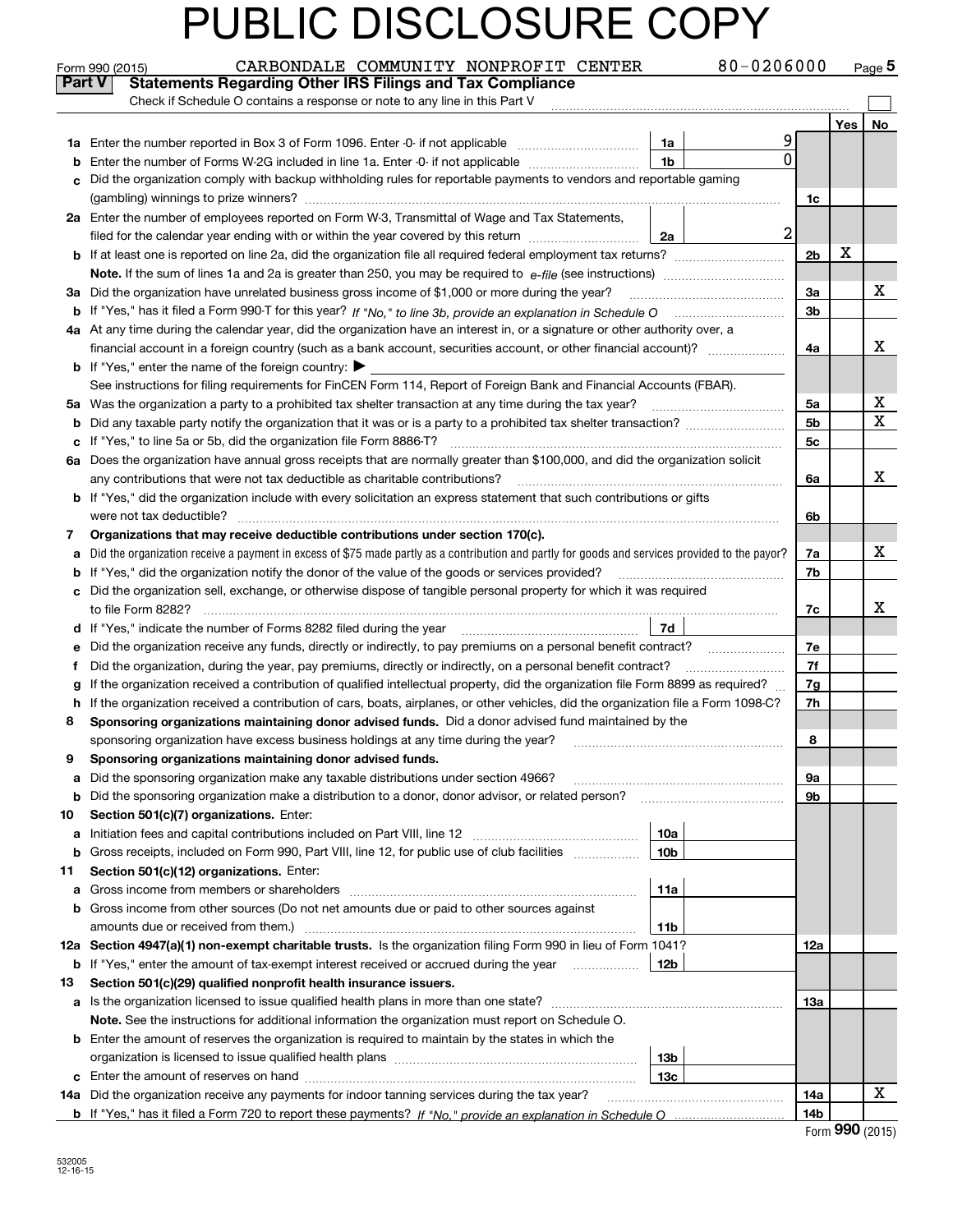|    | 80-0206000<br>CARBONDALE COMMUNITY NONPROFIT CENTER<br>Form 990 (2015)                                                                                                |                 |     | $Page$ <sup>6</sup>     |
|----|-----------------------------------------------------------------------------------------------------------------------------------------------------------------------|-----------------|-----|-------------------------|
|    | Governance, Management, and Disclosure For each "Yes" response to lines 2 through 7b below, and for a "No" response<br><b>Part VI</b>                                 |                 |     |                         |
|    | to line 8a, 8b, or 10b below, describe the circumstances, processes, or changes in Schedule O. See instructions.                                                      |                 |     |                         |
|    |                                                                                                                                                                       |                 |     | $\overline{\mathbf{X}}$ |
|    | <b>Section A. Governing Body and Management</b>                                                                                                                       |                 |     |                         |
|    |                                                                                                                                                                       |                 | Yes | No                      |
|    | 12<br>1a<br><b>1a</b> Enter the number of voting members of the governing body at the end of the tax year <i>manumum</i>                                              |                 |     |                         |
|    | If there are material differences in voting rights among members of the governing body, or if the governing                                                           |                 |     |                         |
|    | body delegated broad authority to an executive committee or similar committee, explain in Schedule O.                                                                 |                 |     |                         |
| b  | 12<br>Enter the number of voting members included in line 1a, above, who are independent<br>1b                                                                        |                 |     |                         |
| 2  | Did any officer, director, trustee, or key employee have a family relationship or a business relationship with any other                                              |                 |     |                         |
|    | officer, director, trustee, or key employee?                                                                                                                          | $\mathbf{2}$    |     | х                       |
| 3  | Did the organization delegate control over management duties customarily performed by or under the direct supervision                                                 |                 |     |                         |
|    | of officers, directors, or trustees, or key employees to a management company or other person?                                                                        | 3               |     | х                       |
| 4  | Did the organization make any significant changes to its governing documents since the prior Form 990 was filed?                                                      | 4               |     | $\mathbf X$             |
| 5  |                                                                                                                                                                       | 5               |     | X                       |
| 6  | Did the organization have members or stockholders?                                                                                                                    | 6               |     | $\mathbf X$             |
|    | 7a Did the organization have members, stockholders, or other persons who had the power to elect or appoint one or                                                     |                 |     |                         |
|    |                                                                                                                                                                       | 7a              |     | x                       |
|    | <b>b</b> Are any governance decisions of the organization reserved to (or subject to approval by) members, stockholders, or                                           |                 |     |                         |
|    | persons other than the governing body?                                                                                                                                | 7b              |     | x                       |
| 8  | Did the organization contemporaneously document the meetings held or written actions undertaken during the year by the following:                                     |                 |     |                         |
|    |                                                                                                                                                                       | 8a              | X   |                         |
| b  | Each committee with authority to act on behalf of the governing body?                                                                                                 | 8b              | X   |                         |
| 9  | Is there any officer, director, trustee, or key employee listed in Part VII, Section A, who cannot be reached at the                                                  |                 |     |                         |
|    |                                                                                                                                                                       | 9               |     | x                       |
|    | Section B. Policies (This Section B requests information about policies not required by the Internal Revenue Code.)                                                   |                 |     |                         |
|    |                                                                                                                                                                       |                 | Yes | No                      |
|    |                                                                                                                                                                       | 10a             |     | x                       |
|    | b If "Yes," did the organization have written policies and procedures governing the activities of such chapters, affiliates,                                          |                 |     |                         |
|    | and branches to ensure their operations are consistent with the organization's exempt purposes?                                                                       | 10 <sub>b</sub> |     |                         |
|    | 11a Has the organization provided a complete copy of this Form 990 to all members of its governing body before filing the form?                                       | 11a             | X   |                         |
|    | <b>b</b> Describe in Schedule O the process, if any, used by the organization to review this Form 990.                                                                |                 |     |                         |
|    | 12a Did the organization have a written conflict of interest policy? If "No," go to line 13                                                                           | 12a             | х   |                         |
|    | <b>b</b> Were officers, directors, or trustees, and key employees required to disclose annually interests that could give rise to conflicts?                          | 12 <sub>b</sub> | X   |                         |
|    | c Did the organization regularly and consistently monitor and enforce compliance with the policy? If "Yes," describe                                                  |                 |     |                         |
|    | in Schedule O how this was done manufactured and contain an according to the state of the state of the state o                                                        | 12c             | х   |                         |
| 13 | Did the organization have a written whistleblower policy?                                                                                                             | 13              | Y,  |                         |
| 14 | Did the organization have a written document retention and destruction policy?                                                                                        | 14              | X   |                         |
| 15 | Did the process for determining compensation of the following persons include a review and approval by independent                                                    |                 |     |                         |
|    | persons, comparability data, and contemporaneous substantiation of the deliberation and decision?                                                                     |                 |     |                         |
| а  | The organization's CEO, Executive Director, or top management official manufactured content of the organization's CEO, Executive Director, or top management official | 15a             | х   |                         |
|    |                                                                                                                                                                       | 15 <sub>b</sub> | X   |                         |
|    | If "Yes" to line 15a or 15b, describe the process in Schedule O (see instructions).                                                                                   |                 |     |                         |
|    | <b>16a</b> Did the organization invest in, contribute assets to, or participate in a joint venture or similar arrangement with a                                      |                 |     |                         |
|    | taxable entity during the year?                                                                                                                                       | 16a             |     | х                       |
|    | <b>b</b> If "Yes," did the organization follow a written policy or procedure requiring the organization to evaluate its participation                                 |                 |     |                         |
|    | in joint venture arrangements under applicable federal tax law, and take steps to safeguard the organization's                                                        |                 |     |                         |
|    | exempt status with respect to such arrangements?                                                                                                                      | 16b             |     |                         |
|    | <b>Section C. Disclosure</b>                                                                                                                                          |                 |     |                         |
| 17 | List the states with which a copy of this Form 990 is required to be filed $\blacktriangleright$ CO                                                                   |                 |     |                         |
| 18 | Section 6104 requires an organization to make its Forms 1023 (or 1024 if applicable), 990, and 990-T (Section 501(c)(3)s only) available                              |                 |     |                         |
|    | for public inspection. Indicate how you made these available. Check all that apply.                                                                                   |                 |     |                         |
|    | $\lfloor x \rfloor$ Upon request<br>Another's website<br>Own website<br>Other (explain in Schedule O)                                                                 |                 |     |                         |
| 19 | Describe in Schedule O whether (and if so, how) the organization made its governing documents, conflict of interest policy, and financial                             |                 |     |                         |
|    | statements available to the public during the tax year.                                                                                                               |                 |     |                         |
| 20 | State the name, address, and telephone number of the person who possesses the organization's books and records:                                                       |                 |     |                         |

| THE ORGANIZATION | 970-963-3221 |
|------------------|--------------|
|                  |              |

| 520 S. THIRD STREET, CARBONDALE, CO |  |  | 81623 |  |
|-------------------------------------|--|--|-------|--|
|-------------------------------------|--|--|-------|--|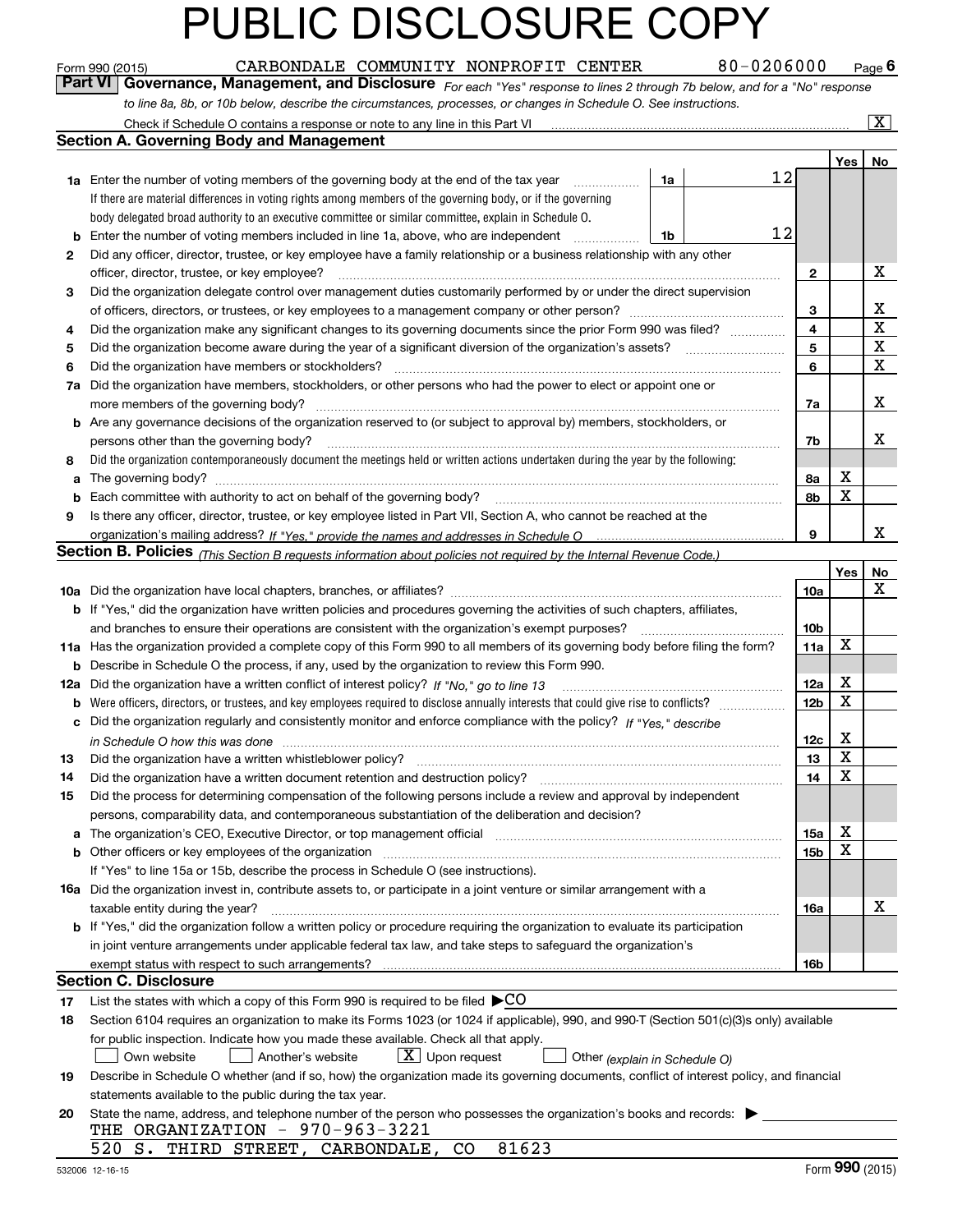### **IC DISCLOSURE**

Form 990 (2015) CARBONDALE COMMUNITY NONPROFIT CENTER 8 0 – 0 2 0 6 0 0 0 page<br>Part VIII Compensation of Officers Directors Trustees Key Employees\_Highest Compensated **7Part VII Compensation of Officers, Directors, Trustees, Key Employees, Highest Compensated**

 $\mathcal{L}^{\text{max}}$ 

#### **Employees, and Independent Contractors**

Check if Schedule O contains a response or note to any line in this Part VII

**Section A. Officers, Directors, Trustees, Key Employees, and Highest Compensated Employees**

**1a**  Complete this table for all persons required to be listed. Report compensation for the calendar year ending with or within the organization's tax year.

**•** List all of the organization's current officers, directors, trustees (whether individuals or organizations), regardless of amount of compensation.

● List all of the organization's **current** key employees, if any. See instructions for definition of "key employee." Enter -0- in columns  $(D)$ ,  $(E)$ , and  $(F)$  if no compensation was paid.

**In List the organization's five current highest compensated employees (other than an officer, director, trustee, or key employee) who received report-**■ List the organization's five current highest compensated employees (other than an officer, director, trustee, or key employee) who received report-<br>able compensation (Box 5 of Form W-2 and/or Box 7 of Form 1099-MISC) of

 $\bullet$  List all of the organization's **former** officers, key employees, and highest compensated employees who received more than \$100,000 of

reportable compensation from the organization and any related organizations.

**•** List all of the organization's former directors or trustees that received, in the capacity as a former director or trustee of the organization, more than \$10,000 of reportable compensation from the organization and any related organizations.

List persons in the following order: individual trustees or directors; institutional trustees; officers; key employees; highest compensated employees; and former such persons.

Check this box if neither the organization nor any related organization compensated any current officer, director, or trustee.  $\mathcal{L}^{\text{max}}$ 

| (A)                      | (B)                                                                          | (C)                            |                                                                                                 |                         |              |                                   |        | (D)                                            | (E)                                              | (F)                                                                               |
|--------------------------|------------------------------------------------------------------------------|--------------------------------|-------------------------------------------------------------------------------------------------|-------------------------|--------------|-----------------------------------|--------|------------------------------------------------|--------------------------------------------------|-----------------------------------------------------------------------------------|
| Name and Title           | Average<br>hours per                                                         |                                | (do not check more than one<br>box, unless person is both an<br>officer and a director/trustee) | Position                |              |                                   |        | Reportable<br>compensation                     | Reportable<br>compensation                       | Estimated<br>amount of                                                            |
|                          | week<br>(list any<br>hours for<br>related<br>organizations<br>below<br>line) | Individual trustee or director | In stitutional trustee                                                                          | Officer                 | Key employee | Highest compensated<br>  employee | Former | from<br>the<br>organization<br>(W-2/1099-MISC) | from related<br>organizations<br>(W-2/1099-MISC) | other<br>compensation<br>from the<br>organization<br>and related<br>organizations |
| <b>LAURA KIRK</b><br>(1) | 1.00                                                                         |                                |                                                                                                 |                         |              |                                   |        |                                                |                                                  |                                                                                   |
| PRESIDENT                |                                                                              | $\mathbf X$                    |                                                                                                 | X                       |              |                                   |        | $\mathbf 0$ .                                  | 0.                                               | $0_{.}$                                                                           |
| (2)<br>FRANKIE GRUNDLER  | 1.00                                                                         |                                |                                                                                                 |                         |              |                                   |        |                                                |                                                  |                                                                                   |
| VICE PRESIDENT           |                                                                              | $\mathbf X$                    |                                                                                                 | $\overline{\textbf{X}}$ |              |                                   |        | $0$ .                                          | $\mathbf 0$ .                                    | $\mathbf 0$ .                                                                     |
| RICHARD HART<br>(3)      | 1.00                                                                         |                                |                                                                                                 |                         |              |                                   |        |                                                |                                                  |                                                                                   |
| SECRETARY/TREASURER      |                                                                              | $\mathbf x$                    |                                                                                                 | X                       |              |                                   |        | $\mathbf 0$ .                                  | $\mathbf 0$ .                                    | $\mathbf 0$ .                                                                     |
| (4)<br>FRANK MCSWAIN     | 1.00                                                                         |                                |                                                                                                 |                         |              |                                   |        |                                                |                                                  |                                                                                   |
| <b>DIRECTOR</b>          |                                                                              | $\mathbf X$                    |                                                                                                 |                         |              |                                   |        | $0$ .                                          | 0.                                               | 0.                                                                                |
| GAVIN BROOKE<br>(5)      | 1.00                                                                         |                                |                                                                                                 |                         |              |                                   |        |                                                |                                                  |                                                                                   |
| <b>DIRECTOR</b>          |                                                                              | $\mathbf x$                    |                                                                                                 |                         |              |                                   |        | $\mathbf 0$ .                                  | $\mathbf 0$ .                                    | $0_{.}$                                                                           |
| (6)<br>SCOTT DARLING     | 1.00                                                                         |                                |                                                                                                 |                         |              |                                   |        |                                                |                                                  |                                                                                   |
| <b>DIRECTOR</b>          |                                                                              | $\mathbf x$                    |                                                                                                 |                         |              |                                   |        | $\mathbf 0$ .                                  | 0.                                               | $\mathbf 0$ .                                                                     |
| SLOAN SHOEMAKER<br>(7)   | 1.00                                                                         |                                |                                                                                                 |                         |              |                                   |        |                                                |                                                  |                                                                                   |
| <b>DIRECTOR</b>          |                                                                              | $\mathbf X$                    |                                                                                                 |                         |              |                                   |        | $\mathbf 0$ .                                  | $\mathbf 0$ .                                    | $\mathbf 0$ .                                                                     |
| (8)<br><b>JIM KENNEY</b> | 1.00                                                                         |                                |                                                                                                 |                         |              |                                   |        |                                                |                                                  |                                                                                   |
| <b>DIRECTOR</b>          |                                                                              | $\mathbf X$                    |                                                                                                 |                         |              |                                   |        | 0.                                             | 0.                                               | $0_{.}$                                                                           |
| (9)<br>GARRETT JAMMERON  | 1.00                                                                         |                                |                                                                                                 |                         |              |                                   |        |                                                |                                                  |                                                                                   |
| <b>DIRECTOR</b>          |                                                                              | $\mathbf x$                    |                                                                                                 |                         |              |                                   |        | $\mathbf 0$ .                                  | 0.                                               | 0.                                                                                |
| (10) COLIN LAIRD         | 40.00                                                                        |                                |                                                                                                 |                         |              |                                   |        |                                                |                                                  |                                                                                   |
| EXECUTIVE DIRECTOR       |                                                                              | $\mathbf X$                    |                                                                                                 |                         |              |                                   |        | 52,766.                                        | 0.                                               | 12,925.                                                                           |
| (11) KATHY FEINSINGER    | 1.00                                                                         |                                |                                                                                                 |                         |              |                                   |        |                                                |                                                  |                                                                                   |
| <b>DIRECTOR</b>          |                                                                              | $\mathbf x$                    |                                                                                                 |                         |              |                                   |        | $\mathbf 0$ .                                  | $\mathbf 0$ .                                    | $\mathbf 0$ .                                                                     |
| (12) ANDREA STEWART      | 1.00                                                                         |                                |                                                                                                 |                         |              |                                   |        |                                                |                                                  |                                                                                   |
| <b>DIRECTOR</b>          |                                                                              | $\mathbf X$                    |                                                                                                 |                         |              |                                   |        | 0.                                             | $\mathbf 0$ .                                    | $\mathbf 0$ .                                                                     |
| (13) STACEY BERNOT       | 1.00                                                                         |                                |                                                                                                 |                         |              |                                   |        |                                                |                                                  |                                                                                   |
| <b>DIRECTOR</b>          |                                                                              | $\mathbf x$                    |                                                                                                 |                         |              |                                   |        | $\mathbf 0$ .                                  | 0.                                               | 0.                                                                                |
|                          |                                                                              |                                |                                                                                                 |                         |              |                                   |        |                                                |                                                  |                                                                                   |
|                          |                                                                              |                                |                                                                                                 |                         |              |                                   |        |                                                |                                                  |                                                                                   |
|                          |                                                                              |                                |                                                                                                 |                         |              |                                   |        |                                                |                                                  |                                                                                   |
|                          |                                                                              |                                |                                                                                                 |                         |              |                                   |        |                                                |                                                  |                                                                                   |
|                          |                                                                              |                                |                                                                                                 |                         |              |                                   |        |                                                |                                                  |                                                                                   |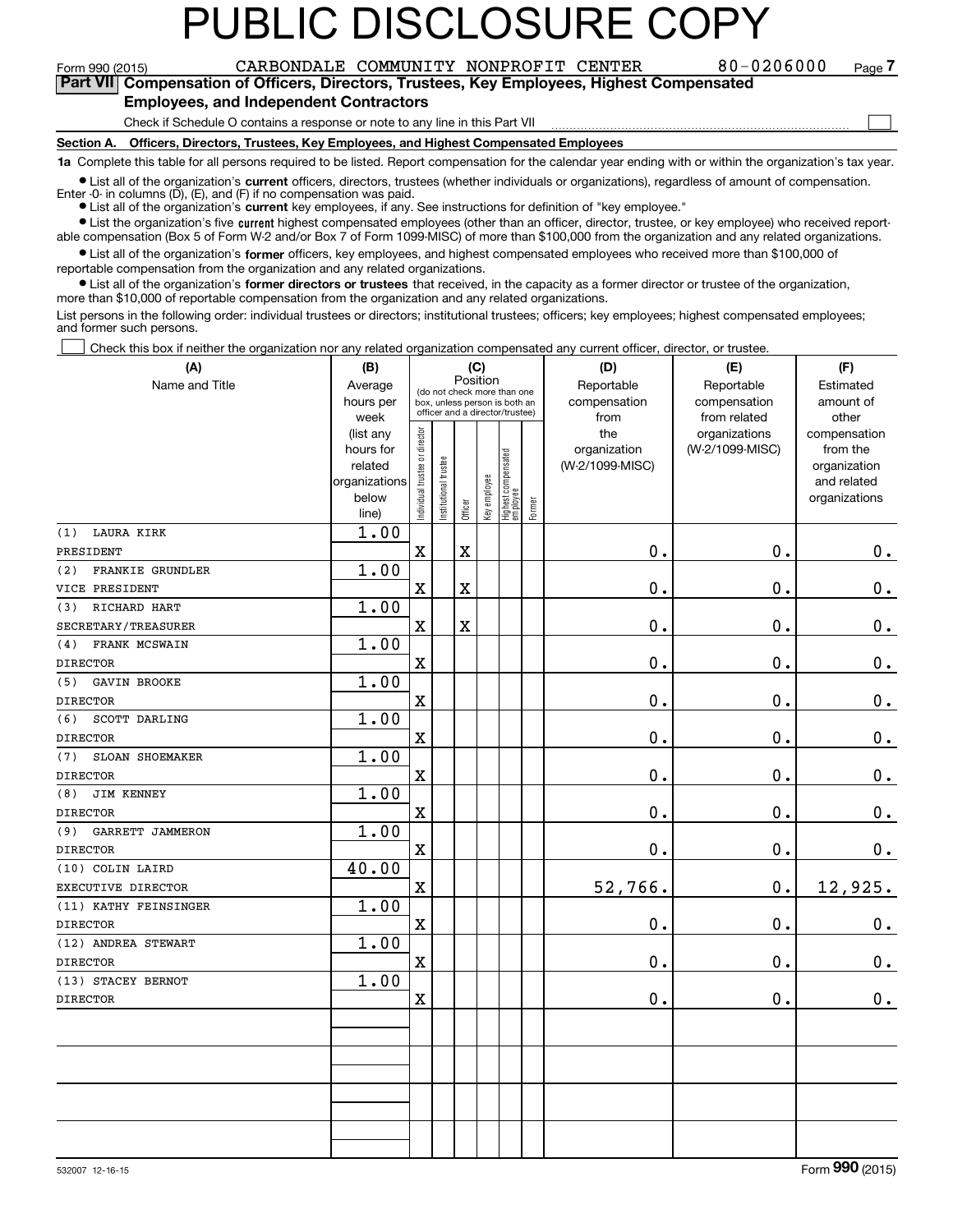|              | Form 990 (2015)                                                                                                                                                                                                                                        |                                                                                                                                                                                                                                                                                            |  |             |  |                                                                                                                    |  |                               | CARBONDALE COMMUNITY NONPROFIT CENTER     | 80-0206000                                        |                                      |                               |                                        | Page 8         |
|--------------|--------------------------------------------------------------------------------------------------------------------------------------------------------------------------------------------------------------------------------------------------------|--------------------------------------------------------------------------------------------------------------------------------------------------------------------------------------------------------------------------------------------------------------------------------------------|--|-------------|--|--------------------------------------------------------------------------------------------------------------------|--|-------------------------------|-------------------------------------------|---------------------------------------------------|--------------------------------------|-------------------------------|----------------------------------------|----------------|
|              | <b>Part VII</b><br>Section A. Officers, Directors, Trustees, Key Employees, and Highest Compensated Employees (continued)                                                                                                                              |                                                                                                                                                                                                                                                                                            |  |             |  |                                                                                                                    |  |                               |                                           |                                                   |                                      |                               |                                        |                |
|              | (A)<br>Name and title                                                                                                                                                                                                                                  | (B)<br>Average<br>hours per<br>week                                                                                                                                                                                                                                                        |  |             |  | (C)<br>Position<br>(do not check more than one<br>box, unless person is both an<br>officer and a director/trustee) |  |                               | (D)<br>Reportable<br>compensation<br>from | (E)<br>Reportable<br>compensation<br>from related |                                      |                               | (F)<br>Estimated<br>amount of<br>other |                |
|              |                                                                                                                                                                                                                                                        | (list any<br>Individual trustee or director<br>the<br>organizations<br>hours for<br>organization<br>(W-2/1099-MISC)<br>  Highest compensated<br>  employee<br>In stitutional trustee<br>related<br>(W-2/1099-MISC)<br>organizations<br>Key employee<br>below<br>Former<br>Officer<br>line) |  |             |  |                                                                                                                    |  | compensation<br>organizations | from the<br>organization<br>and related   |                                                   |                                      |                               |                                        |                |
|              |                                                                                                                                                                                                                                                        |                                                                                                                                                                                                                                                                                            |  |             |  |                                                                                                                    |  |                               |                                           |                                                   |                                      |                               |                                        |                |
|              |                                                                                                                                                                                                                                                        |                                                                                                                                                                                                                                                                                            |  |             |  |                                                                                                                    |  |                               |                                           |                                                   |                                      |                               |                                        |                |
|              |                                                                                                                                                                                                                                                        |                                                                                                                                                                                                                                                                                            |  |             |  |                                                                                                                    |  |                               |                                           |                                                   |                                      |                               |                                        |                |
|              |                                                                                                                                                                                                                                                        |                                                                                                                                                                                                                                                                                            |  |             |  |                                                                                                                    |  |                               |                                           |                                                   |                                      |                               |                                        |                |
|              |                                                                                                                                                                                                                                                        |                                                                                                                                                                                                                                                                                            |  |             |  |                                                                                                                    |  |                               |                                           |                                                   |                                      |                               |                                        |                |
|              |                                                                                                                                                                                                                                                        |                                                                                                                                                                                                                                                                                            |  |             |  |                                                                                                                    |  |                               |                                           |                                                   |                                      |                               |                                        |                |
|              |                                                                                                                                                                                                                                                        |                                                                                                                                                                                                                                                                                            |  |             |  |                                                                                                                    |  |                               |                                           |                                                   |                                      |                               |                                        |                |
|              |                                                                                                                                                                                                                                                        |                                                                                                                                                                                                                                                                                            |  |             |  |                                                                                                                    |  |                               |                                           |                                                   |                                      |                               |                                        |                |
|              | 1b Sub-total                                                                                                                                                                                                                                           |                                                                                                                                                                                                                                                                                            |  |             |  |                                                                                                                    |  |                               | 52,766.                                   |                                                   | $0$ .                                |                               | 12,925.                                |                |
|              | c Total from continuation sheets to Part VII, Section A                                                                                                                                                                                                |                                                                                                                                                                                                                                                                                            |  |             |  |                                                                                                                    |  |                               | 0.<br>52,766.                             |                                                   | $\overline{0}$ .<br>$\overline{0}$ . |                               | 12,925.                                | 0.             |
| $\mathbf{2}$ | Total number of individuals (including but not limited to those listed above) who received more than \$100,000 of reportable                                                                                                                           |                                                                                                                                                                                                                                                                                            |  |             |  |                                                                                                                    |  |                               |                                           |                                                   |                                      |                               |                                        |                |
|              | compensation from the organization $\blacktriangleright$                                                                                                                                                                                               |                                                                                                                                                                                                                                                                                            |  |             |  |                                                                                                                    |  |                               |                                           |                                                   |                                      |                               | Yes                                    | $\Omega$<br>No |
| 3            | Did the organization list any former officer, director, or trustee, key employee, or highest compensated employee on                                                                                                                                   |                                                                                                                                                                                                                                                                                            |  |             |  |                                                                                                                    |  |                               |                                           |                                                   |                                      |                               |                                        |                |
|              |                                                                                                                                                                                                                                                        |                                                                                                                                                                                                                                                                                            |  |             |  |                                                                                                                    |  |                               |                                           |                                                   |                                      | 3                             |                                        | x              |
| 4            | For any individual listed on line 1a, is the sum of reportable compensation and other compensation from the organization                                                                                                                               |                                                                                                                                                                                                                                                                                            |  |             |  |                                                                                                                    |  |                               |                                           |                                                   |                                      | 4                             |                                        | х              |
| 5            | Did any person listed on line 1a receive or accrue compensation from any unrelated organization or individual for services                                                                                                                             |                                                                                                                                                                                                                                                                                            |  |             |  |                                                                                                                    |  |                               |                                           |                                                   |                                      |                               |                                        |                |
|              | <b>Section B. Independent Contractors</b>                                                                                                                                                                                                              |                                                                                                                                                                                                                                                                                            |  |             |  |                                                                                                                    |  |                               |                                           |                                                   |                                      | $\sqrt{5}$                    |                                        | x              |
| 1            | Complete this table for your five highest compensated independent contractors that received more than \$100,000 of compensation from<br>the organization. Report compensation for the calendar year ending with or within the organization's tax year. |                                                                                                                                                                                                                                                                                            |  |             |  |                                                                                                                    |  |                               |                                           |                                                   |                                      |                               |                                        |                |
|              | (A)<br>Name and business address                                                                                                                                                                                                                       |                                                                                                                                                                                                                                                                                            |  | <b>NONE</b> |  |                                                                                                                    |  |                               | (B)<br>Description of services            |                                                   |                                      | (C)<br>Compensation           |                                        |                |
|              |                                                                                                                                                                                                                                                        |                                                                                                                                                                                                                                                                                            |  |             |  |                                                                                                                    |  |                               |                                           |                                                   |                                      |                               |                                        |                |
|              |                                                                                                                                                                                                                                                        |                                                                                                                                                                                                                                                                                            |  |             |  |                                                                                                                    |  |                               |                                           |                                                   |                                      |                               |                                        |                |
|              |                                                                                                                                                                                                                                                        |                                                                                                                                                                                                                                                                                            |  |             |  |                                                                                                                    |  |                               |                                           |                                                   |                                      |                               |                                        |                |
|              |                                                                                                                                                                                                                                                        |                                                                                                                                                                                                                                                                                            |  |             |  |                                                                                                                    |  |                               |                                           |                                                   |                                      |                               |                                        |                |
|              |                                                                                                                                                                                                                                                        |                                                                                                                                                                                                                                                                                            |  |             |  |                                                                                                                    |  |                               |                                           |                                                   |                                      |                               |                                        |                |
| 2            | Total number of independent contractors (including but not limited to those listed above) who received more than<br>\$100,000 of compensation from the organization                                                                                    |                                                                                                                                                                                                                                                                                            |  |             |  | U                                                                                                                  |  |                               |                                           |                                                   |                                      | $F_{\text{arm}}$ 990 $(2015)$ |                                        |                |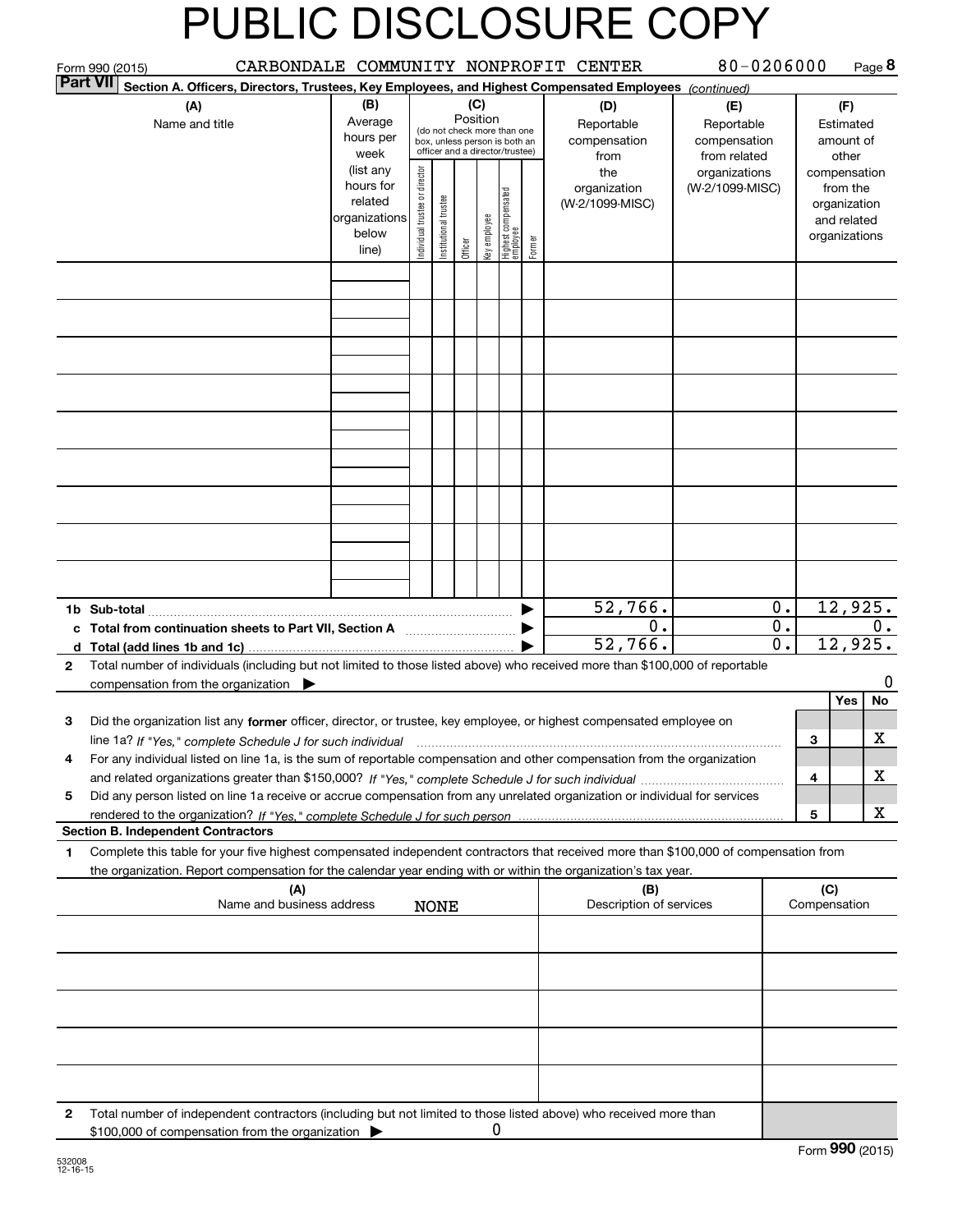| 80-0206000<br>CARBONDALE COMMUNITY NONPROFIT CENTER<br>Page 9<br>Form 990 (2015) |                                                 |                                                                                                                             |                |                       |                      |                                                              |                                                    |                                                                    |  |
|----------------------------------------------------------------------------------|-------------------------------------------------|-----------------------------------------------------------------------------------------------------------------------------|----------------|-----------------------|----------------------|--------------------------------------------------------------|----------------------------------------------------|--------------------------------------------------------------------|--|
|                                                                                  | <b>Part VIII</b><br><b>Statement of Revenue</b> |                                                                                                                             |                |                       |                      |                                                              |                                                    |                                                                    |  |
|                                                                                  |                                                 | Check if Schedule O contains a response or note to any line in this Part VIII                                               |                |                       |                      |                                                              |                                                    |                                                                    |  |
|                                                                                  |                                                 |                                                                                                                             |                |                       | (A)<br>Total revenue | $\overline{(B)}$<br>Related or<br>exempt function<br>revenue | $\overline{C}$<br>Unrelated<br>business<br>revenue | (D)<br>Revenue excluded<br>from tax under<br>sections<br>512 - 514 |  |
|                                                                                  |                                                 | <b>1 a</b> Federated campaigns                                                                                              | 1a             |                       |                      |                                                              |                                                    |                                                                    |  |
|                                                                                  |                                                 | <b>b</b> Membership dues                                                                                                    | 1 <sub>b</sub> |                       |                      |                                                              |                                                    |                                                                    |  |
|                                                                                  |                                                 | c Fundraising events                                                                                                        | 1 <sub>c</sub> |                       |                      |                                                              |                                                    |                                                                    |  |
|                                                                                  |                                                 | d Related organizations                                                                                                     | 1 <sub>d</sub> |                       |                      |                                                              |                                                    |                                                                    |  |
|                                                                                  |                                                 | e Government grants (contributions)                                                                                         | 1e             |                       |                      |                                                              |                                                    |                                                                    |  |
|                                                                                  |                                                 | f All other contributions, gifts, grants, and                                                                               |                |                       |                      |                                                              |                                                    |                                                                    |  |
|                                                                                  |                                                 | similar amounts not included above                                                                                          | 1f             | 40,363.               |                      |                                                              |                                                    |                                                                    |  |
| Contributions, Gifts, Grants<br>and Other Similar Amounts                        |                                                 | g Noncash contributions included in lines 1a-1f: \$                                                                         |                | 1,680.                |                      |                                                              |                                                    |                                                                    |  |
|                                                                                  |                                                 |                                                                                                                             |                |                       | 40,363.              |                                                              |                                                    |                                                                    |  |
|                                                                                  |                                                 |                                                                                                                             |                | <b>Business Code</b>  |                      |                                                              |                                                    |                                                                    |  |
|                                                                                  |                                                 | 2 a LEASE INCOME                                                                                                            |                | 531120                | 434,893.             | 434,893.                                                     |                                                    |                                                                    |  |
|                                                                                  |                                                 | <b>b ADMINISTRATIVE SVCS</b>                                                                                                |                | 531120                | 30, 305.             | 30, 305.                                                     |                                                    |                                                                    |  |
|                                                                                  |                                                 | c<br><u> 1989 - Johann Harry Harry Harry Harry Harry Harry Harry Harry Harry Harry Harry Harry Harry Harry Harry Harry</u>  |                |                       |                      |                                                              |                                                    |                                                                    |  |
|                                                                                  |                                                 | d<br><u> 1989 - Johann Barn, mars ann an t-Amhain ann an t-Amhain an t-Amhain an t-Amhain an t-Amhain an t-Amhain an t-</u> |                |                       |                      |                                                              |                                                    |                                                                    |  |
| Program Service<br>Revenue                                                       |                                                 | е                                                                                                                           |                |                       |                      |                                                              |                                                    |                                                                    |  |
|                                                                                  |                                                 | f All other program service revenue                                                                                         |                |                       |                      |                                                              |                                                    |                                                                    |  |
|                                                                                  |                                                 |                                                                                                                             |                |                       | 465,198.             |                                                              |                                                    |                                                                    |  |
|                                                                                  | 3                                               | Investment income (including dividends, interest, and                                                                       |                |                       |                      |                                                              |                                                    |                                                                    |  |
|                                                                                  |                                                 |                                                                                                                             |                | 62.                   |                      |                                                              | 62.                                                |                                                                    |  |
|                                                                                  | 4                                               | Income from investment of tax-exempt bond proceeds                                                                          |                |                       |                      |                                                              |                                                    |                                                                    |  |
|                                                                                  | 5                                               |                                                                                                                             |                |                       |                      |                                                              |                                                    |                                                                    |  |
|                                                                                  |                                                 |                                                                                                                             | (i) Real       | (ii) Personal         |                      |                                                              |                                                    |                                                                    |  |
|                                                                                  |                                                 | 6 a Gross rents                                                                                                             |                |                       |                      |                                                              |                                                    |                                                                    |  |
|                                                                                  |                                                 | <b>b</b> Less: rental expenses                                                                                              |                |                       |                      |                                                              |                                                    |                                                                    |  |
|                                                                                  |                                                 | c Rental income or (loss)                                                                                                   |                |                       |                      |                                                              |                                                    |                                                                    |  |
|                                                                                  |                                                 |                                                                                                                             |                |                       |                      |                                                              |                                                    |                                                                    |  |
|                                                                                  |                                                 | 7 a Gross amount from sales of                                                                                              | (i) Securities | (ii) Other            |                      |                                                              |                                                    |                                                                    |  |
|                                                                                  |                                                 | assets other than inventory                                                                                                 |                |                       |                      |                                                              |                                                    |                                                                    |  |
|                                                                                  |                                                 | <b>b</b> Less: cost or other basis                                                                                          |                |                       |                      |                                                              |                                                    |                                                                    |  |
|                                                                                  |                                                 | and sales expenses                                                                                                          |                |                       |                      |                                                              |                                                    |                                                                    |  |
|                                                                                  |                                                 | c Gain or (loss)                                                                                                            |                |                       |                      |                                                              |                                                    |                                                                    |  |
|                                                                                  |                                                 | 8 a Gross income from fundraising events (not                                                                               |                |                       |                      |                                                              |                                                    |                                                                    |  |
| <b>Other Revenue</b>                                                             |                                                 |                                                                                                                             |                |                       |                      |                                                              |                                                    |                                                                    |  |
|                                                                                  |                                                 | contributions reported on line 1c). See                                                                                     |                |                       |                      |                                                              |                                                    |                                                                    |  |
|                                                                                  |                                                 |                                                                                                                             |                |                       |                      |                                                              |                                                    |                                                                    |  |
|                                                                                  |                                                 | <b>b</b> Less: direct expenses <b>manually b</b>                                                                            |                |                       |                      |                                                              |                                                    |                                                                    |  |
|                                                                                  |                                                 | c Net income or (loss) from fundraising events                                                                              |                | <u></u> ▶             |                      |                                                              |                                                    |                                                                    |  |
|                                                                                  |                                                 | <b>9 a</b> Gross income from gaming activities. See                                                                         |                |                       |                      |                                                              |                                                    |                                                                    |  |
|                                                                                  |                                                 |                                                                                                                             |                |                       |                      |                                                              |                                                    |                                                                    |  |
|                                                                                  |                                                 | <b>b</b> Less: direct expenses <b>contained b</b>                                                                           |                |                       |                      |                                                              |                                                    |                                                                    |  |
|                                                                                  |                                                 |                                                                                                                             |                |                       |                      |                                                              |                                                    |                                                                    |  |
|                                                                                  |                                                 | 10 a Gross sales of inventory, less returns                                                                                 |                |                       |                      |                                                              |                                                    |                                                                    |  |
|                                                                                  |                                                 |                                                                                                                             |                |                       |                      |                                                              |                                                    |                                                                    |  |
|                                                                                  |                                                 | <b>b</b> Less: cost of goods sold $\begin{bmatrix} b & b \end{bmatrix}$                                                     |                |                       |                      |                                                              |                                                    |                                                                    |  |
|                                                                                  |                                                 | <b>c</b> Net income or (loss) from sales of inventory                                                                       |                |                       |                      |                                                              |                                                    |                                                                    |  |
|                                                                                  |                                                 | Miscellaneous Revenue                                                                                                       |                | <b>Business Code</b>  |                      |                                                              |                                                    |                                                                    |  |
|                                                                                  | 11 a                                            | <u> 1989 - Andrea Stadt Britain, amerikansk politiker (</u>                                                                 |                |                       |                      |                                                              |                                                    |                                                                    |  |
|                                                                                  |                                                 | b<br><u> 1989 - Johann Barbara, martxa eta idazlea (h. 1989).</u>                                                           |                |                       |                      |                                                              |                                                    |                                                                    |  |
|                                                                                  |                                                 | с                                                                                                                           |                |                       |                      |                                                              |                                                    |                                                                    |  |
|                                                                                  |                                                 |                                                                                                                             |                |                       |                      |                                                              |                                                    |                                                                    |  |
|                                                                                  |                                                 |                                                                                                                             |                |                       | 505, 623.            |                                                              |                                                    | 62.                                                                |  |
|                                                                                  | 12                                              |                                                                                                                             |                | $\blacktriangleright$ |                      | 465, 198.                                                    | $0$ .                                              | $000 \, \text{cm}$                                                 |  |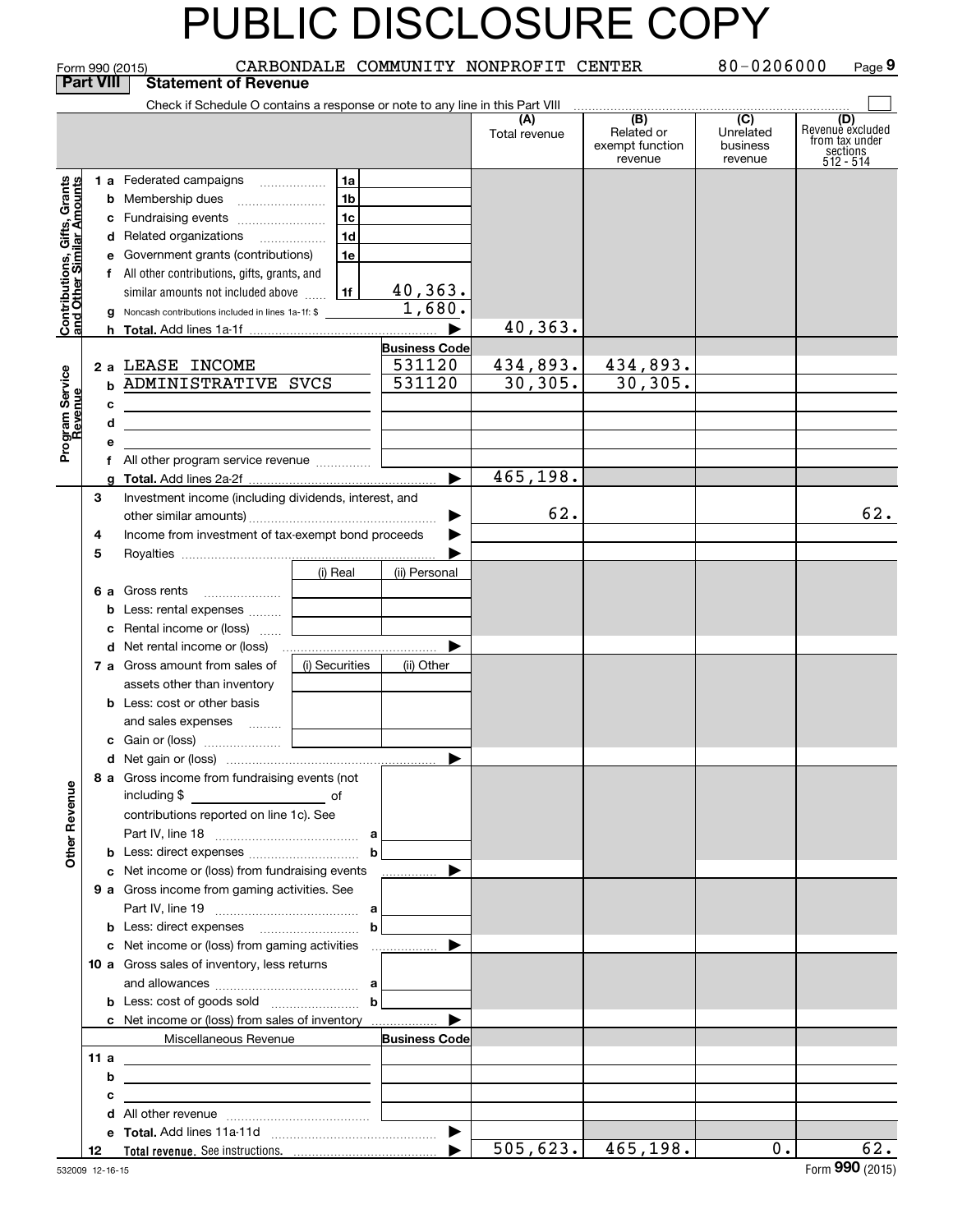|              | CARBONDALE COMMUNITY NONPROFIT CENTER<br>Form 990 (2015)<br><b>Part IX   Statement of Functional Expenses</b>                                                 |                   |                             | 80-0206000                         | Page $10$                      |
|--------------|---------------------------------------------------------------------------------------------------------------------------------------------------------------|-------------------|-----------------------------|------------------------------------|--------------------------------|
|              | Section 501(c)(3) and 501(c)(4) organizations must complete all columns. All other organizations must complete column (A).                                    |                   |                             |                                    |                                |
|              |                                                                                                                                                               |                   |                             |                                    |                                |
|              | Do not include amounts reported on lines 6b,<br>7b, 8b, 9b, and 10b of Part VIII.                                                                             | Total expenses    | Program service<br>expenses | Management and<br>general expenses | (D)<br>Fundraising<br>expenses |
| 1.           | Grants and other assistance to domestic organizations                                                                                                         |                   |                             |                                    |                                |
|              | and domestic governments. See Part IV, line 21                                                                                                                |                   |                             |                                    |                                |
| $\mathbf{2}$ | Grants and other assistance to domestic                                                                                                                       |                   |                             |                                    |                                |
|              | individuals. See Part IV, line 22<br><u> 1986 - Johann Stoff, Amerikaansk politiker (</u>                                                                     |                   |                             |                                    |                                |
| 3            | Grants and other assistance to foreign                                                                                                                        |                   |                             |                                    |                                |
|              | organizations, foreign governments, and foreign                                                                                                               |                   |                             |                                    |                                |
|              | individuals. See Part IV, lines 15 and 16                                                                                                                     |                   |                             |                                    |                                |
| 4            | Benefits paid to or for members                                                                                                                               |                   |                             |                                    |                                |
| 5            | Compensation of current officers, directors,                                                                                                                  |                   |                             |                                    |                                |
|              | trustees, and key employees                                                                                                                                   | 65,000.           | 32,500.                     | 16, 250.                           | 16, 250.                       |
| 6            | Compensation not included above, to disqualified                                                                                                              |                   |                             |                                    |                                |
|              | persons (as defined under section 4958(f)(1)) and                                                                                                             |                   |                             |                                    |                                |
|              | persons described in section 4958(c)(3)(B)                                                                                                                    | 50,000.           | 50,000.                     |                                    |                                |
| 7            |                                                                                                                                                               |                   |                             |                                    |                                |
| 8            | Pension plan accruals and contributions (include                                                                                                              |                   |                             |                                    |                                |
| 9            | section 401(k) and 403(b) employer contributions)                                                                                                             | 10,891.           | 8,713.                      | 1,089.                             | 1,089.                         |
| 10           |                                                                                                                                                               | 12,716.           | 10, 172.                    | $\overline{1,272}$ .               | $\overline{1,272.}$            |
| 11           | Fees for services (non-employees):                                                                                                                            |                   |                             |                                    |                                |
| a            |                                                                                                                                                               |                   |                             |                                    |                                |
| b            |                                                                                                                                                               |                   |                             |                                    |                                |
| c            |                                                                                                                                                               | 23,292.           | 9,317.                      | 13,975.                            |                                |
| d            |                                                                                                                                                               |                   |                             |                                    |                                |
|              | Professional fundraising services. See Part IV, line 17                                                                                                       |                   |                             |                                    |                                |
| f            | Investment management fees                                                                                                                                    |                   |                             |                                    |                                |
| q            | Other. (If line 11g amount exceeds 10% of line 25,                                                                                                            |                   |                             |                                    |                                |
|              | column (A) amount, list line 11g expenses on Sch O.)                                                                                                          | 16,615.           | 5,592.                      | 9,449.                             |                                |
| 12           |                                                                                                                                                               | 5,177.            |                             | $\overline{518}$ .                 | $\frac{1,574.}{4,659.}$        |
| 13           |                                                                                                                                                               | 2,920.            | 292.                        | 1,460.                             | 1,168.                         |
| 14           |                                                                                                                                                               | 1,804.            | 902.                        | 902.                               |                                |
| 15           |                                                                                                                                                               |                   |                             |                                    |                                |
|              |                                                                                                                                                               | 38,701.           | 37,559.                     | $\overline{571}$ .                 | $\overline{571}$ .             |
| 17           | Travel                                                                                                                                                        |                   |                             |                                    |                                |
| 18           | Payments of travel or entertainment expenses                                                                                                                  |                   |                             |                                    |                                |
|              | for any federal, state, or local public officials                                                                                                             |                   |                             |                                    |                                |
| 19           | Conferences, conventions, and meetings                                                                                                                        | 2,569.<br>81,410. | 2,569.<br>81,410.           |                                    |                                |
| 20           | Interest                                                                                                                                                      |                   |                             |                                    |                                |
| 21           | Depreciation, depletion, and amortization                                                                                                                     | 131, 246.         | 131,246.                    |                                    |                                |
| 22<br>23     | Insurance                                                                                                                                                     | 14,666.           | 13,648.                     | 509.                               | 509.                           |
| 24           | Other expenses. Itemize expenses not covered                                                                                                                  |                   |                             |                                    |                                |
|              | above. (List miscellaneous expenses in line 24e. If line<br>24e amount exceeds 10% of line 25, column (A)<br>amount, list line 24e expenses on Schedule O.) [ |                   |                             |                                    |                                |
|              | a REPAIRS & MAINTENANCE                                                                                                                                       | 29,521.           | 29,521.                     |                                    |                                |
| b            | <b>CLEANING</b>                                                                                                                                               | 29, 235.          | 29,235.                     |                                    |                                |
| c.           | CAM CHARGES                                                                                                                                                   | 29,030.           | 24,547.                     | 4,483.                             |                                |
| d            | TRASH & RECYCLING                                                                                                                                             | 4,374.            | 4,374.                      |                                    |                                |
|              | e All other expenses                                                                                                                                          | 20,090.           | 17,113.                     | 671.                               | 2,306.                         |
| 25           | Total functional expenses. Add lines 1 through 24e                                                                                                            | 569, 257.         | 488,710.                    | $\overline{51,149}$ .              | 29,398.                        |
| 26           | Joint costs. Complete this line only if the organization                                                                                                      |                   |                             |                                    |                                |
|              | reported in column (B) joint costs from a combined                                                                                                            |                   |                             |                                    |                                |
|              | educational campaign and fundraising solicitation.                                                                                                            |                   |                             |                                    |                                |
|              | Check here $\blacktriangleright$<br>if following SOP 98-2 (ASC 958-720)                                                                                       |                   |                             |                                    |                                |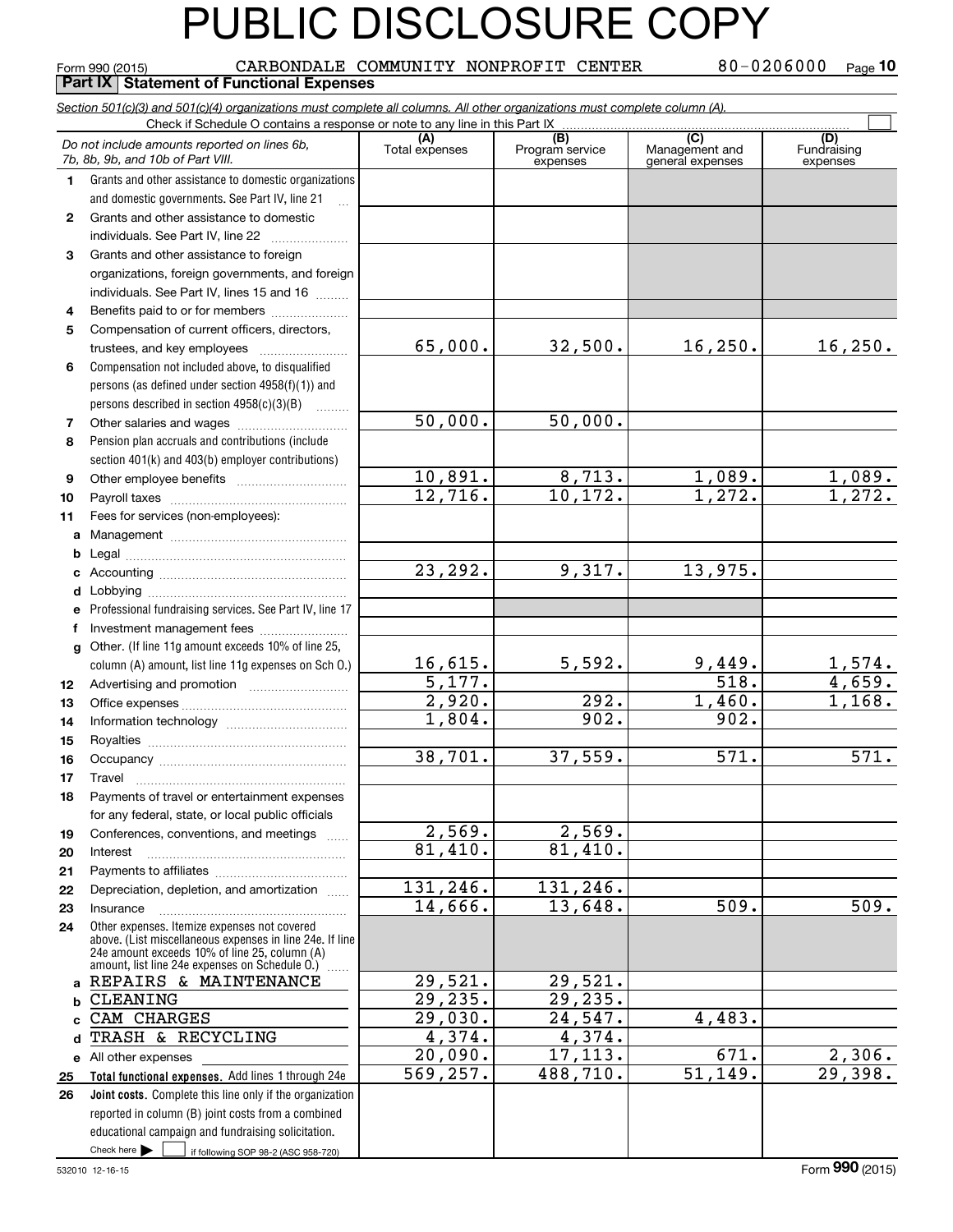80-0206000 Page 11  $_{\rm Form}$ 990 (2015) CARBONDALE COMMUNITY NONPROFIT CENTER  $_{\rm 80-0206000~_{\rm Page}}$ **Part X** | Balance Sheet  $\mathcal{L}^{\text{max}}$ Check if Schedule O contains a response or note to any line in this Part X **(A) (B)** Beginning of year | | End of year  $13,714.$  1 47,315. **11**Cash - non-interest-bearing ~~~~~~~~~~~~~~~~~~~~~~~~~  $242,581. | z | 233,648.$ **22**Savings and temporary cash investments ~~~~~~~~~~~~~~~~~~**33**Pledges and grants receivable, net ~~~~~~~~~~~~~~~~~~~~~ $3,378. 4 6,272.$ Accounts receivable, net ~~~~~~~~~~~~~~~~~~~~~~~~~~ **445**Loans and other receivables from current and former officers, directors, trustees, key employees, and highest compensated employees. Complete Part II of Schedule L ~~~~~~~~~~~~~~~~~~~~~~~~~~~~ **56**Loans and other receivables from other disqualified persons (as defined under section 4958(f)(1)), persons described in section 4958(c)(3)(B), and contributing employers and sponsoring organizations of section 501(c)(9) voluntary employees' beneficiary organizations (see instr). Complete Part II of Sch L ...... **6Assets 77**Notes and loans receivable, net ~~~~~~~~~~~~~~~~~~~~~~~ **88**Inventories for sale or use ~~~~~~~~~~~~~~~~~~~~~~~~~~ Prepaid expenses and deferred charges **9910a**Land, buildings, and equipment: cost or other 4,600,589. basis. Complete Part VI of Schedule D will aller  $686,499.$  4,023,822. 10c 3,914,090. **10cb** Less: accumulated depreciation  $\ldots$  **10b 1111**Investments - publicly traded securities ~~~~~~~~~~~~~~~~~~~ **1212**Investments - other securities. See Part IV, line 11 ~~~~~~~~~~~~~~**13**Investments - program-related. See Part IV, line 11 **131414**Intangible assets ~~~~~~~~~~~~~~~~~~~~~~~~~~~~~~  $4,878.$  | 15 | 0. **15**Other assets. See Part IV, line 11 ~~~~~~~~~~~~~~~~~~~~~~ **15** $\frac{4,288,373. | 16 |}{8,677. | 17 |}$   $\frac{4,201,325.}{59,333.}$ **1616Total assets.**  Add lines 1 through 15 (must equal line 34)  $8,677.$ **1717**Accounts payable and accrued expenses ~~~~~~~~~~~~~~~~~~**1818**Grants payable ~~~~~~~~~~~~~~~~~~~~~~~~~~~~~~~  $12,871.$  19 0. **1919**Deferred revenue et al. **Deferred** revenue et al. **Deferred** revenue et al. **Deferred** revenue **2020**Tax-exempt bond liabilities …………………………………………………………… **21**Escrow or custodial account liability. Complete Part IV of Schedule D **21**Loans and other payables to current and former officers, directors, trustees, **22**Liabilities **Liabilities** key employees, highest compensated employees, and disqualified persons. Complete Part II of Schedule L <sub>…………………………………………………………</sub> **22** $2,333,480.$  2, 275, 485. **2323**Secured mortgages and notes payable to unrelated third parties ~~~~~~~~~~~~~~~~<br>Unecoured notes and loops payable to unrelated third parties **2424**Unsecured notes and loans payable to unrelated third parties ~~~~~~~~~~~~~~~~~~~<br>Other ligbilities (including federal income tox, payables to related third **25**Other liabilities (including federal income tax, payables to related third parties, and other liabilities not included on lines 17-24). Complete Part X of  $64,638. |25|$  61,434. Schedule D ~~~~~~~~~~~~~~~~~~~~~~~~~~~~~~~~ **25** $2,419,666$ .  $26$  2,396,252. **Total liabilities. 2626Organizations that follow SFAS 117 (ASC 958), check here and** Add lines 17 through 25 | X **complete lines 27 through 29, and lines 33 and 34. Net Assets or Fund Balances Net Assets or Fund Balances**  $1,868,707.$  |  $27$  | 1,805,073. **2727**Unrestricted net assets ~~~~~~~~~~~~~~~~~~~~~~~~~~~ **2828**Temporarily restricted net assets ~~~~~~~~~~~~~~~~~~~~~~ **2929**Permanently restricted net assets …………………………………………………… **Organizations that do not follow SFAS 117 (ASC 958), check here** | **and complete lines 30 through 34. 3030**Capital stock or trust principal, or current funds ~~~~~~~~~~~~~~~ **3131**Paid-in or capital surplus, or land, building, or equipment fund will concurred. **3232**Retained earnings, endowment, accumulated income, or other funds www.com Total net assets or fund balances ~~~~~~~~~~~~~~~~~~~~~~  $\frac{1,868,707.$  33 1,805,073.<br>4,288,373. 34 4,201,325. **3333**Total liabilities and net assets/fund balances **34**4,288,373. 4,201,325. **34**

Form (2015) **990**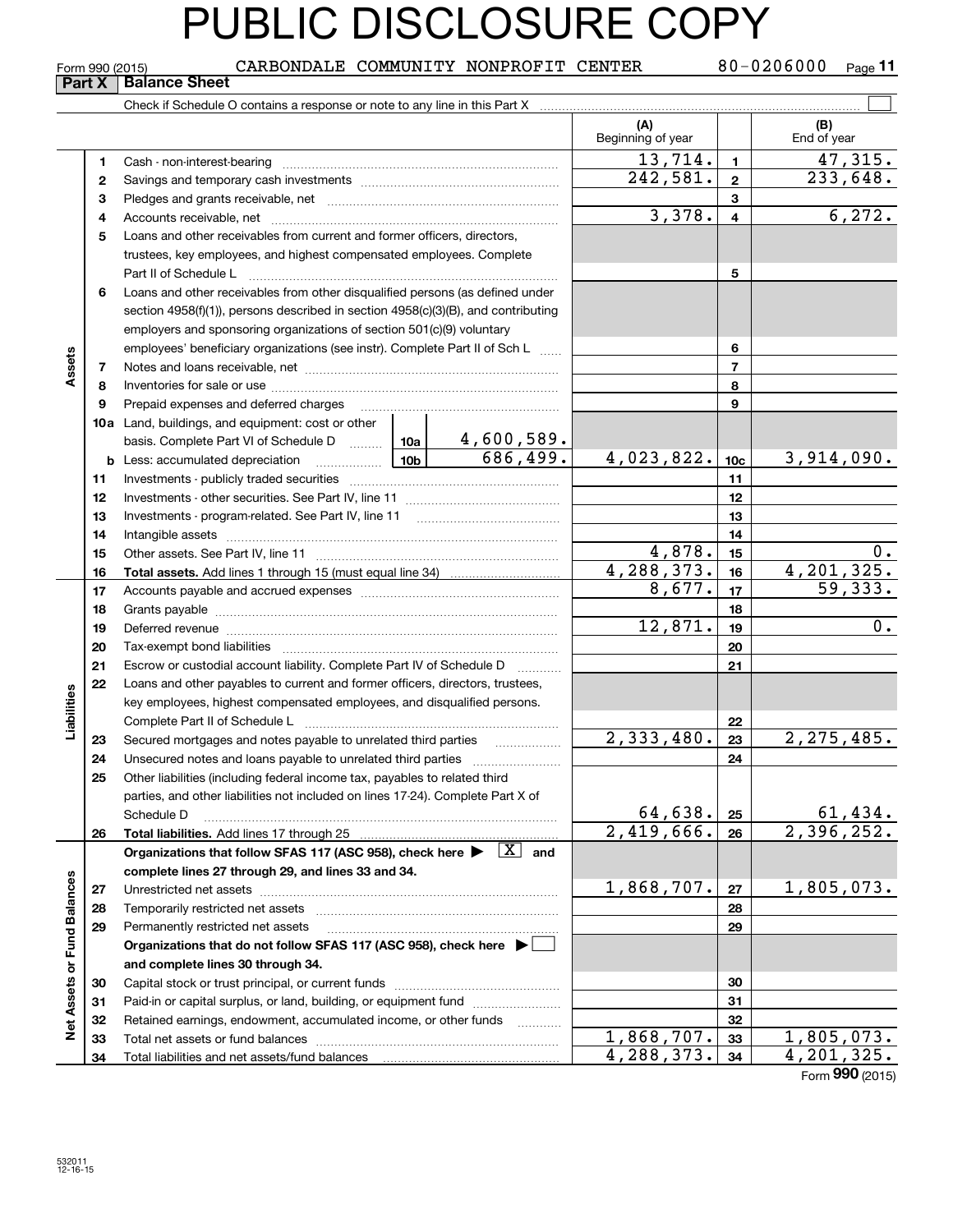|    | CARBONDALE COMMUNITY NONPROFIT CENTER<br>Form 990 (2015)                                                                        | 80-0206000              |                |            | Page 12 |
|----|---------------------------------------------------------------------------------------------------------------------------------|-------------------------|----------------|------------|---------|
|    | <b>Part XI   Reconciliation of Net Assets</b>                                                                                   |                         |                |            |         |
|    | Check if Schedule O contains a response or note to any line in this Part XI                                                     |                         |                |            |         |
|    |                                                                                                                                 |                         |                |            |         |
| 1  | Total revenue (must equal Part VIII, column (A), line 12)                                                                       | 1                       |                | 505,623.   |         |
| 2  |                                                                                                                                 | $\mathbf{2}$            |                | 569, 257.  |         |
| З  | Revenue less expenses. Subtract line 2 from line 1                                                                              | 3                       |                | $-63,634.$ |         |
| 4  |                                                                                                                                 | $\overline{\mathbf{4}}$ | 1,868,707.     |            |         |
| 5  |                                                                                                                                 | 5                       |                |            |         |
| 6  | Donated services and use of facilities                                                                                          | 6                       |                |            |         |
| 7  | Investment expenses                                                                                                             | $\overline{7}$          |                |            |         |
| 8  | Prior period adjustments                                                                                                        | 8                       |                |            |         |
| 9  |                                                                                                                                 | $\mathbf{9}$            |                |            | $0$ .   |
| 10 | Net assets or fund balances at end of year. Combine lines 3 through 9 (must equal Part X, line 33,                              |                         |                |            |         |
|    | column (B))                                                                                                                     | 10                      | 1,805,073.     |            |         |
|    | <b>Part XII</b> Financial Statements and Reporting                                                                              |                         |                |            |         |
|    |                                                                                                                                 |                         |                |            |         |
|    |                                                                                                                                 |                         |                | Yes        | No      |
| 1. | $ X $ Accrual<br>Accounting method used to prepare the Form 990: <u>I</u> Cash<br>Other                                         |                         |                |            |         |
|    | If the organization changed its method of accounting from a prior year or checked "Other," explain in Schedule O.               |                         |                |            |         |
|    | 2a Were the organization's financial statements compiled or reviewed by an independent accountant?                              |                         | 2a             | X          |         |
|    | If "Yes," check a box below to indicate whether the financial statements for the year were compiled or reviewed on a            |                         |                |            |         |
|    | separate basis, consolidated basis, or both:                                                                                    |                         |                |            |         |
|    | $X$ Separate basis<br><b>Consolidated basis</b><br>Both consolidated and separate basis                                         |                         |                |            |         |
| b  | Were the organization's financial statements audited by an independent accountant?                                              |                         | 2 <sub>b</sub> |            | x       |
|    | If "Yes," check a box below to indicate whether the financial statements for the year were audited on a separate basis,         |                         |                |            |         |
|    | consolidated basis, or both:                                                                                                    |                         |                |            |         |
|    | Separate basis<br><b>Consolidated basis</b><br>Both consolidated and separate basis                                             |                         |                |            |         |
|    | c If "Yes" to line 2a or 2b, does the organization have a committee that assumes responsibility for oversight of the audit,     |                         |                |            |         |
|    |                                                                                                                                 |                         | 2c             |            | X       |
|    | If the organization changed either its oversight process or selection process during the tax year, explain in Schedule O.       |                         |                |            |         |
|    | 3a As a result of a federal award, was the organization required to undergo an audit or audits as set forth in the Single Audit |                         |                |            |         |
|    |                                                                                                                                 |                         | За             |            | Х       |
|    | b If "Yes," did the organization undergo the required audit or audits? If the organization did not undergo the required audit   |                         |                |            |         |
|    | or audits, explain why in Schedule O and describe any steps taken to undergo such audits                                        |                         | 3b             |            |         |

Form (2015) **990**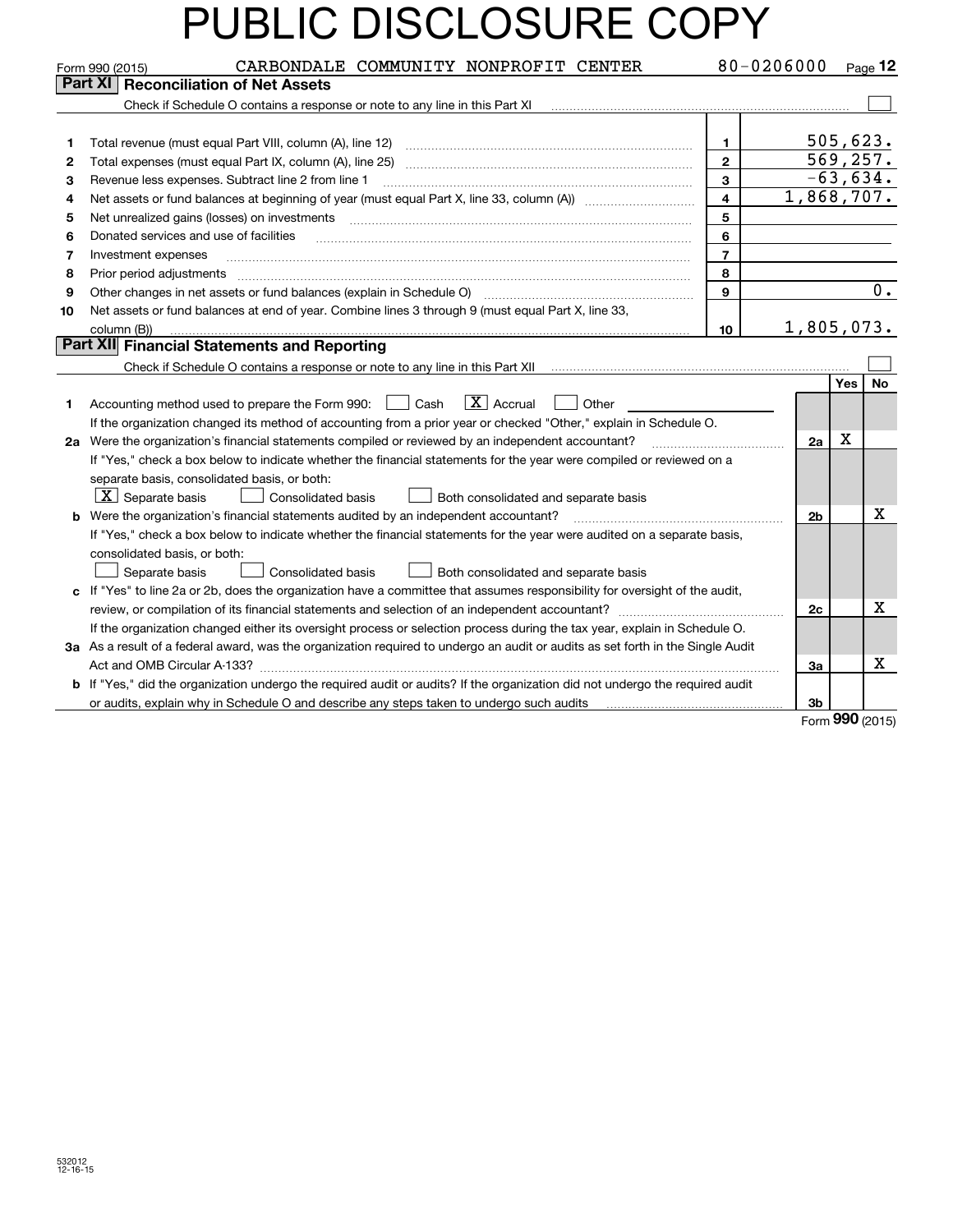| <b>SCHEDULE A</b><br>(Form 990 or 990-EZ) |                                                        | <b>Public Charity Status and Public Support</b><br>Complete if the organization is a section 501(c)(3) organization or a section |                                        |                                                                                                                                               |                                       |    |                        |  | OMB No. 1545-0047                                   |
|-------------------------------------------|--------------------------------------------------------|----------------------------------------------------------------------------------------------------------------------------------|----------------------------------------|-----------------------------------------------------------------------------------------------------------------------------------------------|---------------------------------------|----|------------------------|--|-----------------------------------------------------|
|                                           |                                                        |                                                                                                                                  | 4947(a)(1) nonexempt charitable trust. |                                                                                                                                               |                                       |    |                        |  |                                                     |
|                                           | Department of the Treasury<br>Internal Revenue Service |                                                                                                                                  |                                        | Attach to Form 990 or Form 990-EZ.                                                                                                            | <b>Open to Public</b>                 |    |                        |  |                                                     |
|                                           | Name of the organization                               |                                                                                                                                  |                                        | Information about Schedule A (Form 990 or 990-EZ) and its instructions is at www.irs.gov/form990.                                             |                                       |    |                        |  | Inspection<br><b>Employer identification number</b> |
|                                           |                                                        |                                                                                                                                  |                                        | CARBONDALE COMMUNITY NONPROFIT CENTER                                                                                                         |                                       |    |                        |  | 80-0206000                                          |
| Part I                                    |                                                        |                                                                                                                                  |                                        | Reason for Public Charity Status (All organizations must complete this part.) See instructions.                                               |                                       |    |                        |  |                                                     |
|                                           |                                                        |                                                                                                                                  |                                        | The organization is not a private foundation because it is: (For lines 1 through 11, check only one box.)                                     |                                       |    |                        |  |                                                     |
| 1                                         |                                                        |                                                                                                                                  |                                        | A church, convention of churches, or association of churches described in section 170(b)(1)(A)(i).                                            |                                       |    |                        |  |                                                     |
| 2                                         |                                                        |                                                                                                                                  |                                        | A school described in section 170(b)(1)(A)(ii). (Attach Schedule E (Form 990 or 990-EZ).)                                                     |                                       |    |                        |  |                                                     |
| 3                                         |                                                        |                                                                                                                                  |                                        | A hospital or a cooperative hospital service organization described in section $170(b)(1)(A)(iii)$ .                                          |                                       |    |                        |  |                                                     |
| 4                                         |                                                        |                                                                                                                                  |                                        | A medical research organization operated in conjunction with a hospital described in section 170(b)(1)(A)(iii). Enter the hospital's name,    |                                       |    |                        |  |                                                     |
|                                           | city, and state:                                       |                                                                                                                                  |                                        |                                                                                                                                               |                                       |    |                        |  |                                                     |
| 5                                         |                                                        |                                                                                                                                  |                                        | An organization operated for the benefit of a college or university owned or operated by a governmental unit described in                     |                                       |    |                        |  |                                                     |
|                                           |                                                        | section 170(b)(1)(A)(iv). (Complete Part II.)                                                                                    |                                        |                                                                                                                                               |                                       |    |                        |  |                                                     |
| 6                                         |                                                        |                                                                                                                                  |                                        | A federal, state, or local government or governmental unit described in section 170(b)(1)(A)(v).                                              |                                       |    |                        |  |                                                     |
| 7                                         |                                                        |                                                                                                                                  |                                        | An organization that normally receives a substantial part of its support from a governmental unit or from the general public described in     |                                       |    |                        |  |                                                     |
|                                           |                                                        | section 170(b)(1)(A)(vi). (Complete Part II.)                                                                                    |                                        |                                                                                                                                               |                                       |    |                        |  |                                                     |
| 8                                         |                                                        |                                                                                                                                  |                                        | A community trust described in section 170(b)(1)(A)(vi). (Complete Part II.)                                                                  |                                       |    |                        |  |                                                     |
| 9                                         | $\boxed{\text{X}}$                                     |                                                                                                                                  |                                        | An organization that normally receives: (1) more than 33 1/3% of its support from contributions, membership fees, and gross receipts from     |                                       |    |                        |  |                                                     |
|                                           |                                                        |                                                                                                                                  |                                        | activities related to its exempt functions - subject to certain exceptions, and (2) no more than 33 1/3% of its support from gross investment |                                       |    |                        |  |                                                     |
|                                           |                                                        |                                                                                                                                  |                                        | income and unrelated business taxable income (less section 511 tax) from businesses acquired by the organization after June 30, 1975.         |                                       |    |                        |  |                                                     |
|                                           |                                                        | See section 509(a)(2). (Complete Part III.)                                                                                      |                                        |                                                                                                                                               |                                       |    |                        |  |                                                     |
| 10                                        |                                                        |                                                                                                                                  |                                        | An organization organized and operated exclusively to test for public safety. See section 509(a)(4).                                          |                                       |    |                        |  |                                                     |
| 11                                        |                                                        |                                                                                                                                  |                                        | An organization organized and operated exclusively for the benefit of, to perform the functions of, or to carry out the purposes of one or    |                                       |    |                        |  |                                                     |
|                                           |                                                        |                                                                                                                                  |                                        | more publicly supported organizations described in section 509(a)(1) or section 509(a)(2). See section 509(a)(3). Check the box in            |                                       |    |                        |  |                                                     |
|                                           |                                                        |                                                                                                                                  |                                        | lines 11a through 11d that describes the type of supporting organization and complete lines 11e, 11f, and 11g.                                |                                       |    |                        |  |                                                     |
| a                                         |                                                        |                                                                                                                                  |                                        | Type I. A supporting organization operated, supervised, or controlled by its supported organization(s), typically by giving                   |                                       |    |                        |  |                                                     |
|                                           |                                                        |                                                                                                                                  |                                        | the supported organization(s) the power to regularly appoint or elect a majority of the directors or trustees of the supporting               |                                       |    |                        |  |                                                     |
|                                           |                                                        | organization. You must complete Part IV, Sections A and B.                                                                       |                                        |                                                                                                                                               |                                       |    |                        |  |                                                     |
| b                                         |                                                        |                                                                                                                                  |                                        | Type II. A supporting organization supervised or controlled in connection with its supported organization(s), by having                       |                                       |    |                        |  |                                                     |
|                                           |                                                        |                                                                                                                                  |                                        | control or management of the supporting organization vested in the same persons that control or manage the supported                          |                                       |    |                        |  |                                                     |
|                                           |                                                        | organization(s). You must complete Part IV, Sections A and C.                                                                    |                                        |                                                                                                                                               |                                       |    |                        |  |                                                     |
| c                                         |                                                        |                                                                                                                                  |                                        | Type III functionally integrated. A supporting organization operated in connection with, and functionally integrated with,                    |                                       |    |                        |  |                                                     |
|                                           |                                                        |                                                                                                                                  |                                        | its supported organization(s) (see instructions). You must complete Part IV, Sections A, D, and E.                                            |                                       |    |                        |  |                                                     |
| d                                         |                                                        |                                                                                                                                  |                                        | Type III non-functionally integrated. A supporting organization operated in connection with its supported organization(s)                     |                                       |    |                        |  |                                                     |
|                                           |                                                        |                                                                                                                                  |                                        | that is not functionally integrated. The organization generally must satisfy a distribution requirement and an attentiveness                  |                                       |    |                        |  |                                                     |
|                                           |                                                        |                                                                                                                                  |                                        | requirement (see instructions). You must complete Part IV, Sections A and D, and Part V.                                                      |                                       |    |                        |  |                                                     |
| е                                         |                                                        |                                                                                                                                  |                                        | Check this box if the organization received a written determination from the IRS that it is a Type I, Type II, Type III                       |                                       |    |                        |  |                                                     |
|                                           |                                                        |                                                                                                                                  |                                        | functionally integrated, or Type III non-functionally integrated supporting organization.                                                     |                                       |    |                        |  |                                                     |
| f                                         |                                                        | Enter the number of supported organizations                                                                                      |                                        |                                                                                                                                               |                                       |    |                        |  |                                                     |
| g                                         | (i) Name of supported                                  | Provide the following information about the supported organization(s).                                                           | (ii) EIN                               | (iii) Type of organization                                                                                                                    | (iv) Is the organization              |    | (v) Amount of monetary |  | (vi) Amount of                                      |
|                                           | organization                                           |                                                                                                                                  |                                        | (described on lines 1-9                                                                                                                       | listed in your<br>governing document? |    | support (see           |  | other support (see                                  |
|                                           |                                                        |                                                                                                                                  |                                        | above (see instructions))                                                                                                                     | Yes                                   | No | instructions)          |  | instructions)                                       |
|                                           |                                                        |                                                                                                                                  |                                        |                                                                                                                                               |                                       |    |                        |  |                                                     |
|                                           |                                                        |                                                                                                                                  |                                        |                                                                                                                                               |                                       |    |                        |  |                                                     |
|                                           |                                                        |                                                                                                                                  |                                        |                                                                                                                                               |                                       |    |                        |  |                                                     |
|                                           |                                                        |                                                                                                                                  |                                        |                                                                                                                                               |                                       |    |                        |  |                                                     |
|                                           |                                                        |                                                                                                                                  |                                        |                                                                                                                                               |                                       |    |                        |  |                                                     |
|                                           |                                                        |                                                                                                                                  |                                        |                                                                                                                                               |                                       |    |                        |  |                                                     |
|                                           |                                                        |                                                                                                                                  |                                        |                                                                                                                                               |                                       |    |                        |  |                                                     |
|                                           |                                                        |                                                                                                                                  |                                        |                                                                                                                                               |                                       |    |                        |  |                                                     |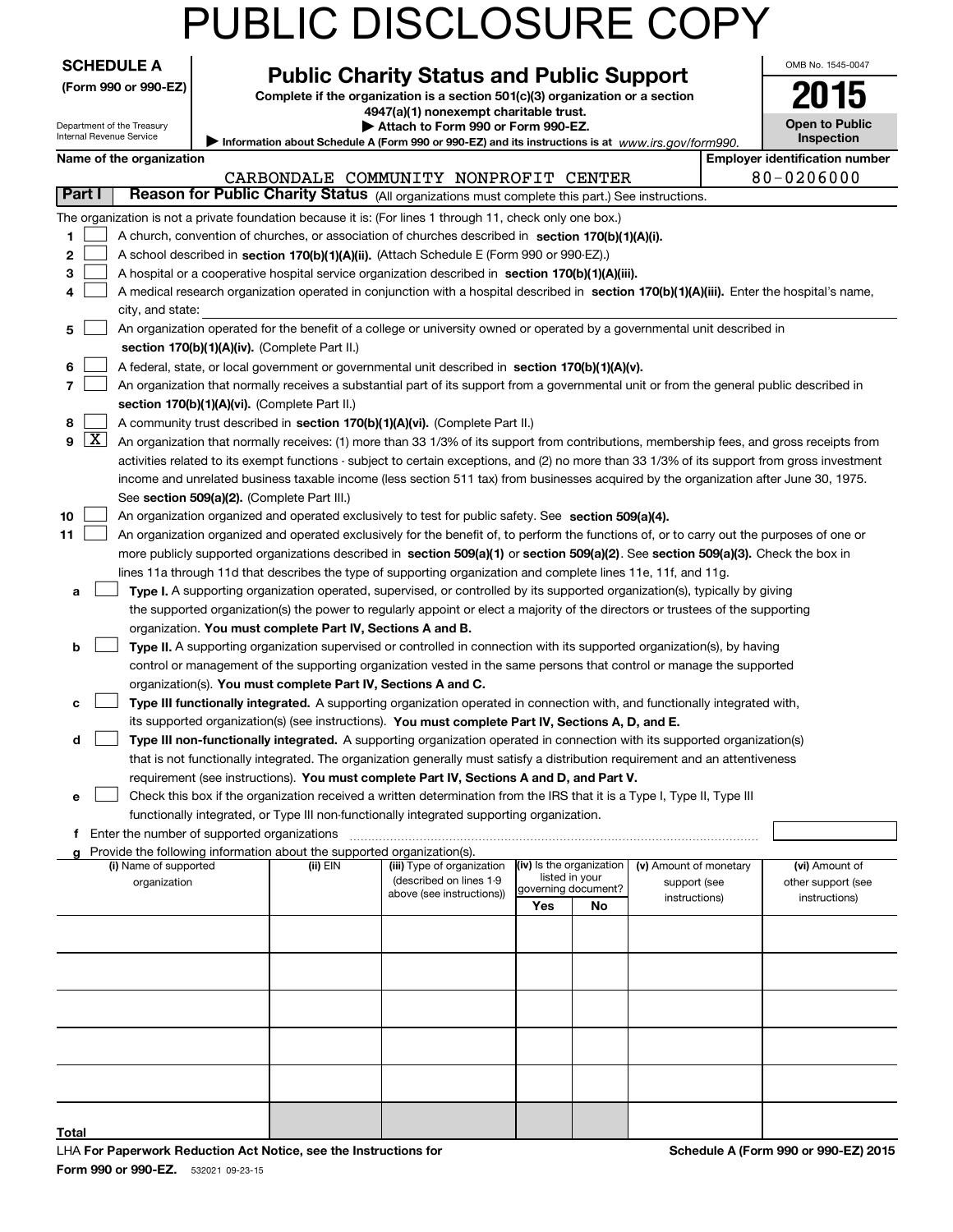|    | Schedule A (Form 990 or 990-EZ) 2015 CARBONDALE COMMUNITY NONPROFIT CENTER                                                                      |          |          |            |            | 80-0206000 | Page 2    |
|----|-------------------------------------------------------------------------------------------------------------------------------------------------|----------|----------|------------|------------|------------|-----------|
|    | Support Schedule for Organizations Described in Sections 170(b)(1)(A)(iv) and 170(b)(1)(A)(vi)<br><b>Part II</b>                                |          |          |            |            |            |           |
|    | (Complete only if you checked the box on line 5, 7, or 8 of Part I or if the organization failed to qualify under Part III. If the organization |          |          |            |            |            |           |
|    | fails to qualify under the tests listed below, please complete Part III.)                                                                       |          |          |            |            |            |           |
|    | <b>Section A. Public Support</b>                                                                                                                |          |          |            |            |            |           |
|    | Calendar year (or fiscal year beginning in)                                                                                                     | (a) 2011 | (b) 2012 | $(c)$ 2013 | $(d)$ 2014 | (e) 2015   | (f) Total |
|    | 1 Gifts, grants, contributions, and                                                                                                             |          |          |            |            |            |           |
|    | membership fees received. (Do not<br>include any "unusual grants.")                                                                             |          |          |            |            |            |           |
|    |                                                                                                                                                 |          |          |            |            |            |           |
|    | 2 Tax revenues levied for the organ-<br>ization's benefit and either paid to                                                                    |          |          |            |            |            |           |
|    |                                                                                                                                                 |          |          |            |            |            |           |
|    | or expended on its behalf                                                                                                                       |          |          |            |            |            |           |
| З. | The value of services or facilities                                                                                                             |          |          |            |            |            |           |
|    | furnished by a governmental unit to                                                                                                             |          |          |            |            |            |           |
|    | the organization without charge                                                                                                                 |          |          |            |            |            |           |
| 4  | Total. Add lines 1 through 3<br>.                                                                                                               |          |          |            |            |            |           |
| 5  | The portion of total contributions                                                                                                              |          |          |            |            |            |           |
|    | by each person (other than a                                                                                                                    |          |          |            |            |            |           |
|    | governmental unit or publicly<br>supported organization) included                                                                               |          |          |            |            |            |           |
|    | on line 1 that exceeds 2% of the                                                                                                                |          |          |            |            |            |           |
|    | amount shown on line 11,                                                                                                                        |          |          |            |            |            |           |
|    | column (f)                                                                                                                                      |          |          |            |            |            |           |
|    |                                                                                                                                                 |          |          |            |            |            |           |
| 6  | Public support. Subtract line 5 from line 4.<br><b>Section B. Total Support</b>                                                                 |          |          |            |            |            |           |
|    | Calendar year (or fiscal year beginning in)                                                                                                     | (a) 2011 | (b) 2012 | $(c)$ 2013 | $(d)$ 2014 | (e) 2015   | (f) Total |
|    | 7 Amounts from line 4                                                                                                                           |          |          |            |            |            |           |
| 8  | Gross income from interest,                                                                                                                     |          |          |            |            |            |           |
|    | dividends, payments received on                                                                                                                 |          |          |            |            |            |           |
|    | securities loans, rents, royalties                                                                                                              |          |          |            |            |            |           |
|    | and income from similar sources                                                                                                                 |          |          |            |            |            |           |
| 9  | Net income from unrelated business                                                                                                              |          |          |            |            |            |           |
|    | activities, whether or not the                                                                                                                  |          |          |            |            |            |           |
|    | business is regularly carried on                                                                                                                |          |          |            |            |            |           |
|    | 10 Other income. Do not include gain                                                                                                            |          |          |            |            |            |           |
|    | or loss from the sale of capital                                                                                                                |          |          |            |            |            |           |
|    | assets (Explain in Part VI.)                                                                                                                    |          |          |            |            |            |           |
|    | <b>11 Total support.</b> Add lines 7 through 10                                                                                                 |          |          |            |            |            |           |
| 12 | Gross receipts from related activities, etc. (see instructions)                                                                                 |          |          |            |            | 12         |           |
|    | 13 First five years. If the Form 990 is for the organization's first, second, third, fourth, or fifth tax year as a section 501(c)(3)           |          |          |            |            |            |           |
|    | organization, check this box and stop here                                                                                                      |          |          |            |            |            |           |
|    | <b>Section C. Computation of Public Support Percentage</b>                                                                                      |          |          |            |            |            |           |
|    |                                                                                                                                                 |          |          |            |            | 14         | %         |
| 15 |                                                                                                                                                 |          |          |            |            | 15         | %         |
|    | 16a 33 1/3% support test - 2015. If the organization did not check the box on line 13, and line 14 is 33 1/3% or more, check this box and       |          |          |            |            |            |           |
|    | stop here. The organization qualifies as a publicly supported organization                                                                      |          |          |            |            |            |           |
|    | b 33 1/3% support test - 2014. If the organization did not check a box on line 13 or 16a, and line 15 is 33 1/3% or more, check this box        |          |          |            |            |            |           |
|    |                                                                                                                                                 |          |          |            |            |            |           |
|    | 17a 10% -facts-and-circumstances test - 2015. If the organization did not check a box on line 13, 16a, or 16b, and line 14 is 10% or more,      |          |          |            |            |            |           |
|    | and if the organization meets the "facts-and-circumstances" test, check this box and stop here. Explain in Part VI how the organization         |          |          |            |            |            |           |
|    |                                                                                                                                                 |          |          |            |            |            |           |
|    | <b>b 10% -facts-and-circumstances test - 2014.</b> If the organization did not check a box on line 13, 16a, 16b, or 17a, and line 15 is 10% or  |          |          |            |            |            |           |
|    | more, and if the organization meets the "facts-and-circumstances" test, check this box and stop here. Explain in Part VI how the                |          |          |            |            |            |           |
|    | organization meets the "facts-and-circumstances" test. The organization qualifies as a publicly supported organization                          |          |          |            |            |            |           |
|    | 18 Private foundation. If the organization did not check a box on line 13, 16a, 16b, 17a, or 17b, check this box and see instructions           |          |          |            |            |            |           |

**■** organization meets the "facts-and-circumstances" test. The organization qualifies as a publicly supported organization *maching meets* the organization did not check a box on line 13, 16a, 16b, 17a, or 17b, check this If the organization did not check a box on line 13, 16a, 16b, 17a, or 17b, check this box and see instructions <br>Sebedule A (Ferm 000 er 000 E7)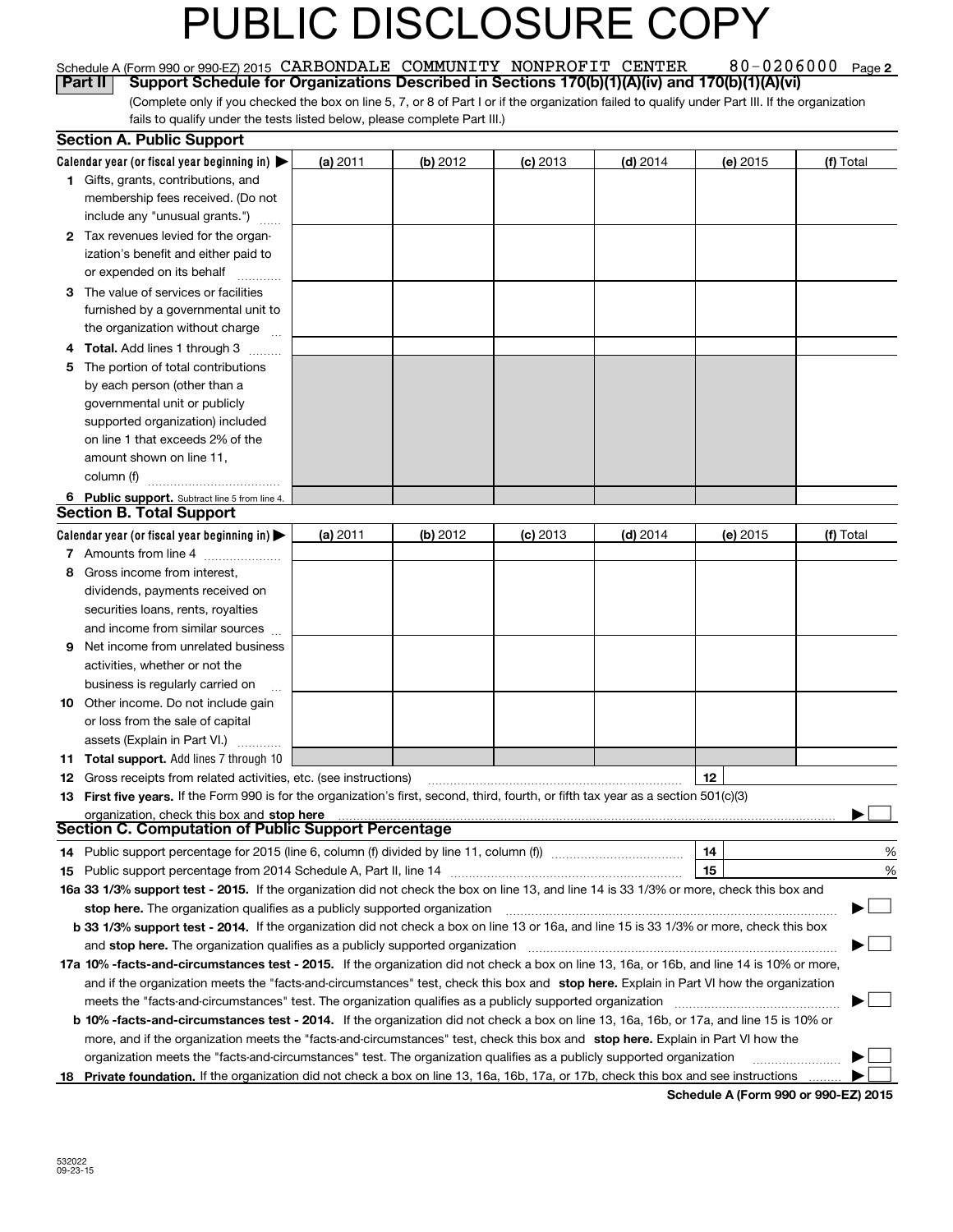### PUBLIC DISCLOSURE

#### $80 - 0206000$  Page 3 Schedule A (Form 990 or 990-EZ) 2015 CARBONDALE COMMUNITY NONPROFIT CENTER 80–0206000 page<br>LPart III LSupport Schedule for Organizations Described in Section 509(a)(2) **Part III** Support Schedule for Organizations Described in Section 509(a)(2)

(Complete only if you checked the box on line 9 of Part I or if the organization failed to qualify under Part II. If the organization fails to qualify under the tests listed below, please complete Part II.)

#### 8 Public support. (Subtract line 7c from line 6.)<br>ection B. Total Support **b** Amounts included on lines 2 and 3 received from other than disqualified persons that exceed the greater of \$5,000 or 1% of the amount on line 13 for the year  $\ldots$ ............... **13 Total support.** (Add lines 9, 10c, 11, and 12.) **Calendar year (or fiscal year beginning in) | Calendar year (or fiscal year beginning in) | (a)** 2011 **| (b)** 2012 **| (c)** 2013 **| (d)** 2014 **| (e)** 2015 **| (f) 1**Gifts, grants, contributions, and **2** Gross receipts from admissions, **3** Gross receipts from activities that **4**Tax revenues levied for the organ-**5** The value of services or facilities **6 Total.** Add lines 1 through 5  $\ldots$ ... **7a**Amounts included on lines 1, 2, and **c** Add lines 7a and 7b  $\ldots$  $\ldots$  $\ldots$ **(a)** 2011 **| (b)** 2012 **| (c)** 2013 **| (d)** 2014 **| (e)** 2015 **| (f) 9** Amounts from line 6 <sub>…………………</sub><br>0e Gross income from interest **10a**Gross income from interest, **b** Unrelated business taxable income **c** Add lines 10a and 10b .................<br>Net income from unrelated busines **11** Net income from unrelated business **12** Other income. Do not include gain **14 First five years.** If the Form 990 is for the organization's first, second, third, fourth, or fifth tax year as a section 501(c)(3) organization, **stop here** check this box and | **1516151617** Investment income percentage for 2015 (line 10c, column (f) divided by line 13, column (f)) **18 2014** Investment income percentage from Schedule A, Part III, line 17 ~~~~~~~~~~~~~~~~~~**19a 33 1/3% support tests - 2015.** If the organization did not check the box on line 14, and line 15 is more than 33 1/3%, and line 17 is not **20Private foundation.**  If the organization did not check a box on line 14, 19a, or 19b, check this box and see instructions <sup>|</sup> **1718b 33 1/3% support tests - 2014.** If the organization did not check a box on line 14 or line 19a, and line 16 is more than 33 1/3%, and more than 33 1/3%, check this box and stop here. The organization qualifies as a publicly supported organization <br>23 1/3% our port to the 2014, if the organization did not obook a box on line 14 or line 19 and line 16 is line 18 is not more than 33 1/3%, check this box and stop here. The organization qualifies as a publicly supported organization  $\ldots$   $\blacksquare$ (less section 511 taxes) from businesses acquired after June 30, 1975 (a) 2011 11 | **(b)** 2012 | **(c)** 2013 | **(d)** 2014 | **(e)** 2015 | **(f)** Total membership fees received. (Do not include any "unusual grants.") merchandise sold or services performed, or facilities furnished in any activity that is related to the organization's tax-exempt purpose are not an unrelated trade or business under section 513  $\quad$ ization's benefit and either paid to or expended on its behalf  $^{+}_{-}\,$   $^{+}\,$   $^{+}\,$ furnished by a governmental unit to the organization without charge 3 received from disqualified persons (a) 2011 11 | **(b)** 2012 | **(c)** 2013 | **(d)** 2014 | **(e)** 2015 | **(f)** Total dividends, payments received on securities loans, rents, royalties and income from similar sources activities not included in line 10b, whether or not the business is regularly carried on or loss from the sale of capital assets (Explain in Part VI.) ............ Public support percentage for 2015 (line 8, column (f) divided by line 13, column (f)) ~~~~~~~~~~~~Public support percentage from 2014 Schedule A, Part III, line 15 % 99.31 % 93.51 ~~~~~~~~ % .25 % .18 **Section A. Public Support Section B. Total Support Section C. Computation of Public Support Percentage Section D. Computation of Investment Income Percentage**  $\mathcal{L}^{\text{max}}$  $\boxed{\text{X}}$  $\mathcal{L}^{\text{max}}$  $\mathcal{L}^{\text{max}}$ 145,969. 82,424. 126,746. 40,831. 40,363. 436,333. 460,302. 477,841. 461,945. 479,033. 465,198. 2344319. 606,271. 560,265. 588,691. 519,864. 505,561. 2780652. 606,271. 560,265. 588,691. 519,864. 505,561. 2780652. 0. <u>9,798. 2,444. 12,242.</u><br>9,798. 2,444. 12,242. 9,798. 2,444. 12,242.<br>2769410 2768410. <mark>326. 783. 5,332. 363. 62. 6,866.</mark> <mark>326. 783. 5,332. 363. 62. 6,866.</mark> 2787518.  $606, 597.$  561,048. 594,023. 520,227. 505,623.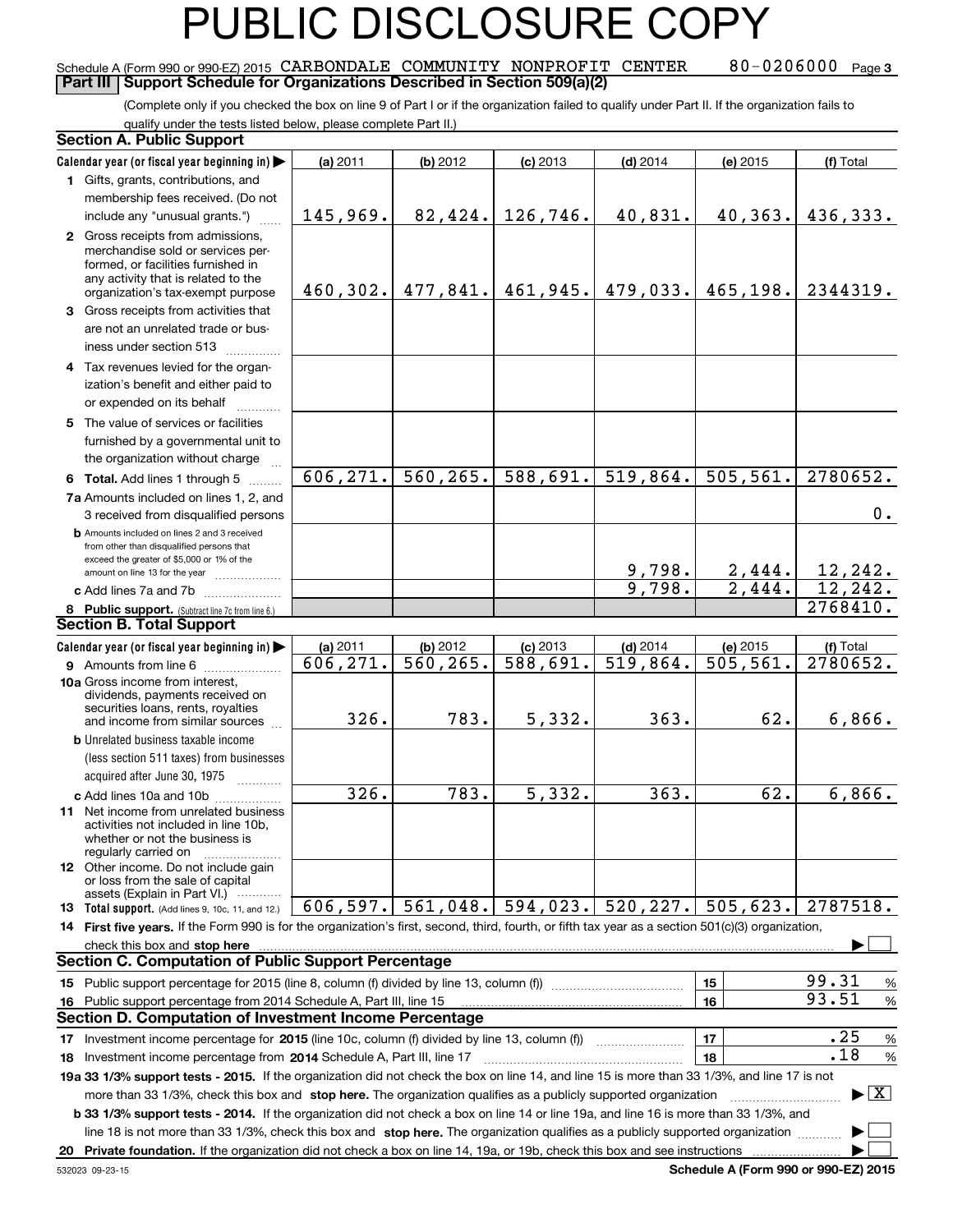#### 80-0206000 <sub>Page 4</sub> Schedule A (Form 990 or 990-EZ) 2015 CARBONDALE COMMUNITY NONPROFIT CENTER  $80$  – 0206000 page page  $\overline{\phantom{a}}$

**Part IV Supporting Organizations**

(Complete only if you checked a box in line 11 on Part I. If you checked 11a of Part I, complete Sections A and B. If you checked 11b of Part I, complete Sections A and C. If you checked 11c of Part I, complete Sections A, D, and E. If you checked 11d of Part I, complete Sections A and D, and complete Part V.)

#### **Section A. All Supporting Organizations**

- **1** Are all of the organization's supported organizations listed by name in the organization's governing *If "No" describe in how the supported organizations are designated. If designated by* documents? *Part VI class or purpose, describe the designation. If historic and continuing relationship, explain.*
- **2** Did the organization have any supported organization that does not have an IRS determination of status under section 509(a)(1) or (2)? If "Yes," explain in Part VI how the organization determined that the supported<br>... *organization was described in section 509(a)(1) or (2).*
- **3a** Did the organization have a supported organization described in section 501(c)(4), (5), or (6)? If "Yes," answer *(b) and (c) below.*
- **b** Did the organization confirm that each supported organization qualified under section 501(c)(4), (5), or (6) and satisfied the public support tests under section 509(a)(2)? If "Yes," describe in Part VI when and how the *organization made the determination.*
- **c**Did the organization ensure that all support to such organizations was used exclusively for section 170(c)(2)(B) purposes? If "Yes," explain in Part VI what controls the organization put in place to ensure such use.
- **4a***If* Was any supported organization not organized in the United States ("foreign supported organization")? *"Yes," and if you checked 11a or 11b in Part I, answer (b) and (c) below.*
- **b** Did the organization have ultimate control and discretion in deciding whether to make grants to the foreign supported organization? If "Yes," describe in Part VI how the organization had such control and discretion *despite being controlled or supervised by or in connection with its supported organizations.*
- **c** Did the organization support any foreign supported organization that does not have an IRS determination under sections 501(c)(3) and 509(a)(1) or (2)? If "Yes," explain in Part VI what controls the organization used *to ensure that all support to the foreign supported organization was used exclusively for section 170(c)(2)(B) purposes.*
- **5a***If "Yes,"* Did the organization add, substitute, or remove any supported organizations during the tax year? answer (b) and (c) below (if applicable). Also, provide detail in Part VI, including (i) the names and EIN *numbers of the supported organizations added, substituted, or removed; (ii) the reasons for each such action; (iii) the authority under the organization's organizing document authorizing such action; and (iv) how the action was accomplished (such as by amendment to the organizing document).*
- **b** Type I or Type II only. Was any added or substituted supported organization part of a class already designated in the organization's organizing document?
- **cSubstitutions only.**  Was the substitution the result of an event beyond the organization's control?
- **6** Did the organization provide support (whether in the form of grants or the provision of services or facilities) to *If "Yes," provide detail in* support or benefit one or more of the filing organization's supported organizations? anyone other than (i) its supported organizations, (ii) individuals that are part of the charitable class benefited by one or more of its supported organizations, or (iii) other supporting organizations that also *Part VI.*
- **7**Did the organization provide a grant, loan, compensation, or other similar payment to a substantial contributor *If "Yes," complete Part I of Schedule L (Form 990 or 990-EZ).* regard to a substantial contributor? (defined in section 4958(c)(3)(C)), a family member of a substantial contributor, or a 35% controlled entity with
- **8** Did the organization make a loan to a disqualified person (as defined in section 4958) not described in line 7? *If "Yes," complete Part I of Schedule L (Form 990 or 990-EZ).*
- **9a** Was the organization controlled directly or indirectly at any time during the tax year by one or more in section 509(a)(1) or (2))? If "Yes," *provide detail in Part VI.* disqualified persons as defined in section 4946 (other than foundation managers and organizations described
- **b** Did one or more disqualified persons (as defined in line 9a) hold a controlling interest in any entity in which the supporting organization had an interest? If "Yes," provide detail in Part VI.
- **c**Did a disqualified person (as defined in line 9a) have an ownership interest in, or derive any personal benefit from, assets in which the supporting organization also had an interest? If "Yes," provide detail in Part VI.
- **10a** Was the organization subject to the excess business holdings rules of section 4943 because of section supporting organizations)? If "Yes," answer 10b below. 4943(f) (regarding certain Type II supporting organizations, and all Type III non-functionally integrated
- **b** Did the organization have any excess business holdings in the tax year? (Use Schedule C, Form 4720, to *determine whether the organization had excess business holdings.)*

**123a3b3c4a4b4c5a5b5c6789a 9b9c10a**

**Yes**

 **No**

**10b**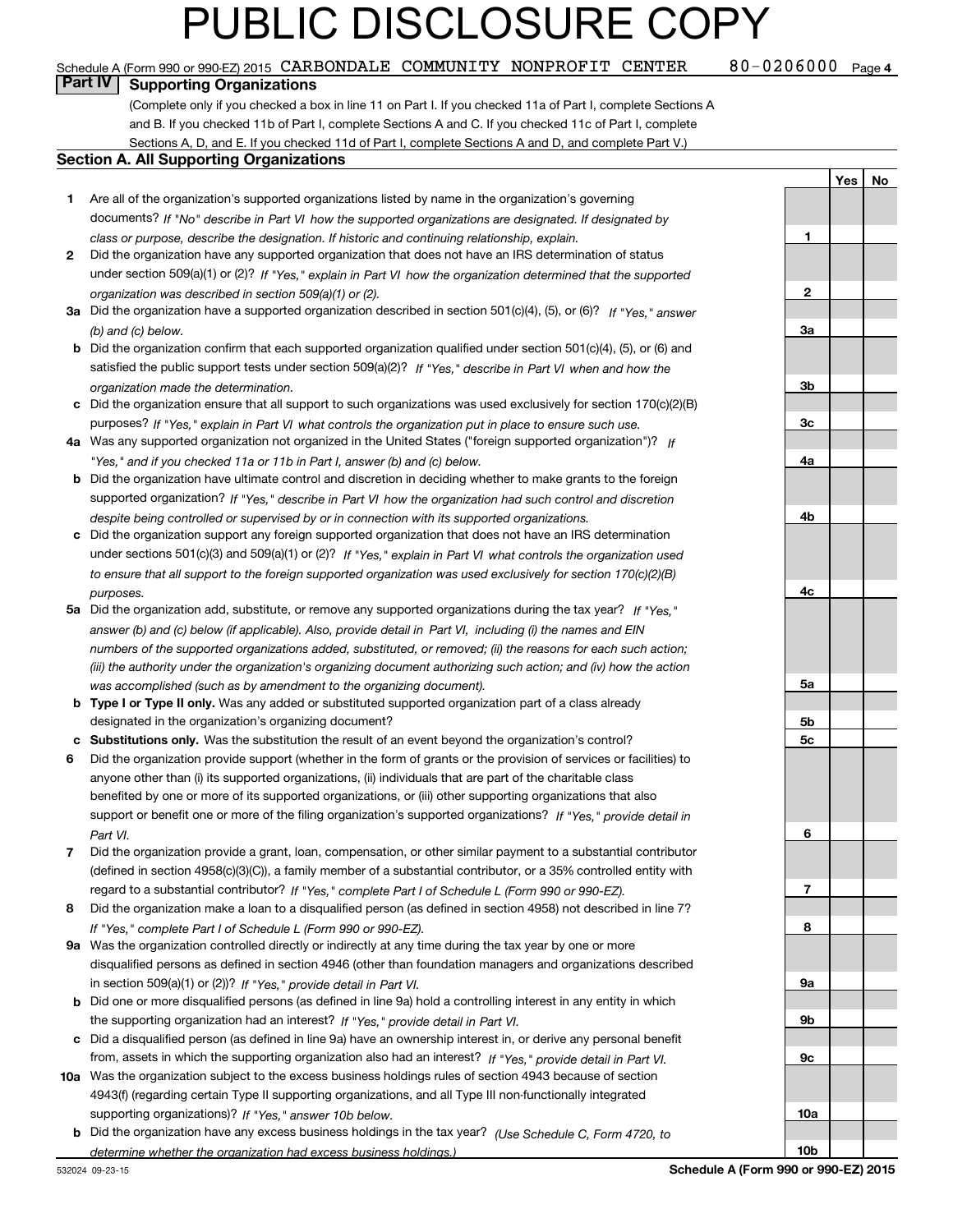### Schedule A (Form 990 or 990-EZ) 2015 CARBONDALE COMMUNITY NONPROFIT CENTER  $80$  – 0206000 Page 5<br>Part IV L. Supporting Organizations *(University of the Community of No*negation of the Cardiac **Part IV | Supporting Organizations** *(continued)*

T

|    |                                                                                                                                                                                                        |                 | Yes | No |
|----|--------------------------------------------------------------------------------------------------------------------------------------------------------------------------------------------------------|-----------------|-----|----|
| 11 | Has the organization accepted a gift or contribution from any of the following persons?                                                                                                                |                 |     |    |
|    | a A person who directly or indirectly controls, either alone or together with persons described in (b) and (c)                                                                                         |                 |     |    |
|    | below, the governing body of a supported organization?                                                                                                                                                 | 11a             |     |    |
|    | <b>b</b> A family member of a person described in (a) above?                                                                                                                                           | 11 <sub>b</sub> |     |    |
|    | c A 35% controlled entity of a person described in (a) or (b) above? If "Yes" to a, b, or c, provide detail in Part VI.                                                                                | 11c             |     |    |
|    | <b>Section B. Type I Supporting Organizations</b>                                                                                                                                                      |                 |     |    |
|    |                                                                                                                                                                                                        |                 | Yes | No |
| 1  | Did the directors, trustees, or membership of one or more supported organizations have the power to                                                                                                    |                 |     |    |
|    | regularly appoint or elect at least a majority of the organization's directors or trustees at all times during the                                                                                     |                 |     |    |
|    | tax year? If "No," describe in Part VI how the supported organization(s) effectively operated, supervised, or                                                                                          |                 |     |    |
|    | controlled the organization's activities. If the organization had more than one supported organization,                                                                                                |                 |     |    |
|    | describe how the powers to appoint and/or remove directors or trustees were allocated among the supported                                                                                              |                 |     |    |
|    | organizations and what conditions or restrictions, if any, applied to such powers during the tax year.                                                                                                 | 1               |     |    |
| 2  | Did the organization operate for the benefit of any supported organization other than the supported                                                                                                    |                 |     |    |
|    |                                                                                                                                                                                                        |                 |     |    |
|    | organization(s) that operated, supervised, or controlled the supporting organization? If "Yes," explain in                                                                                             |                 |     |    |
|    | Part VI how providing such benefit carried out the purposes of the supported organization(s) that operated,                                                                                            |                 |     |    |
|    | supervised, or controlled the supporting organization.<br><b>Section C. Type II Supporting Organizations</b>                                                                                           | $\mathbf{2}$    |     |    |
|    |                                                                                                                                                                                                        |                 |     |    |
|    |                                                                                                                                                                                                        |                 | Yes | No |
| 1. | Were a majority of the organization's directors or trustees during the tax year also a majority of the directors                                                                                       |                 |     |    |
|    | or trustees of each of the organization's supported organization(s)? If "No," describe in Part VI how control                                                                                          |                 |     |    |
|    | or management of the supporting organization was vested in the same persons that controlled or managed                                                                                                 |                 |     |    |
|    | the supported organization(s).                                                                                                                                                                         | 1               |     |    |
|    | <b>Section D. All Type III Supporting Organizations</b>                                                                                                                                                |                 |     |    |
|    |                                                                                                                                                                                                        |                 | Yes | No |
| 1  | Did the organization provide to each of its supported organizations, by the last day of the fifth month of the                                                                                         |                 |     |    |
|    | organization's tax year, (i) a written notice describing the type and amount of support provided during the prior tax                                                                                  |                 |     |    |
|    | year, (ii) a copy of the Form 990 that was most recently filed as of the date of notification, and (iii) copies of the                                                                                 |                 |     |    |
|    | organization's governing documents in effect on the date of notification, to the extent not previously provided?                                                                                       | 1               |     |    |
| 2  | Were any of the organization's officers, directors, or trustees either (i) appointed or elected by the supported                                                                                       |                 |     |    |
|    | organization(s) or (ii) serving on the governing body of a supported organization? If "No," explain in Part VI how                                                                                     |                 |     |    |
|    | the organization maintained a close and continuous working relationship with the supported organization(s).                                                                                            | $\mathbf{2}$    |     |    |
| 3  | By reason of the relationship described in (2), did the organization's supported organizations have a                                                                                                  |                 |     |    |
|    | significant voice in the organization's investment policies and in directing the use of the organization's                                                                                             |                 |     |    |
|    | income or assets at all times during the tax year? If "Yes," describe in Part VI the role the organization's                                                                                           |                 |     |    |
|    | supported organizations played in this regard.                                                                                                                                                         | з               |     |    |
|    | Section E. Type III Functionally-Integrated Supporting Organizations                                                                                                                                   |                 |     |    |
| 1  | Check the box next to the method that the organization used to satisfy the Integral Part Test during the year (see instructions):                                                                      |                 |     |    |
| a  | The organization satisfied the Activities Test. Complete line 2 below.                                                                                                                                 |                 |     |    |
| b  | The organization is the parent of each of its supported organizations. Complete line 3 below.                                                                                                          |                 |     |    |
| c  | The organization supported a governmental entity. Describe in Part VI how you supported a government entity (see instructions).                                                                        |                 |     |    |
| 2  | Activities Test. Answer (a) and (b) below.                                                                                                                                                             |                 | Yes | No |
| а  | Did substantially all of the organization's activities during the tax year directly further the exempt purposes of                                                                                     |                 |     |    |
|    | the supported organization(s) to which the organization was responsive? If "Yes," then in Part VI identify                                                                                             |                 |     |    |
|    | those supported organizations and explain<br>how these activities directly furthered their exempt purposes,                                                                                            |                 |     |    |
|    | how the organization was responsive to those supported organizations, and how the organization determined                                                                                              |                 |     |    |
|    |                                                                                                                                                                                                        | 2a              |     |    |
|    | that these activities constituted substantially all of its activities.<br><b>b</b> Did the activities described in (a) constitute activities that, but for the organization's involvement, one or more |                 |     |    |
|    | of the organization's supported organization(s) would have been engaged in? If "Yes," explain in Part VI the                                                                                           |                 |     |    |
|    |                                                                                                                                                                                                        |                 |     |    |
|    | reasons for the organization's position that its supported organization(s) would have engaged in these                                                                                                 |                 |     |    |
|    | activities but for the organization's involvement.                                                                                                                                                     | 2b              |     |    |
| 3  | Parent of Supported Organizations. Answer (a) and (b) below.                                                                                                                                           |                 |     |    |
|    | a Did the organization have the power to regularly appoint or elect a majority of the officers, directors, or                                                                                          |                 |     |    |
|    | trustees of each of the supported organizations? Provide details in Part VI.                                                                                                                           | За              |     |    |
|    | <b>b</b> Did the organization exercise a substantial degree of direction over the policies, programs, and activities of each                                                                           |                 |     |    |
|    | of its supported organizations? If "Yes," describe in Part VI the role played by the organization in this regard.                                                                                      | Зb              |     |    |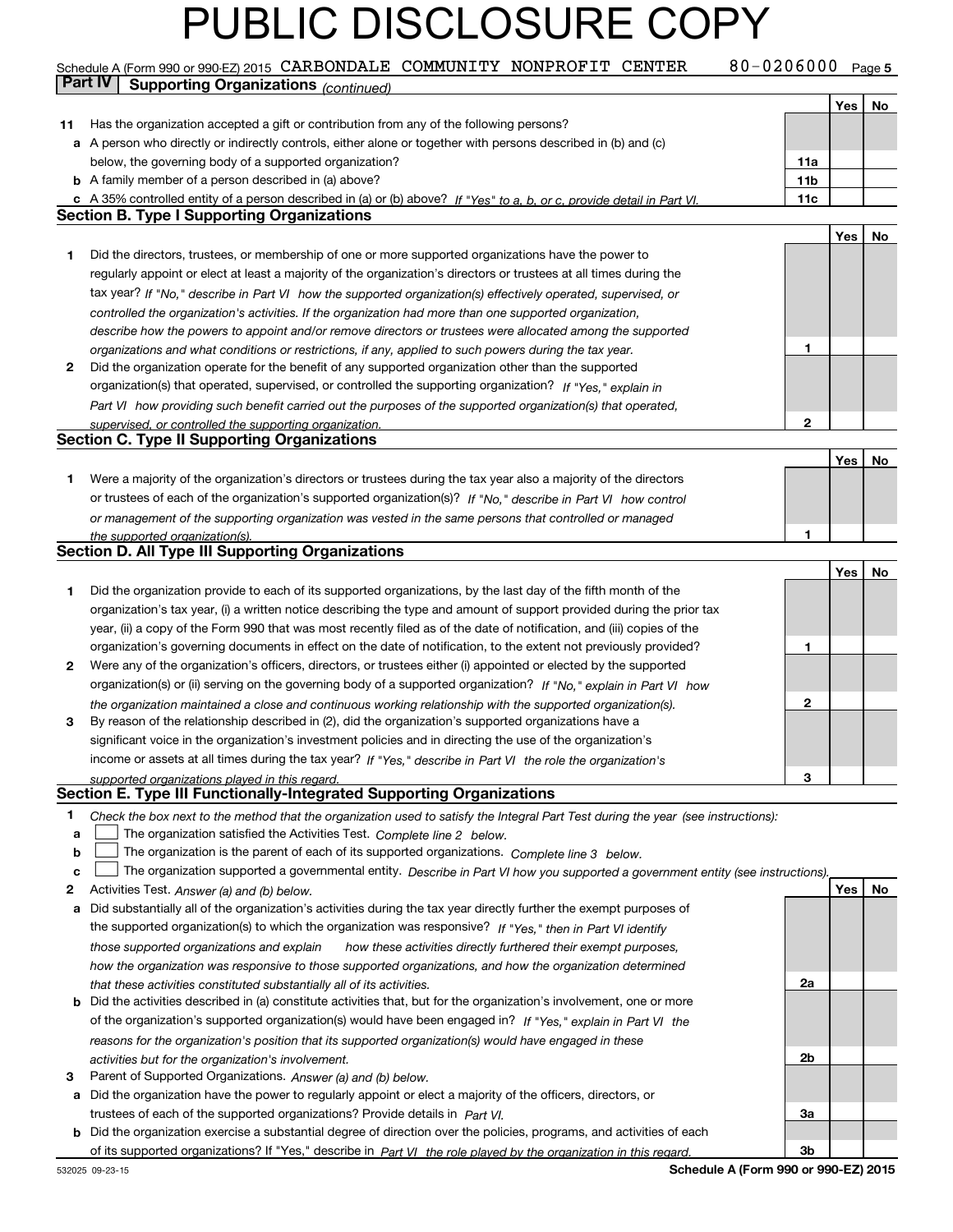|                | Schedule A (Form 990 or 990-EZ) 2015 CARBONDALE COMMUNITY NONPROFIT CENTER                                                    |                |                | 80-0206000 Page 6              |
|----------------|-------------------------------------------------------------------------------------------------------------------------------|----------------|----------------|--------------------------------|
|                | <b>Part V</b><br>Type III Non-Functionally Integrated 509(a)(3) Supporting Organizations                                      |                |                |                                |
| $\mathbf{1}$   | Check here if the organization satisfied the Integral Part Test as a qualifying trust on Nov. 20, 1970. See instructions. All |                |                |                                |
|                | other Type III non-functionally integrated supporting organizations must complete Sections A through E.                       |                |                |                                |
|                | Section A - Adjusted Net Income                                                                                               |                | (A) Prior Year | (B) Current Year<br>(optional) |
| $\mathbf 1$    | Net short-term capital gain                                                                                                   | 1              |                |                                |
| $\mathbf{2}$   | Recoveries of prior-year distributions                                                                                        | $\overline{2}$ |                |                                |
| 3              | Other gross income (see instructions)                                                                                         | 3              |                |                                |
| 4              | Add lines 1 through 3                                                                                                         | 4              |                |                                |
| 5              | Depreciation and depletion                                                                                                    | 5              |                |                                |
| 6              | Portion of operating expenses paid or incurred for production or                                                              |                |                |                                |
|                | collection of gross income or for management, conservation, or                                                                |                |                |                                |
|                | maintenance of property held for production of income (see instructions)                                                      | 6              |                |                                |
| $\overline{7}$ | Other expenses (see instructions)                                                                                             | 7              |                |                                |
| 8              | <b>Adjusted Net Income</b> (subtract lines 5, 6 and 7 from line 4)                                                            | 8              |                |                                |
|                | Section B - Minimum Asset Amount                                                                                              |                | (A) Prior Year | (B) Current Year<br>(optional) |
| 1              | Aggregate fair market value of all non-exempt-use assets (see                                                                 |                |                |                                |
|                | instructions for short tax year or assets held for part of year):                                                             |                |                |                                |
|                | a Average monthly value of securities                                                                                         | 1a             |                |                                |
|                | <b>b</b> Average monthly cash balances                                                                                        | 1b             |                |                                |
|                | c Fair market value of other non-exempt-use assets                                                                            | 1c             |                |                                |
|                | <b>d</b> Total (add lines 1a, 1b, and 1c)                                                                                     | 1d             |                |                                |
|                | e Discount claimed for blockage or other                                                                                      |                |                |                                |
|                | factors (explain in detail in Part VI):                                                                                       |                |                |                                |
| $\mathbf{2}$   | Acquisition indebtedness applicable to non-exempt-use assets                                                                  | $\mathbf{2}$   |                |                                |
| 3              | Subtract line 2 from line 1d                                                                                                  | 3              |                |                                |
| 4              | Cash deemed held for exempt use. Enter 1-1/2% of line 3 (for greater amount,                                                  |                |                |                                |
|                | see instructions).                                                                                                            | 4              |                |                                |
| 5              | Net value of non-exempt-use assets (subtract line 4 from line 3)                                                              | 5              |                |                                |
| 6              | Multiply line 5 by .035                                                                                                       | 6              |                |                                |
| 7              | Recoveries of prior-year distributions                                                                                        | $\overline{7}$ |                |                                |
| 8              | Minimum Asset Amount (add line 7 to line 6)                                                                                   | 8              |                |                                |
|                | <b>Section C - Distributable Amount</b>                                                                                       |                |                | <b>Current Year</b>            |
| $\mathbf{1}$   | Adjusted net income for prior year (from Section A, line 8, Column A)                                                         | 1              |                |                                |
| $\mathbf{2}$   | Enter 85% of line 1                                                                                                           | $\mathbf 2$    |                |                                |
| 3              | Minimum asset amount for prior year (from Section B, line 8, Column A)                                                        | 3              |                |                                |
| 4              | Enter greater of line 2 or line 3                                                                                             | 4              |                |                                |
| 5              | Income tax imposed in prior year                                                                                              | 5              |                |                                |
| 6              | <b>Distributable Amount.</b> Subtract line 5 from line 4, unless subject to                                                   |                |                |                                |
|                | emergency temporary reduction (see instructions)                                                                              | 6              |                |                                |

**7** Check here if the current year is the organization's first as a non-functionally-integrated Type III supporting organization (see instructions).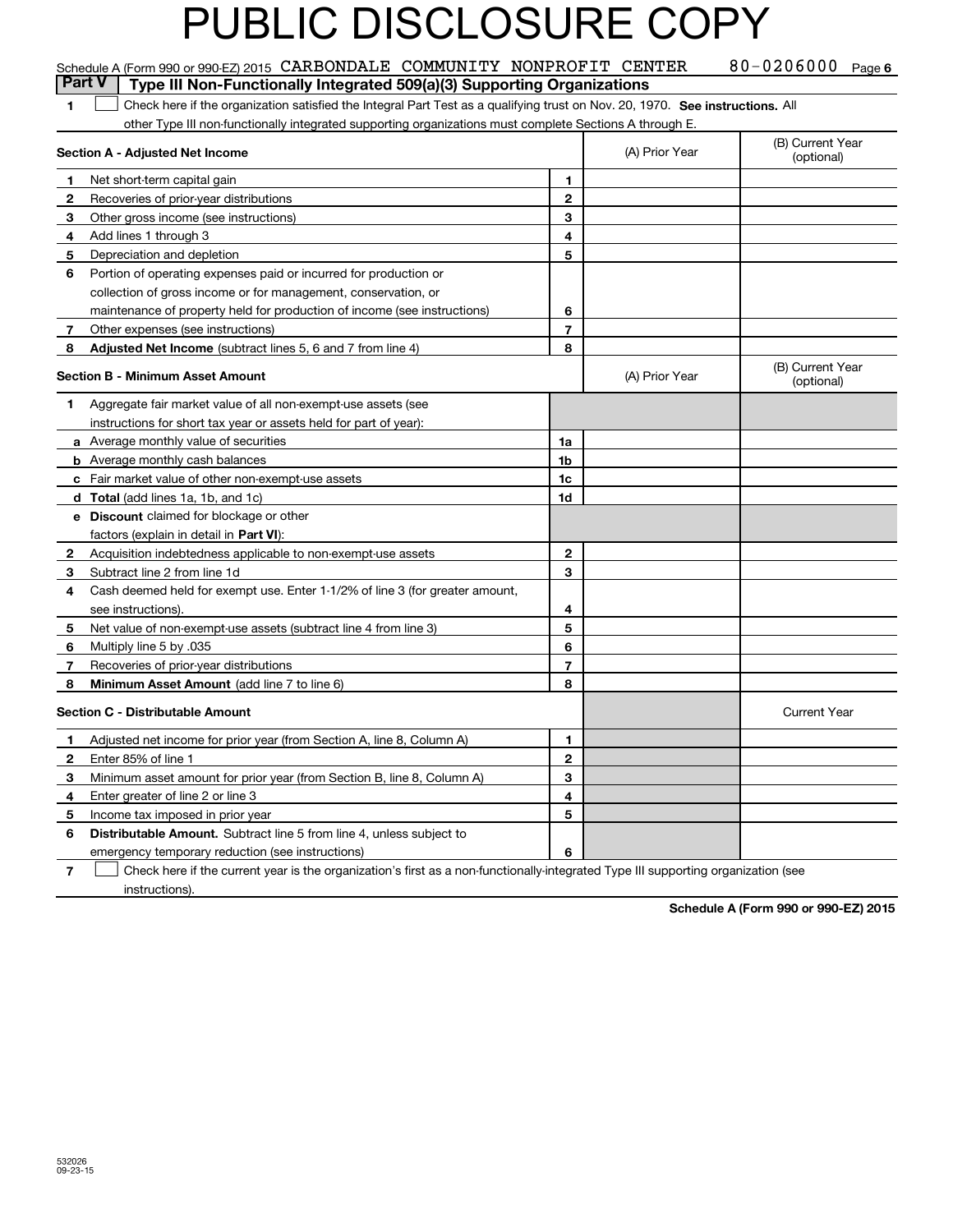|    | Schedule A (Form 990 or 990-EZ) 2015 CARBONDALE COMMUNITY NONPROFIT CENTER                         |                             |                                       | 80-0206000                              | Page 7 |  |  |  |
|----|----------------------------------------------------------------------------------------------------|-----------------------------|---------------------------------------|-----------------------------------------|--------|--|--|--|
|    | Type III Non-Functionally Integrated 509(a)(3) Supporting Organizations<br>  Part V<br>(continued) |                             |                                       |                                         |        |  |  |  |
|    | <b>Section D - Distributions</b>                                                                   |                             |                                       | <b>Current Year</b>                     |        |  |  |  |
| 1  | Amounts paid to supported organizations to accomplish exempt purposes                              |                             |                                       |                                         |        |  |  |  |
| 2  | Amounts paid to perform activity that directly furthers exempt purposes of supported               |                             |                                       |                                         |        |  |  |  |
|    | organizations, in excess of income from activity                                                   |                             |                                       |                                         |        |  |  |  |
| 3  | Administrative expenses paid to accomplish exempt purposes of supported organizations              |                             |                                       |                                         |        |  |  |  |
| 4  | Amounts paid to acquire exempt-use assets                                                          |                             |                                       |                                         |        |  |  |  |
| 5  | Qualified set-aside amounts (prior IRS approval required)                                          |                             |                                       |                                         |        |  |  |  |
| 6  | Other distributions (describe in Part VI). See instructions.                                       |                             |                                       |                                         |        |  |  |  |
| 7  | Total annual distributions. Add lines 1 through 6.                                                 |                             |                                       |                                         |        |  |  |  |
| 8  | Distributions to attentive supported organizations to which the organization is responsive         |                             |                                       |                                         |        |  |  |  |
|    | (provide details in Part VI). See instructions.                                                    |                             |                                       |                                         |        |  |  |  |
| 9  | Distributable amount for 2015 from Section C, line 6                                               |                             |                                       |                                         |        |  |  |  |
| 10 | Line 8 amount divided by Line 9 amount                                                             |                             |                                       |                                         |        |  |  |  |
|    |                                                                                                    | (i)                         | (ii)                                  | (iii)                                   |        |  |  |  |
|    | Section E - Distribution Allocations (see instructions)                                            | <b>Excess Distributions</b> | <b>Underdistributions</b><br>Pre-2015 | <b>Distributable</b><br>Amount for 2015 |        |  |  |  |
|    |                                                                                                    |                             |                                       |                                         |        |  |  |  |
| 1  | Distributable amount for 2015 from Section C, line 6                                               |                             |                                       |                                         |        |  |  |  |
| 2  | Underdistributions, if any, for years prior to 2015                                                |                             |                                       |                                         |        |  |  |  |
|    | (reasonable cause required-see instructions)                                                       |                             |                                       |                                         |        |  |  |  |
| 3  | Excess distributions carryover, if any, to 2015:                                                   |                             |                                       |                                         |        |  |  |  |
| а  |                                                                                                    |                             |                                       |                                         |        |  |  |  |
| b  |                                                                                                    |                             |                                       |                                         |        |  |  |  |
| c  |                                                                                                    |                             |                                       |                                         |        |  |  |  |
|    | d From 2013                                                                                        |                             |                                       |                                         |        |  |  |  |
|    | e From 2014                                                                                        |                             |                                       |                                         |        |  |  |  |
|    | <b>Total</b> of lines 3a through e                                                                 |                             |                                       |                                         |        |  |  |  |
|    | g Applied to underdistributions of prior years                                                     |                             |                                       |                                         |        |  |  |  |
|    | <b>h</b> Applied to 2015 distributable amount                                                      |                             |                                       |                                         |        |  |  |  |
|    | Carryover from 2010 not applied (see instructions)                                                 |                             |                                       |                                         |        |  |  |  |
|    | Remainder. Subtract lines 3g, 3h, and 3i from 3f.                                                  |                             |                                       |                                         |        |  |  |  |
| 4  | Distributions for 2015 from Section D,                                                             |                             |                                       |                                         |        |  |  |  |
|    | line $7:$                                                                                          |                             |                                       |                                         |        |  |  |  |
|    | a Applied to underdistributions of prior years                                                     |                             |                                       |                                         |        |  |  |  |
|    | <b>b</b> Applied to 2015 distributable amount                                                      |                             |                                       |                                         |        |  |  |  |
|    | <b>c</b> Remainder. Subtract lines 4a and 4b from 4.                                               |                             |                                       |                                         |        |  |  |  |
| 5  | Remaining underdistributions for years prior to 2015, if                                           |                             |                                       |                                         |        |  |  |  |
|    | any. Subtract lines 3g and 4a from line 2 (if amount                                               |                             |                                       |                                         |        |  |  |  |
|    | greater than zero, see instructions).                                                              |                             |                                       |                                         |        |  |  |  |
| 6  | Remaining underdistributions for 2015. Subtract lines 3h                                           |                             |                                       |                                         |        |  |  |  |
|    | and 4b from line 1 (if amount greater than zero, see                                               |                             |                                       |                                         |        |  |  |  |
|    | instructions).                                                                                     |                             |                                       |                                         |        |  |  |  |
| 7  | Excess distributions carryover to 2016. Add lines 3j                                               |                             |                                       |                                         |        |  |  |  |
|    | and 4c.                                                                                            |                             |                                       |                                         |        |  |  |  |
| 8  | Breakdown of line 7:                                                                               |                             |                                       |                                         |        |  |  |  |
| a  |                                                                                                    |                             |                                       |                                         |        |  |  |  |
| b  |                                                                                                    |                             |                                       |                                         |        |  |  |  |
|    | c Excess from 2013                                                                                 |                             |                                       |                                         |        |  |  |  |
|    | d Excess from 2014                                                                                 |                             |                                       |                                         |        |  |  |  |
|    | e Excess from 2015                                                                                 |                             |                                       |                                         |        |  |  |  |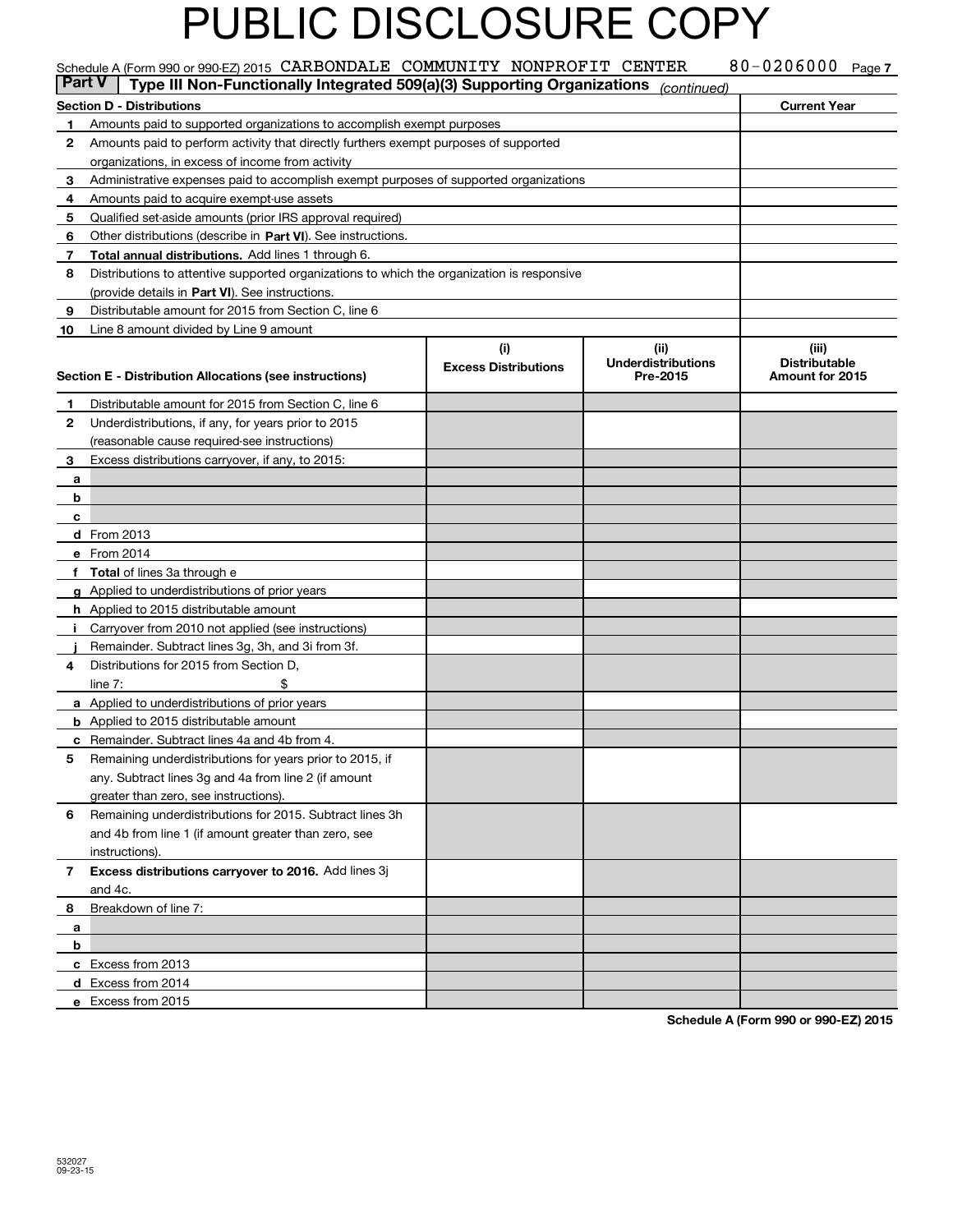|                | 80-0206000 Page 8<br>Schedule A (Form 990 or 990-EZ) 2015 CARBONDALE COMMUNITY NONPROFIT CENTER                                                                                                                                                                                                                                                                                                                                                                                                                                                                                            |
|----------------|--------------------------------------------------------------------------------------------------------------------------------------------------------------------------------------------------------------------------------------------------------------------------------------------------------------------------------------------------------------------------------------------------------------------------------------------------------------------------------------------------------------------------------------------------------------------------------------------|
| <b>Part VI</b> | Supplemental Information. Provide the explanations required by Part II, line 10; Part II, line 17a or 17b; Part III, line 12;<br>Part IV, Section A, lines 1, 2, 3b, 3c, 4b, 4c, 5a, 6, 9a, 9b, 9c, 11a, 11b, and 11c; Part IV, Section B, lines 1 and 2; Part IV, Section C,<br>line 1; Part IV, Section D, lines 2 and 3; Part IV, Section E, lines 1c, 2a, 2b, 3a and 3b; Part V, line 1; Part V, Section B, line 1e; Part V,<br>Section D, lines 5, 6, and 8; and Part V, Section E, lines 2, 5, and 6. Also complete this part for any additional information.<br>(See instructions.) |
|                |                                                                                                                                                                                                                                                                                                                                                                                                                                                                                                                                                                                            |
|                |                                                                                                                                                                                                                                                                                                                                                                                                                                                                                                                                                                                            |
|                |                                                                                                                                                                                                                                                                                                                                                                                                                                                                                                                                                                                            |
|                |                                                                                                                                                                                                                                                                                                                                                                                                                                                                                                                                                                                            |
|                |                                                                                                                                                                                                                                                                                                                                                                                                                                                                                                                                                                                            |
|                |                                                                                                                                                                                                                                                                                                                                                                                                                                                                                                                                                                                            |
|                |                                                                                                                                                                                                                                                                                                                                                                                                                                                                                                                                                                                            |
|                |                                                                                                                                                                                                                                                                                                                                                                                                                                                                                                                                                                                            |
|                |                                                                                                                                                                                                                                                                                                                                                                                                                                                                                                                                                                                            |
|                |                                                                                                                                                                                                                                                                                                                                                                                                                                                                                                                                                                                            |
|                |                                                                                                                                                                                                                                                                                                                                                                                                                                                                                                                                                                                            |
|                |                                                                                                                                                                                                                                                                                                                                                                                                                                                                                                                                                                                            |
|                |                                                                                                                                                                                                                                                                                                                                                                                                                                                                                                                                                                                            |
|                |                                                                                                                                                                                                                                                                                                                                                                                                                                                                                                                                                                                            |
|                |                                                                                                                                                                                                                                                                                                                                                                                                                                                                                                                                                                                            |
|                |                                                                                                                                                                                                                                                                                                                                                                                                                                                                                                                                                                                            |
|                |                                                                                                                                                                                                                                                                                                                                                                                                                                                                                                                                                                                            |
|                |                                                                                                                                                                                                                                                                                                                                                                                                                                                                                                                                                                                            |
|                |                                                                                                                                                                                                                                                                                                                                                                                                                                                                                                                                                                                            |
|                |                                                                                                                                                                                                                                                                                                                                                                                                                                                                                                                                                                                            |
|                |                                                                                                                                                                                                                                                                                                                                                                                                                                                                                                                                                                                            |
|                |                                                                                                                                                                                                                                                                                                                                                                                                                                                                                                                                                                                            |
|                |                                                                                                                                                                                                                                                                                                                                                                                                                                                                                                                                                                                            |
|                |                                                                                                                                                                                                                                                                                                                                                                                                                                                                                                                                                                                            |
|                |                                                                                                                                                                                                                                                                                                                                                                                                                                                                                                                                                                                            |
|                |                                                                                                                                                                                                                                                                                                                                                                                                                                                                                                                                                                                            |
|                |                                                                                                                                                                                                                                                                                                                                                                                                                                                                                                                                                                                            |
|                |                                                                                                                                                                                                                                                                                                                                                                                                                                                                                                                                                                                            |
|                |                                                                                                                                                                                                                                                                                                                                                                                                                                                                                                                                                                                            |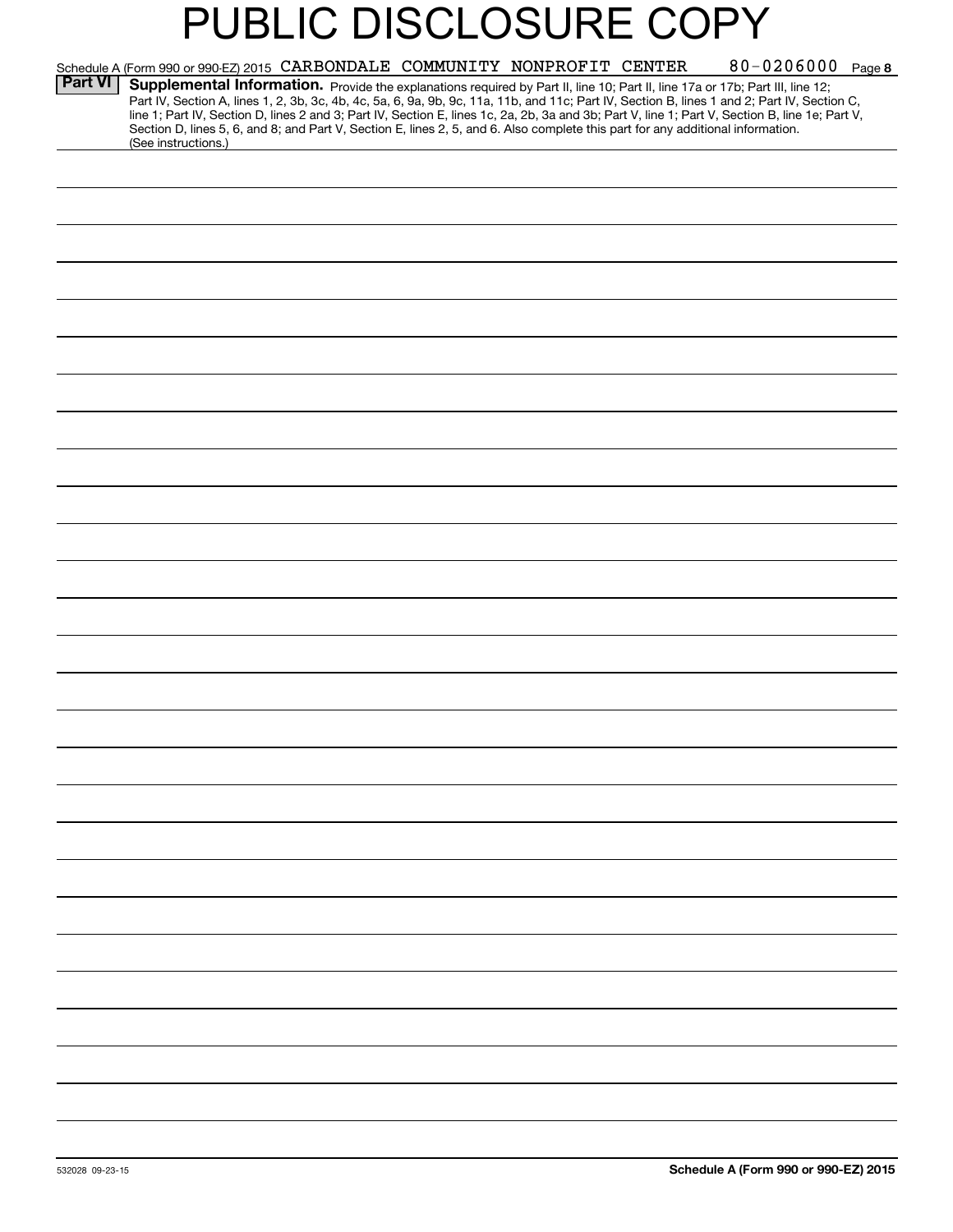|         |                            |                                                                                                        | PUBLIC DISCLOSURE COPY                                                                                                                                                                                                                                                                                     |                          |                                                           |
|---------|----------------------------|--------------------------------------------------------------------------------------------------------|------------------------------------------------------------------------------------------------------------------------------------------------------------------------------------------------------------------------------------------------------------------------------------------------------------|--------------------------|-----------------------------------------------------------|
|         | <b>SCHEDULE D</b>          |                                                                                                        | <b>Supplemental Financial Statements</b>                                                                                                                                                                                                                                                                   |                          | OMB No. 1545-0047                                         |
|         | (Form 990)                 |                                                                                                        | Complete if the organization answered "Yes" on Form 990,                                                                                                                                                                                                                                                   |                          |                                                           |
|         | Department of the Treasury |                                                                                                        | Part IV, line 6, 7, 8, 9, 10, 11a, 11b, 11c, 11d, 11e, 11f, 12a, or 12b.<br>Attach to Form 990.                                                                                                                                                                                                            |                          | <b>Open to Public</b>                                     |
|         | Internal Revenue Service   |                                                                                                        | Information about Schedule D (Form 990) and its instructions is at www.irs.gov/form990.                                                                                                                                                                                                                    |                          | Inspection                                                |
|         | Name of the organization   |                                                                                                        | CARBONDALE COMMUNITY NONPROFIT CENTER                                                                                                                                                                                                                                                                      |                          | <b>Employer identification number</b><br>$80 - 0206000$   |
| Part I  |                            |                                                                                                        | Organizations Maintaining Donor Advised Funds or Other Similar Funds or Accounts. Complete if the                                                                                                                                                                                                          |                          |                                                           |
|         |                            | organization answered "Yes" on Form 990, Part IV, line 6.                                              |                                                                                                                                                                                                                                                                                                            |                          |                                                           |
|         |                            |                                                                                                        | (a) Donor advised funds                                                                                                                                                                                                                                                                                    |                          | (b) Funds and other accounts                              |
| 1       |                            |                                                                                                        |                                                                                                                                                                                                                                                                                                            |                          |                                                           |
| 2       |                            | Aggregate value of contributions to (during year)                                                      |                                                                                                                                                                                                                                                                                                            |                          |                                                           |
| 3       |                            | Aggregate value of grants from (during year)                                                           |                                                                                                                                                                                                                                                                                                            |                          |                                                           |
| 4       |                            |                                                                                                        |                                                                                                                                                                                                                                                                                                            |                          |                                                           |
| 5       |                            |                                                                                                        | Did the organization inform all donors and donor advisors in writing that the assets held in donor advised funds                                                                                                                                                                                           |                          | Yes<br><b>No</b>                                          |
| 6       |                            |                                                                                                        | Did the organization inform all grantees, donors, and donor advisors in writing that grant funds can be used only                                                                                                                                                                                          |                          |                                                           |
|         |                            |                                                                                                        | for charitable purposes and not for the benefit of the donor or donor advisor, or for any other purpose conferring                                                                                                                                                                                         |                          |                                                           |
|         |                            |                                                                                                        |                                                                                                                                                                                                                                                                                                            |                          | <b>Yes</b><br>No                                          |
| Part II |                            |                                                                                                        | Conservation Easements. Complete if the organization answered "Yes" on Form 990, Part IV, line 7.                                                                                                                                                                                                          |                          |                                                           |
| 1       |                            | Purpose(s) of conservation easements held by the organization (check all that apply).                  |                                                                                                                                                                                                                                                                                                            |                          |                                                           |
|         |                            | Preservation of land for public use (e.g., recreation or education)                                    | Preservation of a historically important land area                                                                                                                                                                                                                                                         |                          |                                                           |
|         |                            | Protection of natural habitat                                                                          | Preservation of a certified historic structure                                                                                                                                                                                                                                                             |                          |                                                           |
|         |                            | Preservation of open space                                                                             |                                                                                                                                                                                                                                                                                                            |                          |                                                           |
| 2       |                            |                                                                                                        | Complete lines 2a through 2d if the organization held a qualified conservation contribution in the form of a conservation easement on the last                                                                                                                                                             |                          |                                                           |
|         | day of the tax year.       |                                                                                                        |                                                                                                                                                                                                                                                                                                            |                          | Held at the End of the Tax Year                           |
| а       |                            | Total number of conservation easements                                                                 |                                                                                                                                                                                                                                                                                                            | 2a<br>2 <sub>b</sub>     |                                                           |
| b<br>с  |                            | Total acreage restricted by conservation easements                                                     |                                                                                                                                                                                                                                                                                                            | 2c                       |                                                           |
| d       |                            |                                                                                                        | Number of conservation easements included in (c) acquired after 8/17/06, and not on a historic structure                                                                                                                                                                                                   |                          |                                                           |
|         |                            |                                                                                                        | listed in the National Register [11] manufactured in the National Property of the National Register [11] manufactured in the National Register [11] manufactured in the National Register [11] manufactured in the National Pr                                                                             | 2d                       |                                                           |
| 3       |                            |                                                                                                        | Number of conservation easements modified, transferred, released, extinguished, or terminated by the organization during the tax                                                                                                                                                                           |                          |                                                           |
|         | $year \blacktriangleright$ |                                                                                                        |                                                                                                                                                                                                                                                                                                            |                          |                                                           |
| 4       |                            | Number of states where property subject to conservation easement is located $\blacktriangleright$      |                                                                                                                                                                                                                                                                                                            |                          |                                                           |
| 5       |                            | Does the organization have a written policy regarding the periodic monitoring, inspection, handling of |                                                                                                                                                                                                                                                                                                            |                          |                                                           |
|         |                            | violations, and enforcement of the conservation easements it holds?                                    |                                                                                                                                                                                                                                                                                                            |                          | Yes<br>Nο                                                 |
| 6       |                            |                                                                                                        | Staff and volunteer hours devoted to monitoring, inspecting, handling of violations, and enforcing conservation easements during the year                                                                                                                                                                  |                          |                                                           |
| 7       |                            |                                                                                                        | Amount of expenses incurred in monitoring, inspecting, handling of violations, and enforcing conservation easements during the year                                                                                                                                                                        |                          |                                                           |
|         | $\blacktriangleright$ \$   |                                                                                                        |                                                                                                                                                                                                                                                                                                            |                          |                                                           |
| 8       |                            |                                                                                                        | Does each conservation easement reported on line 2(d) above satisfy the requirements of section 170(h)(4)(B)(i)                                                                                                                                                                                            |                          |                                                           |
|         |                            |                                                                                                        |                                                                                                                                                                                                                                                                                                            |                          | Yes<br>No                                                 |
| 9       |                            |                                                                                                        | In Part XIII, describe how the organization reports conservation easements in its revenue and expense statement, and balance sheet, and                                                                                                                                                                    |                          |                                                           |
|         |                            |                                                                                                        | include, if applicable, the text of the footnote to the organization's financial statements that describes the organization's accounting for                                                                                                                                                               |                          |                                                           |
|         | conservation easements.    |                                                                                                        |                                                                                                                                                                                                                                                                                                            |                          |                                                           |
|         | Part III                   |                                                                                                        | Organizations Maintaining Collections of Art, Historical Treasures, or Other Similar Assets.                                                                                                                                                                                                               |                          |                                                           |
|         |                            | Complete if the organization answered "Yes" on Form 990, Part IV, line 8.                              |                                                                                                                                                                                                                                                                                                            |                          |                                                           |
|         |                            |                                                                                                        | 1a If the organization elected, as permitted under SFAS 116 (ASC 958), not to report in its revenue statement and balance sheet works of art,<br>historical treasures, or other similar assets held for public exhibition, education, or research in furtherance of public service, provide, in Part XIII, |                          |                                                           |
|         |                            | the text of the footnote to its financial statements that describes these items.                       |                                                                                                                                                                                                                                                                                                            |                          |                                                           |
| b       |                            |                                                                                                        | If the organization elected, as permitted under SFAS 116 (ASC 958), to report in its revenue statement and balance sheet works of art, historical                                                                                                                                                          |                          |                                                           |
|         |                            |                                                                                                        | treasures, or other similar assets held for public exhibition, education, or research in furtherance of public service, provide the following amounts                                                                                                                                                      |                          |                                                           |
|         | relating to these items:   |                                                                                                        |                                                                                                                                                                                                                                                                                                            |                          |                                                           |
|         |                            |                                                                                                        |                                                                                                                                                                                                                                                                                                            |                          | <u> 1999 - Johann Barbara, martxa alemani</u> ar alemania |
|         |                            | (ii) Assets included in Form 990, Part X                                                               |                                                                                                                                                                                                                                                                                                            | $\blacktriangleright$ \$ |                                                           |
| 2       |                            |                                                                                                        | If the organization received or held works of art, historical treasures, or other similar assets for financial gain, provide                                                                                                                                                                               |                          |                                                           |
|         |                            | the following amounts required to be reported under SFAS 116 (ASC 958) relating to these items:        |                                                                                                                                                                                                                                                                                                            |                          |                                                           |
| а       |                            |                                                                                                        |                                                                                                                                                                                                                                                                                                            |                          | \$                                                        |
|         |                            | LHA For Paperwork Reduction Act Notice, see the Instructions for Form 990.                             |                                                                                                                                                                                                                                                                                                            |                          | -\$                                                       |
|         |                            |                                                                                                        |                                                                                                                                                                                                                                                                                                            |                          | Schedule D (Form 990) 2015                                |

| 532051   |  |
|----------|--|
| 11-02-15 |  |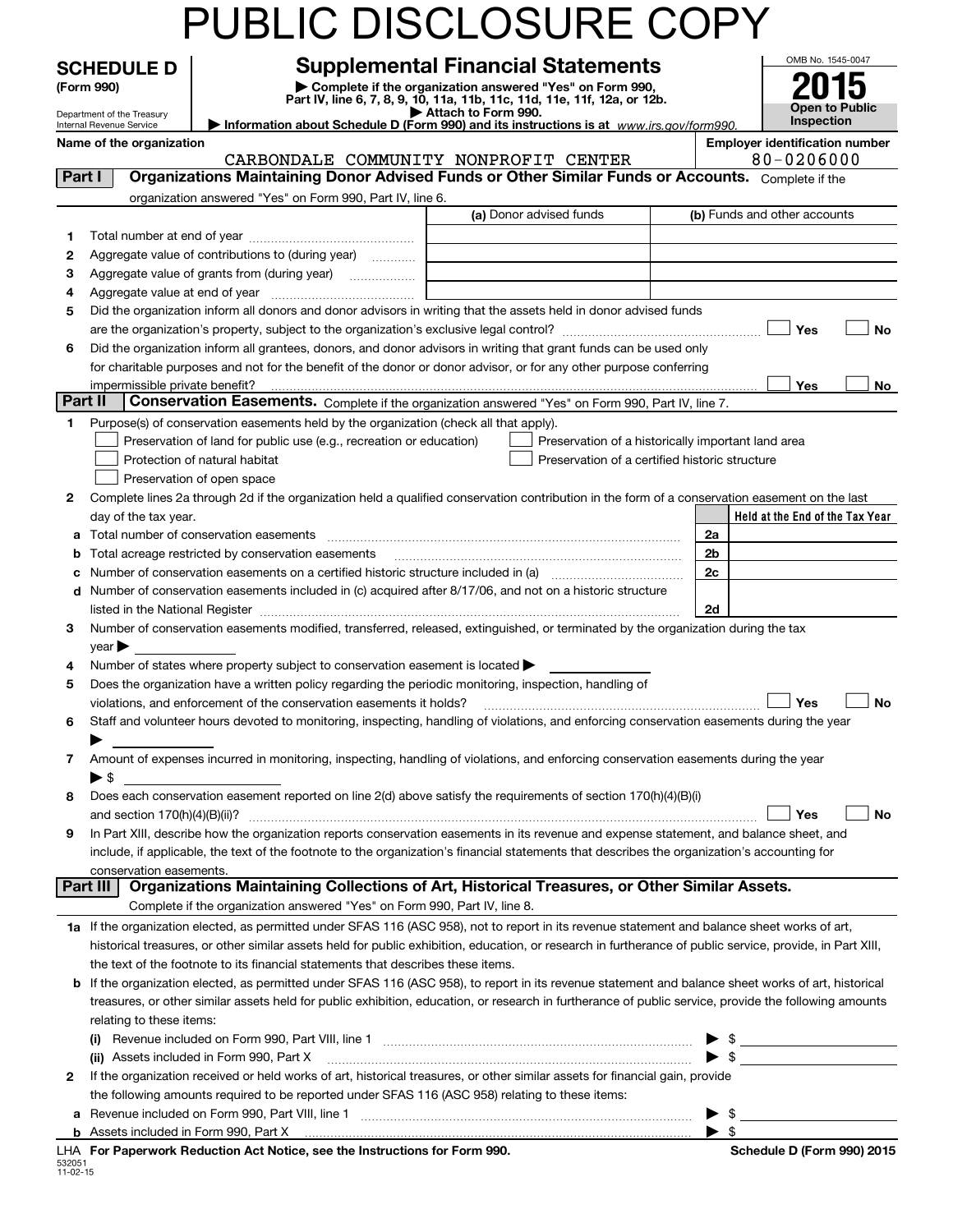| Part III<br>Organizations Maintaining Collections of Art, Historical Treasures, or Other Similar Assets (continued)<br>Using the organization's acquisition, accession, and other records, check any of the following that are a significant use of its collection items<br>3<br>(check all that apply):<br>Public exhibition<br>Loan or exchange programs<br>d<br>a<br>Scholarly research<br>b<br>е<br>Preservation for future generations<br>с<br>Provide a description of the organization's collections and explain how they further the organization's exempt purpose in Part XIII.<br>4<br>During the year, did the organization solicit or receive donations of art, historical treasures, or other similar assets<br>5<br>to be sold to raise funds rather than to be maintained as part of the organization's collection?<br>Yes<br>No<br>. <u>.</u><br>Part IV<br>Escrow and Custodial Arrangements. Complete if the organization answered "Yes" on Form 990, Part IV, line 9, or<br>reported an amount on Form 990, Part X, line 21.<br>1a Is the organization an agent, trustee, custodian or other intermediary for contributions or other assets not included<br>Yes<br>No<br>on Form 990, Part X? [11] matter contracts and contracts and contracts are contracted as a form 990, Part X?<br>b If "Yes," explain the arrangement in Part XIII and complete the following table:<br>Amount<br>Beginning balance <b>contract to the contract of the contract of the contract of the contract of the contract of the contract of the contract of the contract of the contract of the contract of the contract of the contract of</b><br>1c<br>c<br>d Additions during the year measurement contains and a state of the year measurement of the year measurement of<br>1d<br>Distributions during the year manufactured and continuum and contract the state of the state of the state of the state of the state of the state of the state of the state of the state of the state of the state of the state<br>1e<br>е<br>1f<br>f<br>2a Did the organization include an amount on Form 990, Part X, line 21, for escrow or custodial account liability?<br>Yes<br>No<br><b>b</b> If "Yes," explain the arrangement in Part XIII. Check here if the explanation has been provided on Part XIII<br><b>Part V</b><br>Endowment Funds. Complete if the organization answered "Yes" on Form 990, Part IV, line 10.<br>(d) Three years back   (e) Four years back<br>(a) Current year<br>(b) Prior year<br>(c) Two years back<br>1a Beginning of year balance<br>b<br>Net investment earnings, gains, and losses<br>с<br>d<br>e Other expenditures for facilities<br>and programs<br>Ť.<br>g<br>Provide the estimated percentage of the current year end balance (line 1g, column (a)) held as:<br>2<br>Board designated or quasi-endowment > _____<br>%<br>а<br>%<br>Permanent endowment $\blacktriangleright$<br>b<br>Temporarily restricted endowment $\blacktriangleright$<br>%<br>с<br>The percentages on lines 2a, 2b, and 2c should equal 100%.<br>3a Are there endowment funds not in the possession of the organization that are held and administered for the organization<br>Yes<br>No<br>by:<br>3a(i)<br>(i)<br>3a(ii)<br>3b<br>Describe in Part XIII the intended uses of the organization's endowment funds.<br>4<br><b>Part VI</b><br>Land, Buildings, and Equipment.<br>Complete if the organization answered "Yes" on Form 990, Part IV, line 11a. See Form 990, Part X, line 10.<br>Description of property<br>(a) Cost or other<br>(b) Cost or other<br>(c) Accumulated<br>(d) Book value<br>basis (investment)<br>depreciation<br>basis (other)<br>1a<br>0.<br>b<br>3,887,809.<br>4,493,048.<br>605,239.<br>c<br>3,127.<br>3,127.<br>0.<br>d<br>26,281.<br>104,414.<br>78,133.<br>3,914,090. | Schedule D (Form 990) 2015 | CARBONDALE COMMUNITY NONPROFIT CENTER |  |  |  |  |  | 80-0206000 Page 2 |  |
|-----------------------------------------------------------------------------------------------------------------------------------------------------------------------------------------------------------------------------------------------------------------------------------------------------------------------------------------------------------------------------------------------------------------------------------------------------------------------------------------------------------------------------------------------------------------------------------------------------------------------------------------------------------------------------------------------------------------------------------------------------------------------------------------------------------------------------------------------------------------------------------------------------------------------------------------------------------------------------------------------------------------------------------------------------------------------------------------------------------------------------------------------------------------------------------------------------------------------------------------------------------------------------------------------------------------------------------------------------------------------------------------------------------------------------------------------------------------------------------------------------------------------------------------------------------------------------------------------------------------------------------------------------------------------------------------------------------------------------------------------------------------------------------------------------------------------------------------------------------------------------------------------------------------------------------------------------------------------------------------------------------------------------------------------------------------------------------------------------------------------------------------------------------------------------------------------------------------------------------------------------------------------------------------------------------------------------------------------------------------------------------------------------------------------------------------------------------------------------------------------------------------------------------------------------------------------------------------------------------------------------------------------------------------------------------------------------------------------------------------------------------------------------------------------------------------------------------------------------------------------------------------------------------------------------------------------------------------------------------------------------------------------------------------------------------------------------------------------------------------------------------------------------------------------------------------------------------------------------------------------------------------------------------------------------------------------------------------------------------------------------------------------------------------------------------------------------------------------------------------------------------------------------------------------------------------------------------------------------------------------------------------------------------------------------------------------------------------------------------------------------------------------------------------------------------------------|----------------------------|---------------------------------------|--|--|--|--|--|-------------------|--|
|                                                                                                                                                                                                                                                                                                                                                                                                                                                                                                                                                                                                                                                                                                                                                                                                                                                                                                                                                                                                                                                                                                                                                                                                                                                                                                                                                                                                                                                                                                                                                                                                                                                                                                                                                                                                                                                                                                                                                                                                                                                                                                                                                                                                                                                                                                                                                                                                                                                                                                                                                                                                                                                                                                                                                                                                                                                                                                                                                                                                                                                                                                                                                                                                                                                                                                                                                                                                                                                                                                                                                                                                                                                                                                                                                                                                                       |                            |                                       |  |  |  |  |  |                   |  |
|                                                                                                                                                                                                                                                                                                                                                                                                                                                                                                                                                                                                                                                                                                                                                                                                                                                                                                                                                                                                                                                                                                                                                                                                                                                                                                                                                                                                                                                                                                                                                                                                                                                                                                                                                                                                                                                                                                                                                                                                                                                                                                                                                                                                                                                                                                                                                                                                                                                                                                                                                                                                                                                                                                                                                                                                                                                                                                                                                                                                                                                                                                                                                                                                                                                                                                                                                                                                                                                                                                                                                                                                                                                                                                                                                                                                                       |                            |                                       |  |  |  |  |  |                   |  |
|                                                                                                                                                                                                                                                                                                                                                                                                                                                                                                                                                                                                                                                                                                                                                                                                                                                                                                                                                                                                                                                                                                                                                                                                                                                                                                                                                                                                                                                                                                                                                                                                                                                                                                                                                                                                                                                                                                                                                                                                                                                                                                                                                                                                                                                                                                                                                                                                                                                                                                                                                                                                                                                                                                                                                                                                                                                                                                                                                                                                                                                                                                                                                                                                                                                                                                                                                                                                                                                                                                                                                                                                                                                                                                                                                                                                                       |                            |                                       |  |  |  |  |  |                   |  |
|                                                                                                                                                                                                                                                                                                                                                                                                                                                                                                                                                                                                                                                                                                                                                                                                                                                                                                                                                                                                                                                                                                                                                                                                                                                                                                                                                                                                                                                                                                                                                                                                                                                                                                                                                                                                                                                                                                                                                                                                                                                                                                                                                                                                                                                                                                                                                                                                                                                                                                                                                                                                                                                                                                                                                                                                                                                                                                                                                                                                                                                                                                                                                                                                                                                                                                                                                                                                                                                                                                                                                                                                                                                                                                                                                                                                                       |                            |                                       |  |  |  |  |  |                   |  |
|                                                                                                                                                                                                                                                                                                                                                                                                                                                                                                                                                                                                                                                                                                                                                                                                                                                                                                                                                                                                                                                                                                                                                                                                                                                                                                                                                                                                                                                                                                                                                                                                                                                                                                                                                                                                                                                                                                                                                                                                                                                                                                                                                                                                                                                                                                                                                                                                                                                                                                                                                                                                                                                                                                                                                                                                                                                                                                                                                                                                                                                                                                                                                                                                                                                                                                                                                                                                                                                                                                                                                                                                                                                                                                                                                                                                                       |                            |                                       |  |  |  |  |  |                   |  |
|                                                                                                                                                                                                                                                                                                                                                                                                                                                                                                                                                                                                                                                                                                                                                                                                                                                                                                                                                                                                                                                                                                                                                                                                                                                                                                                                                                                                                                                                                                                                                                                                                                                                                                                                                                                                                                                                                                                                                                                                                                                                                                                                                                                                                                                                                                                                                                                                                                                                                                                                                                                                                                                                                                                                                                                                                                                                                                                                                                                                                                                                                                                                                                                                                                                                                                                                                                                                                                                                                                                                                                                                                                                                                                                                                                                                                       |                            |                                       |  |  |  |  |  |                   |  |
|                                                                                                                                                                                                                                                                                                                                                                                                                                                                                                                                                                                                                                                                                                                                                                                                                                                                                                                                                                                                                                                                                                                                                                                                                                                                                                                                                                                                                                                                                                                                                                                                                                                                                                                                                                                                                                                                                                                                                                                                                                                                                                                                                                                                                                                                                                                                                                                                                                                                                                                                                                                                                                                                                                                                                                                                                                                                                                                                                                                                                                                                                                                                                                                                                                                                                                                                                                                                                                                                                                                                                                                                                                                                                                                                                                                                                       |                            |                                       |  |  |  |  |  |                   |  |
|                                                                                                                                                                                                                                                                                                                                                                                                                                                                                                                                                                                                                                                                                                                                                                                                                                                                                                                                                                                                                                                                                                                                                                                                                                                                                                                                                                                                                                                                                                                                                                                                                                                                                                                                                                                                                                                                                                                                                                                                                                                                                                                                                                                                                                                                                                                                                                                                                                                                                                                                                                                                                                                                                                                                                                                                                                                                                                                                                                                                                                                                                                                                                                                                                                                                                                                                                                                                                                                                                                                                                                                                                                                                                                                                                                                                                       |                            |                                       |  |  |  |  |  |                   |  |
|                                                                                                                                                                                                                                                                                                                                                                                                                                                                                                                                                                                                                                                                                                                                                                                                                                                                                                                                                                                                                                                                                                                                                                                                                                                                                                                                                                                                                                                                                                                                                                                                                                                                                                                                                                                                                                                                                                                                                                                                                                                                                                                                                                                                                                                                                                                                                                                                                                                                                                                                                                                                                                                                                                                                                                                                                                                                                                                                                                                                                                                                                                                                                                                                                                                                                                                                                                                                                                                                                                                                                                                                                                                                                                                                                                                                                       |                            |                                       |  |  |  |  |  |                   |  |
|                                                                                                                                                                                                                                                                                                                                                                                                                                                                                                                                                                                                                                                                                                                                                                                                                                                                                                                                                                                                                                                                                                                                                                                                                                                                                                                                                                                                                                                                                                                                                                                                                                                                                                                                                                                                                                                                                                                                                                                                                                                                                                                                                                                                                                                                                                                                                                                                                                                                                                                                                                                                                                                                                                                                                                                                                                                                                                                                                                                                                                                                                                                                                                                                                                                                                                                                                                                                                                                                                                                                                                                                                                                                                                                                                                                                                       |                            |                                       |  |  |  |  |  |                   |  |
|                                                                                                                                                                                                                                                                                                                                                                                                                                                                                                                                                                                                                                                                                                                                                                                                                                                                                                                                                                                                                                                                                                                                                                                                                                                                                                                                                                                                                                                                                                                                                                                                                                                                                                                                                                                                                                                                                                                                                                                                                                                                                                                                                                                                                                                                                                                                                                                                                                                                                                                                                                                                                                                                                                                                                                                                                                                                                                                                                                                                                                                                                                                                                                                                                                                                                                                                                                                                                                                                                                                                                                                                                                                                                                                                                                                                                       |                            |                                       |  |  |  |  |  |                   |  |
|                                                                                                                                                                                                                                                                                                                                                                                                                                                                                                                                                                                                                                                                                                                                                                                                                                                                                                                                                                                                                                                                                                                                                                                                                                                                                                                                                                                                                                                                                                                                                                                                                                                                                                                                                                                                                                                                                                                                                                                                                                                                                                                                                                                                                                                                                                                                                                                                                                                                                                                                                                                                                                                                                                                                                                                                                                                                                                                                                                                                                                                                                                                                                                                                                                                                                                                                                                                                                                                                                                                                                                                                                                                                                                                                                                                                                       |                            |                                       |  |  |  |  |  |                   |  |
|                                                                                                                                                                                                                                                                                                                                                                                                                                                                                                                                                                                                                                                                                                                                                                                                                                                                                                                                                                                                                                                                                                                                                                                                                                                                                                                                                                                                                                                                                                                                                                                                                                                                                                                                                                                                                                                                                                                                                                                                                                                                                                                                                                                                                                                                                                                                                                                                                                                                                                                                                                                                                                                                                                                                                                                                                                                                                                                                                                                                                                                                                                                                                                                                                                                                                                                                                                                                                                                                                                                                                                                                                                                                                                                                                                                                                       |                            |                                       |  |  |  |  |  |                   |  |
|                                                                                                                                                                                                                                                                                                                                                                                                                                                                                                                                                                                                                                                                                                                                                                                                                                                                                                                                                                                                                                                                                                                                                                                                                                                                                                                                                                                                                                                                                                                                                                                                                                                                                                                                                                                                                                                                                                                                                                                                                                                                                                                                                                                                                                                                                                                                                                                                                                                                                                                                                                                                                                                                                                                                                                                                                                                                                                                                                                                                                                                                                                                                                                                                                                                                                                                                                                                                                                                                                                                                                                                                                                                                                                                                                                                                                       |                            |                                       |  |  |  |  |  |                   |  |
|                                                                                                                                                                                                                                                                                                                                                                                                                                                                                                                                                                                                                                                                                                                                                                                                                                                                                                                                                                                                                                                                                                                                                                                                                                                                                                                                                                                                                                                                                                                                                                                                                                                                                                                                                                                                                                                                                                                                                                                                                                                                                                                                                                                                                                                                                                                                                                                                                                                                                                                                                                                                                                                                                                                                                                                                                                                                                                                                                                                                                                                                                                                                                                                                                                                                                                                                                                                                                                                                                                                                                                                                                                                                                                                                                                                                                       |                            |                                       |  |  |  |  |  |                   |  |
|                                                                                                                                                                                                                                                                                                                                                                                                                                                                                                                                                                                                                                                                                                                                                                                                                                                                                                                                                                                                                                                                                                                                                                                                                                                                                                                                                                                                                                                                                                                                                                                                                                                                                                                                                                                                                                                                                                                                                                                                                                                                                                                                                                                                                                                                                                                                                                                                                                                                                                                                                                                                                                                                                                                                                                                                                                                                                                                                                                                                                                                                                                                                                                                                                                                                                                                                                                                                                                                                                                                                                                                                                                                                                                                                                                                                                       |                            |                                       |  |  |  |  |  |                   |  |
|                                                                                                                                                                                                                                                                                                                                                                                                                                                                                                                                                                                                                                                                                                                                                                                                                                                                                                                                                                                                                                                                                                                                                                                                                                                                                                                                                                                                                                                                                                                                                                                                                                                                                                                                                                                                                                                                                                                                                                                                                                                                                                                                                                                                                                                                                                                                                                                                                                                                                                                                                                                                                                                                                                                                                                                                                                                                                                                                                                                                                                                                                                                                                                                                                                                                                                                                                                                                                                                                                                                                                                                                                                                                                                                                                                                                                       |                            |                                       |  |  |  |  |  |                   |  |
|                                                                                                                                                                                                                                                                                                                                                                                                                                                                                                                                                                                                                                                                                                                                                                                                                                                                                                                                                                                                                                                                                                                                                                                                                                                                                                                                                                                                                                                                                                                                                                                                                                                                                                                                                                                                                                                                                                                                                                                                                                                                                                                                                                                                                                                                                                                                                                                                                                                                                                                                                                                                                                                                                                                                                                                                                                                                                                                                                                                                                                                                                                                                                                                                                                                                                                                                                                                                                                                                                                                                                                                                                                                                                                                                                                                                                       |                            |                                       |  |  |  |  |  |                   |  |
|                                                                                                                                                                                                                                                                                                                                                                                                                                                                                                                                                                                                                                                                                                                                                                                                                                                                                                                                                                                                                                                                                                                                                                                                                                                                                                                                                                                                                                                                                                                                                                                                                                                                                                                                                                                                                                                                                                                                                                                                                                                                                                                                                                                                                                                                                                                                                                                                                                                                                                                                                                                                                                                                                                                                                                                                                                                                                                                                                                                                                                                                                                                                                                                                                                                                                                                                                                                                                                                                                                                                                                                                                                                                                                                                                                                                                       |                            |                                       |  |  |  |  |  |                   |  |
|                                                                                                                                                                                                                                                                                                                                                                                                                                                                                                                                                                                                                                                                                                                                                                                                                                                                                                                                                                                                                                                                                                                                                                                                                                                                                                                                                                                                                                                                                                                                                                                                                                                                                                                                                                                                                                                                                                                                                                                                                                                                                                                                                                                                                                                                                                                                                                                                                                                                                                                                                                                                                                                                                                                                                                                                                                                                                                                                                                                                                                                                                                                                                                                                                                                                                                                                                                                                                                                                                                                                                                                                                                                                                                                                                                                                                       |                            |                                       |  |  |  |  |  |                   |  |
|                                                                                                                                                                                                                                                                                                                                                                                                                                                                                                                                                                                                                                                                                                                                                                                                                                                                                                                                                                                                                                                                                                                                                                                                                                                                                                                                                                                                                                                                                                                                                                                                                                                                                                                                                                                                                                                                                                                                                                                                                                                                                                                                                                                                                                                                                                                                                                                                                                                                                                                                                                                                                                                                                                                                                                                                                                                                                                                                                                                                                                                                                                                                                                                                                                                                                                                                                                                                                                                                                                                                                                                                                                                                                                                                                                                                                       |                            |                                       |  |  |  |  |  |                   |  |
|                                                                                                                                                                                                                                                                                                                                                                                                                                                                                                                                                                                                                                                                                                                                                                                                                                                                                                                                                                                                                                                                                                                                                                                                                                                                                                                                                                                                                                                                                                                                                                                                                                                                                                                                                                                                                                                                                                                                                                                                                                                                                                                                                                                                                                                                                                                                                                                                                                                                                                                                                                                                                                                                                                                                                                                                                                                                                                                                                                                                                                                                                                                                                                                                                                                                                                                                                                                                                                                                                                                                                                                                                                                                                                                                                                                                                       |                            |                                       |  |  |  |  |  |                   |  |
|                                                                                                                                                                                                                                                                                                                                                                                                                                                                                                                                                                                                                                                                                                                                                                                                                                                                                                                                                                                                                                                                                                                                                                                                                                                                                                                                                                                                                                                                                                                                                                                                                                                                                                                                                                                                                                                                                                                                                                                                                                                                                                                                                                                                                                                                                                                                                                                                                                                                                                                                                                                                                                                                                                                                                                                                                                                                                                                                                                                                                                                                                                                                                                                                                                                                                                                                                                                                                                                                                                                                                                                                                                                                                                                                                                                                                       |                            |                                       |  |  |  |  |  |                   |  |
|                                                                                                                                                                                                                                                                                                                                                                                                                                                                                                                                                                                                                                                                                                                                                                                                                                                                                                                                                                                                                                                                                                                                                                                                                                                                                                                                                                                                                                                                                                                                                                                                                                                                                                                                                                                                                                                                                                                                                                                                                                                                                                                                                                                                                                                                                                                                                                                                                                                                                                                                                                                                                                                                                                                                                                                                                                                                                                                                                                                                                                                                                                                                                                                                                                                                                                                                                                                                                                                                                                                                                                                                                                                                                                                                                                                                                       |                            |                                       |  |  |  |  |  |                   |  |
|                                                                                                                                                                                                                                                                                                                                                                                                                                                                                                                                                                                                                                                                                                                                                                                                                                                                                                                                                                                                                                                                                                                                                                                                                                                                                                                                                                                                                                                                                                                                                                                                                                                                                                                                                                                                                                                                                                                                                                                                                                                                                                                                                                                                                                                                                                                                                                                                                                                                                                                                                                                                                                                                                                                                                                                                                                                                                                                                                                                                                                                                                                                                                                                                                                                                                                                                                                                                                                                                                                                                                                                                                                                                                                                                                                                                                       |                            |                                       |  |  |  |  |  |                   |  |
|                                                                                                                                                                                                                                                                                                                                                                                                                                                                                                                                                                                                                                                                                                                                                                                                                                                                                                                                                                                                                                                                                                                                                                                                                                                                                                                                                                                                                                                                                                                                                                                                                                                                                                                                                                                                                                                                                                                                                                                                                                                                                                                                                                                                                                                                                                                                                                                                                                                                                                                                                                                                                                                                                                                                                                                                                                                                                                                                                                                                                                                                                                                                                                                                                                                                                                                                                                                                                                                                                                                                                                                                                                                                                                                                                                                                                       |                            |                                       |  |  |  |  |  |                   |  |
|                                                                                                                                                                                                                                                                                                                                                                                                                                                                                                                                                                                                                                                                                                                                                                                                                                                                                                                                                                                                                                                                                                                                                                                                                                                                                                                                                                                                                                                                                                                                                                                                                                                                                                                                                                                                                                                                                                                                                                                                                                                                                                                                                                                                                                                                                                                                                                                                                                                                                                                                                                                                                                                                                                                                                                                                                                                                                                                                                                                                                                                                                                                                                                                                                                                                                                                                                                                                                                                                                                                                                                                                                                                                                                                                                                                                                       |                            |                                       |  |  |  |  |  |                   |  |
|                                                                                                                                                                                                                                                                                                                                                                                                                                                                                                                                                                                                                                                                                                                                                                                                                                                                                                                                                                                                                                                                                                                                                                                                                                                                                                                                                                                                                                                                                                                                                                                                                                                                                                                                                                                                                                                                                                                                                                                                                                                                                                                                                                                                                                                                                                                                                                                                                                                                                                                                                                                                                                                                                                                                                                                                                                                                                                                                                                                                                                                                                                                                                                                                                                                                                                                                                                                                                                                                                                                                                                                                                                                                                                                                                                                                                       |                            |                                       |  |  |  |  |  |                   |  |
|                                                                                                                                                                                                                                                                                                                                                                                                                                                                                                                                                                                                                                                                                                                                                                                                                                                                                                                                                                                                                                                                                                                                                                                                                                                                                                                                                                                                                                                                                                                                                                                                                                                                                                                                                                                                                                                                                                                                                                                                                                                                                                                                                                                                                                                                                                                                                                                                                                                                                                                                                                                                                                                                                                                                                                                                                                                                                                                                                                                                                                                                                                                                                                                                                                                                                                                                                                                                                                                                                                                                                                                                                                                                                                                                                                                                                       |                            |                                       |  |  |  |  |  |                   |  |
|                                                                                                                                                                                                                                                                                                                                                                                                                                                                                                                                                                                                                                                                                                                                                                                                                                                                                                                                                                                                                                                                                                                                                                                                                                                                                                                                                                                                                                                                                                                                                                                                                                                                                                                                                                                                                                                                                                                                                                                                                                                                                                                                                                                                                                                                                                                                                                                                                                                                                                                                                                                                                                                                                                                                                                                                                                                                                                                                                                                                                                                                                                                                                                                                                                                                                                                                                                                                                                                                                                                                                                                                                                                                                                                                                                                                                       |                            |                                       |  |  |  |  |  |                   |  |
|                                                                                                                                                                                                                                                                                                                                                                                                                                                                                                                                                                                                                                                                                                                                                                                                                                                                                                                                                                                                                                                                                                                                                                                                                                                                                                                                                                                                                                                                                                                                                                                                                                                                                                                                                                                                                                                                                                                                                                                                                                                                                                                                                                                                                                                                                                                                                                                                                                                                                                                                                                                                                                                                                                                                                                                                                                                                                                                                                                                                                                                                                                                                                                                                                                                                                                                                                                                                                                                                                                                                                                                                                                                                                                                                                                                                                       |                            |                                       |  |  |  |  |  |                   |  |
|                                                                                                                                                                                                                                                                                                                                                                                                                                                                                                                                                                                                                                                                                                                                                                                                                                                                                                                                                                                                                                                                                                                                                                                                                                                                                                                                                                                                                                                                                                                                                                                                                                                                                                                                                                                                                                                                                                                                                                                                                                                                                                                                                                                                                                                                                                                                                                                                                                                                                                                                                                                                                                                                                                                                                                                                                                                                                                                                                                                                                                                                                                                                                                                                                                                                                                                                                                                                                                                                                                                                                                                                                                                                                                                                                                                                                       |                            |                                       |  |  |  |  |  |                   |  |
|                                                                                                                                                                                                                                                                                                                                                                                                                                                                                                                                                                                                                                                                                                                                                                                                                                                                                                                                                                                                                                                                                                                                                                                                                                                                                                                                                                                                                                                                                                                                                                                                                                                                                                                                                                                                                                                                                                                                                                                                                                                                                                                                                                                                                                                                                                                                                                                                                                                                                                                                                                                                                                                                                                                                                                                                                                                                                                                                                                                                                                                                                                                                                                                                                                                                                                                                                                                                                                                                                                                                                                                                                                                                                                                                                                                                                       |                            |                                       |  |  |  |  |  |                   |  |
|                                                                                                                                                                                                                                                                                                                                                                                                                                                                                                                                                                                                                                                                                                                                                                                                                                                                                                                                                                                                                                                                                                                                                                                                                                                                                                                                                                                                                                                                                                                                                                                                                                                                                                                                                                                                                                                                                                                                                                                                                                                                                                                                                                                                                                                                                                                                                                                                                                                                                                                                                                                                                                                                                                                                                                                                                                                                                                                                                                                                                                                                                                                                                                                                                                                                                                                                                                                                                                                                                                                                                                                                                                                                                                                                                                                                                       |                            |                                       |  |  |  |  |  |                   |  |
|                                                                                                                                                                                                                                                                                                                                                                                                                                                                                                                                                                                                                                                                                                                                                                                                                                                                                                                                                                                                                                                                                                                                                                                                                                                                                                                                                                                                                                                                                                                                                                                                                                                                                                                                                                                                                                                                                                                                                                                                                                                                                                                                                                                                                                                                                                                                                                                                                                                                                                                                                                                                                                                                                                                                                                                                                                                                                                                                                                                                                                                                                                                                                                                                                                                                                                                                                                                                                                                                                                                                                                                                                                                                                                                                                                                                                       |                            |                                       |  |  |  |  |  |                   |  |
|                                                                                                                                                                                                                                                                                                                                                                                                                                                                                                                                                                                                                                                                                                                                                                                                                                                                                                                                                                                                                                                                                                                                                                                                                                                                                                                                                                                                                                                                                                                                                                                                                                                                                                                                                                                                                                                                                                                                                                                                                                                                                                                                                                                                                                                                                                                                                                                                                                                                                                                                                                                                                                                                                                                                                                                                                                                                                                                                                                                                                                                                                                                                                                                                                                                                                                                                                                                                                                                                                                                                                                                                                                                                                                                                                                                                                       |                            |                                       |  |  |  |  |  |                   |  |
|                                                                                                                                                                                                                                                                                                                                                                                                                                                                                                                                                                                                                                                                                                                                                                                                                                                                                                                                                                                                                                                                                                                                                                                                                                                                                                                                                                                                                                                                                                                                                                                                                                                                                                                                                                                                                                                                                                                                                                                                                                                                                                                                                                                                                                                                                                                                                                                                                                                                                                                                                                                                                                                                                                                                                                                                                                                                                                                                                                                                                                                                                                                                                                                                                                                                                                                                                                                                                                                                                                                                                                                                                                                                                                                                                                                                                       |                            |                                       |  |  |  |  |  |                   |  |
|                                                                                                                                                                                                                                                                                                                                                                                                                                                                                                                                                                                                                                                                                                                                                                                                                                                                                                                                                                                                                                                                                                                                                                                                                                                                                                                                                                                                                                                                                                                                                                                                                                                                                                                                                                                                                                                                                                                                                                                                                                                                                                                                                                                                                                                                                                                                                                                                                                                                                                                                                                                                                                                                                                                                                                                                                                                                                                                                                                                                                                                                                                                                                                                                                                                                                                                                                                                                                                                                                                                                                                                                                                                                                                                                                                                                                       |                            |                                       |  |  |  |  |  |                   |  |
|                                                                                                                                                                                                                                                                                                                                                                                                                                                                                                                                                                                                                                                                                                                                                                                                                                                                                                                                                                                                                                                                                                                                                                                                                                                                                                                                                                                                                                                                                                                                                                                                                                                                                                                                                                                                                                                                                                                                                                                                                                                                                                                                                                                                                                                                                                                                                                                                                                                                                                                                                                                                                                                                                                                                                                                                                                                                                                                                                                                                                                                                                                                                                                                                                                                                                                                                                                                                                                                                                                                                                                                                                                                                                                                                                                                                                       |                            |                                       |  |  |  |  |  |                   |  |
|                                                                                                                                                                                                                                                                                                                                                                                                                                                                                                                                                                                                                                                                                                                                                                                                                                                                                                                                                                                                                                                                                                                                                                                                                                                                                                                                                                                                                                                                                                                                                                                                                                                                                                                                                                                                                                                                                                                                                                                                                                                                                                                                                                                                                                                                                                                                                                                                                                                                                                                                                                                                                                                                                                                                                                                                                                                                                                                                                                                                                                                                                                                                                                                                                                                                                                                                                                                                                                                                                                                                                                                                                                                                                                                                                                                                                       |                            |                                       |  |  |  |  |  |                   |  |
|                                                                                                                                                                                                                                                                                                                                                                                                                                                                                                                                                                                                                                                                                                                                                                                                                                                                                                                                                                                                                                                                                                                                                                                                                                                                                                                                                                                                                                                                                                                                                                                                                                                                                                                                                                                                                                                                                                                                                                                                                                                                                                                                                                                                                                                                                                                                                                                                                                                                                                                                                                                                                                                                                                                                                                                                                                                                                                                                                                                                                                                                                                                                                                                                                                                                                                                                                                                                                                                                                                                                                                                                                                                                                                                                                                                                                       |                            |                                       |  |  |  |  |  |                   |  |
|                                                                                                                                                                                                                                                                                                                                                                                                                                                                                                                                                                                                                                                                                                                                                                                                                                                                                                                                                                                                                                                                                                                                                                                                                                                                                                                                                                                                                                                                                                                                                                                                                                                                                                                                                                                                                                                                                                                                                                                                                                                                                                                                                                                                                                                                                                                                                                                                                                                                                                                                                                                                                                                                                                                                                                                                                                                                                                                                                                                                                                                                                                                                                                                                                                                                                                                                                                                                                                                                                                                                                                                                                                                                                                                                                                                                                       |                            |                                       |  |  |  |  |  |                   |  |
|                                                                                                                                                                                                                                                                                                                                                                                                                                                                                                                                                                                                                                                                                                                                                                                                                                                                                                                                                                                                                                                                                                                                                                                                                                                                                                                                                                                                                                                                                                                                                                                                                                                                                                                                                                                                                                                                                                                                                                                                                                                                                                                                                                                                                                                                                                                                                                                                                                                                                                                                                                                                                                                                                                                                                                                                                                                                                                                                                                                                                                                                                                                                                                                                                                                                                                                                                                                                                                                                                                                                                                                                                                                                                                                                                                                                                       |                            |                                       |  |  |  |  |  |                   |  |
|                                                                                                                                                                                                                                                                                                                                                                                                                                                                                                                                                                                                                                                                                                                                                                                                                                                                                                                                                                                                                                                                                                                                                                                                                                                                                                                                                                                                                                                                                                                                                                                                                                                                                                                                                                                                                                                                                                                                                                                                                                                                                                                                                                                                                                                                                                                                                                                                                                                                                                                                                                                                                                                                                                                                                                                                                                                                                                                                                                                                                                                                                                                                                                                                                                                                                                                                                                                                                                                                                                                                                                                                                                                                                                                                                                                                                       |                            |                                       |  |  |  |  |  |                   |  |
|                                                                                                                                                                                                                                                                                                                                                                                                                                                                                                                                                                                                                                                                                                                                                                                                                                                                                                                                                                                                                                                                                                                                                                                                                                                                                                                                                                                                                                                                                                                                                                                                                                                                                                                                                                                                                                                                                                                                                                                                                                                                                                                                                                                                                                                                                                                                                                                                                                                                                                                                                                                                                                                                                                                                                                                                                                                                                                                                                                                                                                                                                                                                                                                                                                                                                                                                                                                                                                                                                                                                                                                                                                                                                                                                                                                                                       |                            |                                       |  |  |  |  |  |                   |  |
|                                                                                                                                                                                                                                                                                                                                                                                                                                                                                                                                                                                                                                                                                                                                                                                                                                                                                                                                                                                                                                                                                                                                                                                                                                                                                                                                                                                                                                                                                                                                                                                                                                                                                                                                                                                                                                                                                                                                                                                                                                                                                                                                                                                                                                                                                                                                                                                                                                                                                                                                                                                                                                                                                                                                                                                                                                                                                                                                                                                                                                                                                                                                                                                                                                                                                                                                                                                                                                                                                                                                                                                                                                                                                                                                                                                                                       |                            |                                       |  |  |  |  |  |                   |  |
|                                                                                                                                                                                                                                                                                                                                                                                                                                                                                                                                                                                                                                                                                                                                                                                                                                                                                                                                                                                                                                                                                                                                                                                                                                                                                                                                                                                                                                                                                                                                                                                                                                                                                                                                                                                                                                                                                                                                                                                                                                                                                                                                                                                                                                                                                                                                                                                                                                                                                                                                                                                                                                                                                                                                                                                                                                                                                                                                                                                                                                                                                                                                                                                                                                                                                                                                                                                                                                                                                                                                                                                                                                                                                                                                                                                                                       |                            |                                       |  |  |  |  |  |                   |  |
|                                                                                                                                                                                                                                                                                                                                                                                                                                                                                                                                                                                                                                                                                                                                                                                                                                                                                                                                                                                                                                                                                                                                                                                                                                                                                                                                                                                                                                                                                                                                                                                                                                                                                                                                                                                                                                                                                                                                                                                                                                                                                                                                                                                                                                                                                                                                                                                                                                                                                                                                                                                                                                                                                                                                                                                                                                                                                                                                                                                                                                                                                                                                                                                                                                                                                                                                                                                                                                                                                                                                                                                                                                                                                                                                                                                                                       |                            |                                       |  |  |  |  |  |                   |  |
|                                                                                                                                                                                                                                                                                                                                                                                                                                                                                                                                                                                                                                                                                                                                                                                                                                                                                                                                                                                                                                                                                                                                                                                                                                                                                                                                                                                                                                                                                                                                                                                                                                                                                                                                                                                                                                                                                                                                                                                                                                                                                                                                                                                                                                                                                                                                                                                                                                                                                                                                                                                                                                                                                                                                                                                                                                                                                                                                                                                                                                                                                                                                                                                                                                                                                                                                                                                                                                                                                                                                                                                                                                                                                                                                                                                                                       |                            |                                       |  |  |  |  |  |                   |  |

**Total.** Add lines 1a through 1e. *(Column (d) must equal Form 990. Part X, column (B), line 10c.) …………………………………* 

**Schedule D (Form 990) 2015**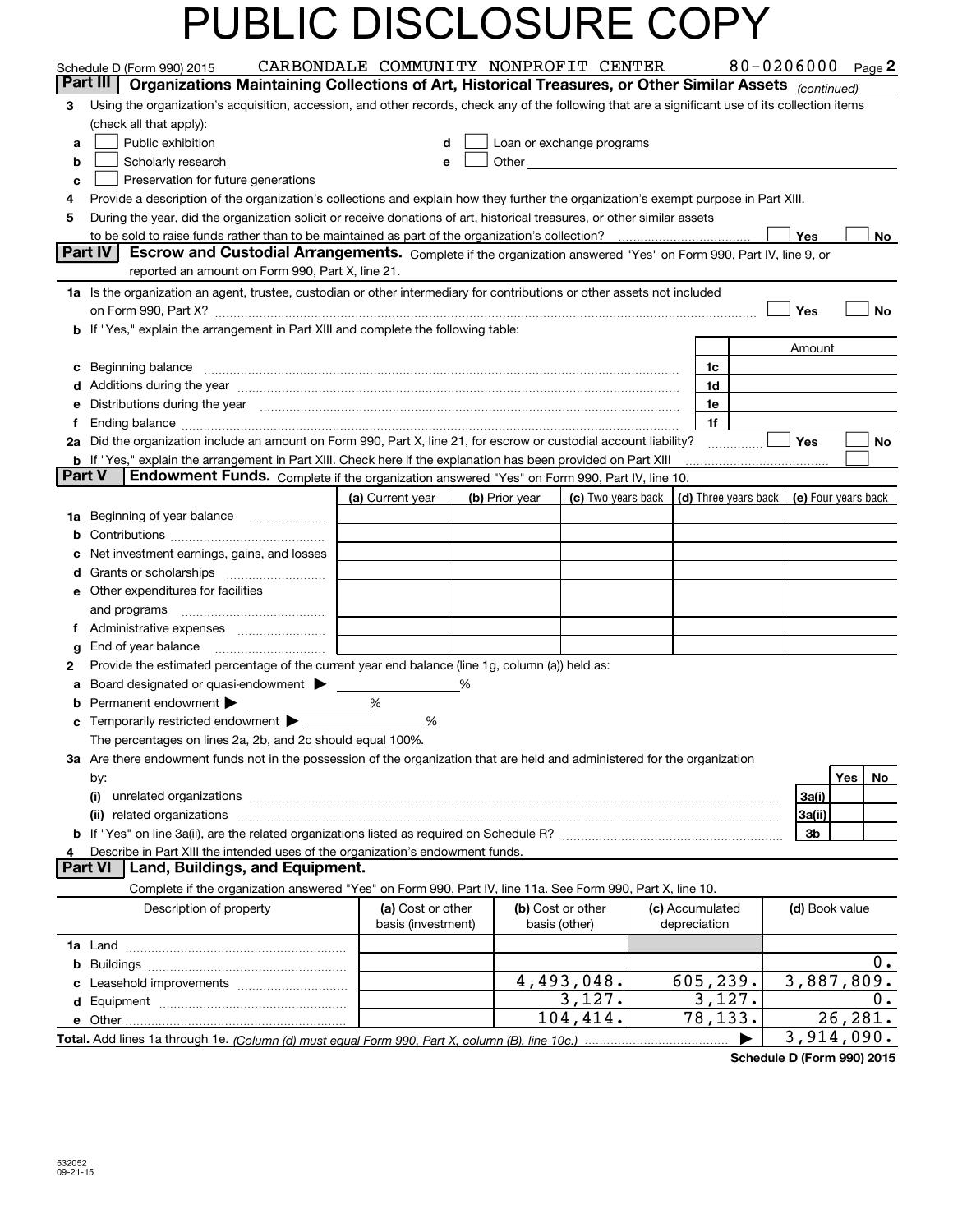|                 | Schedule D (Form 990) 2015    |                                                                      |                 | CARBONDALE COMMUNITY NONPROFIT CENTER                                                                             | 80-0206000<br>Page $3$                                                                                                                               |
|-----------------|-------------------------------|----------------------------------------------------------------------|-----------------|-------------------------------------------------------------------------------------------------------------------|------------------------------------------------------------------------------------------------------------------------------------------------------|
| <b>Part VII</b> |                               | <b>Investments - Other Securities.</b>                               |                 |                                                                                                                   |                                                                                                                                                      |
|                 |                               |                                                                      |                 | Complete if the organization answered "Yes" on Form 990, Part IV, line 11b. See Form 990, Part X, line 12.        |                                                                                                                                                      |
|                 |                               | (a) Description of security or category (including name of security) | (b) Book value  |                                                                                                                   | (c) Method of valuation: Cost or end-of-year market value                                                                                            |
|                 | (1) Financial derivatives     |                                                                      |                 |                                                                                                                   |                                                                                                                                                      |
|                 |                               |                                                                      |                 |                                                                                                                   |                                                                                                                                                      |
| $(3)$ Other     |                               |                                                                      |                 |                                                                                                                   |                                                                                                                                                      |
| (A)             |                               |                                                                      |                 |                                                                                                                   |                                                                                                                                                      |
| (B)             |                               |                                                                      |                 |                                                                                                                   |                                                                                                                                                      |
| (C)             |                               |                                                                      |                 |                                                                                                                   |                                                                                                                                                      |
| (D)             |                               |                                                                      |                 |                                                                                                                   |                                                                                                                                                      |
| (E)             |                               |                                                                      |                 |                                                                                                                   |                                                                                                                                                      |
| (F)             |                               |                                                                      |                 |                                                                                                                   |                                                                                                                                                      |
| (G)             |                               |                                                                      |                 |                                                                                                                   |                                                                                                                                                      |
| (H)             |                               |                                                                      |                 |                                                                                                                   |                                                                                                                                                      |
|                 |                               | Total. (Col. (b) must equal Form 990, Part X, col. (B) line 12.)     |                 |                                                                                                                   |                                                                                                                                                      |
|                 |                               | Part VIII Investments - Program Related.                             |                 |                                                                                                                   |                                                                                                                                                      |
|                 |                               |                                                                      |                 | Complete if the organization answered "Yes" on Form 990, Part IV, line 11c. See Form 990, Part X, line 13.        |                                                                                                                                                      |
|                 | (a) Description of investment |                                                                      | (b) Book value  |                                                                                                                   | (c) Method of valuation: Cost or end-of-year market value                                                                                            |
| (1)             |                               |                                                                      |                 |                                                                                                                   |                                                                                                                                                      |
| (2)             |                               |                                                                      |                 |                                                                                                                   |                                                                                                                                                      |
| (3)             |                               |                                                                      |                 |                                                                                                                   |                                                                                                                                                      |
| (4)             |                               |                                                                      |                 |                                                                                                                   |                                                                                                                                                      |
| (5)             |                               |                                                                      |                 |                                                                                                                   |                                                                                                                                                      |
| (6)             |                               |                                                                      |                 |                                                                                                                   |                                                                                                                                                      |
| (7)             |                               |                                                                      |                 |                                                                                                                   |                                                                                                                                                      |
| (8)             |                               |                                                                      |                 |                                                                                                                   |                                                                                                                                                      |
| (9)             |                               |                                                                      |                 |                                                                                                                   |                                                                                                                                                      |
| <b>Part IX</b>  | <b>Other Assets.</b>          | Total. (Col. (b) must equal Form 990, Part X, col. (B) line 13.)     |                 |                                                                                                                   |                                                                                                                                                      |
|                 |                               |                                                                      |                 | Complete if the organization answered "Yes" on Form 990, Part IV, line 11d. See Form 990, Part X, line 15.        |                                                                                                                                                      |
|                 |                               |                                                                      | (a) Description |                                                                                                                   | (b) Book value                                                                                                                                       |
| (1)             |                               |                                                                      |                 |                                                                                                                   |                                                                                                                                                      |
| (2)             |                               |                                                                      |                 |                                                                                                                   |                                                                                                                                                      |
| (3)             |                               |                                                                      |                 |                                                                                                                   |                                                                                                                                                      |
| (4)             |                               |                                                                      |                 |                                                                                                                   |                                                                                                                                                      |
| (5)             |                               |                                                                      |                 |                                                                                                                   |                                                                                                                                                      |
| (6)             |                               |                                                                      |                 |                                                                                                                   |                                                                                                                                                      |
| (7)             |                               |                                                                      |                 |                                                                                                                   |                                                                                                                                                      |
| (8)             |                               |                                                                      |                 |                                                                                                                   |                                                                                                                                                      |
| (9)             |                               |                                                                      |                 |                                                                                                                   |                                                                                                                                                      |
|                 |                               | Total. (Column (b) must equal Form 990. Part X. col. (B) line 15.)   |                 |                                                                                                                   |                                                                                                                                                      |
| Part X          | <b>Other Liabilities.</b>     |                                                                      |                 |                                                                                                                   |                                                                                                                                                      |
|                 |                               |                                                                      |                 | Complete if the organization answered "Yes" on Form 990, Part IV, line 11e or 11f. See Form 990, Part X, line 25. |                                                                                                                                                      |
| 1.              |                               | (a) Description of liability                                         |                 | (b) Book value                                                                                                    |                                                                                                                                                      |
| (1)             | Federal income taxes          |                                                                      |                 |                                                                                                                   |                                                                                                                                                      |
| (2)             | SECURITY DEPOSITS             |                                                                      |                 | 61,434.                                                                                                           |                                                                                                                                                      |
| (3)             |                               |                                                                      |                 |                                                                                                                   |                                                                                                                                                      |
| (4)             |                               |                                                                      |                 |                                                                                                                   |                                                                                                                                                      |
| (5)             |                               |                                                                      |                 |                                                                                                                   |                                                                                                                                                      |
| (6)             |                               |                                                                      |                 |                                                                                                                   |                                                                                                                                                      |
| (7)             |                               |                                                                      |                 |                                                                                                                   |                                                                                                                                                      |
| (8)             |                               |                                                                      |                 |                                                                                                                   |                                                                                                                                                      |
| (9)             |                               |                                                                      |                 |                                                                                                                   |                                                                                                                                                      |
|                 |                               | Total. (Column (b) must equal Form 990, Part X, col. (B) line 25.)   |                 | 61,434.                                                                                                           |                                                                                                                                                      |
|                 |                               |                                                                      |                 |                                                                                                                   | 2. Liability for uncertain tax positions. In Part XIII, provide the text of the footnote to the organization's financial statements that reports the |

organization's liability for uncertain tax positions under FIN 48 (ASC 740). Check here if the text of the footnote has been provided in Part XIII  $~\boxed{\rm X}$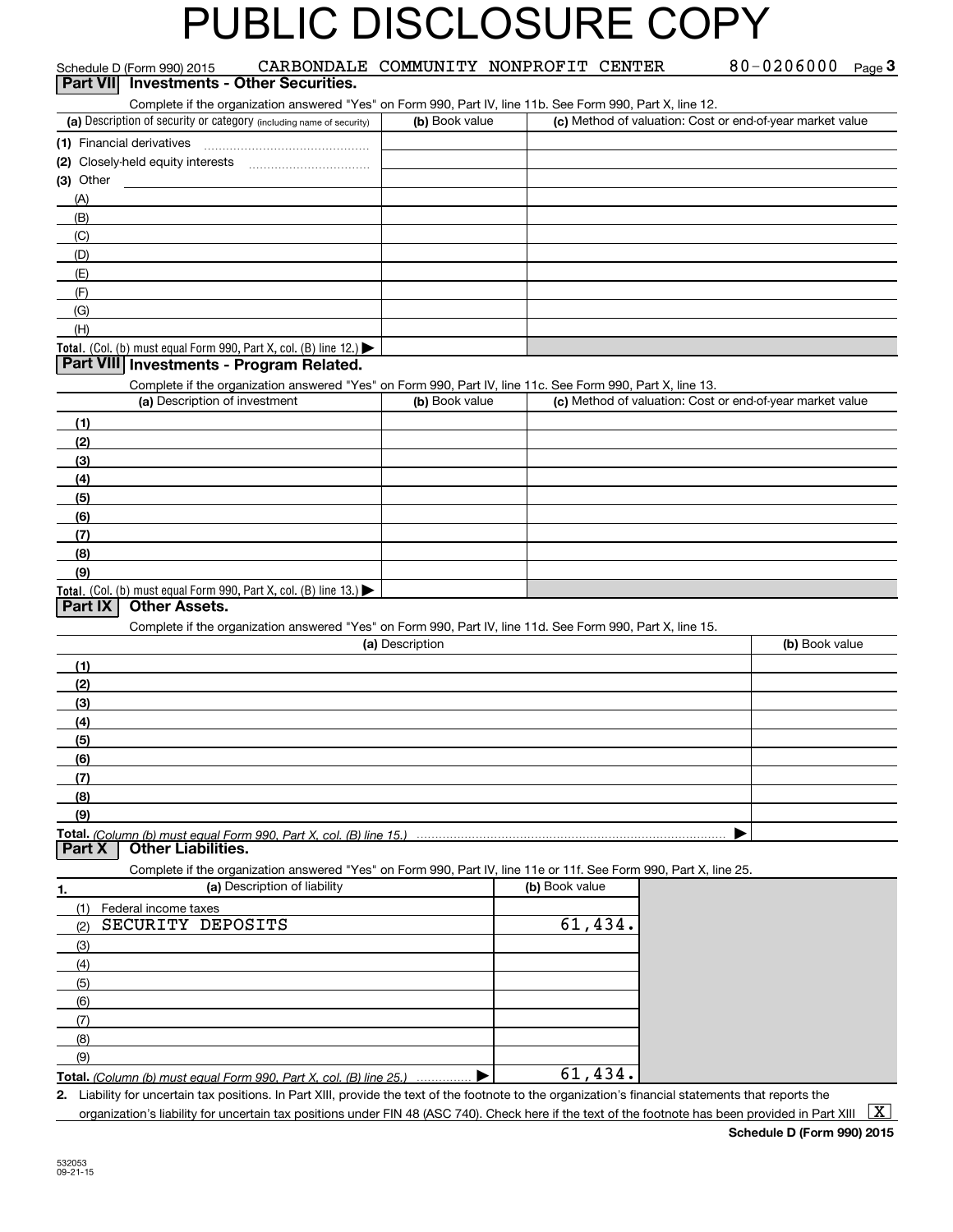|              | CARBONDALE COMMUNITY NONPROFIT CENTER<br>Schedule D (Form 990) 2015                                                                                                                                                                  |                |                | 80-0206000 $_{Page}$ 4 |
|--------------|--------------------------------------------------------------------------------------------------------------------------------------------------------------------------------------------------------------------------------------|----------------|----------------|------------------------|
|              | <b>Part XI</b><br>Reconciliation of Revenue per Audited Financial Statements With Revenue per Return.                                                                                                                                |                |                |                        |
|              | Complete if the organization answered "Yes" on Form 990, Part IV, line 12a.                                                                                                                                                          |                |                |                        |
| 1            | Total revenue, gains, and other support per audited financial statements                                                                                                                                                             |                | $\blacksquare$ | 505,623.               |
| $\mathbf{2}$ | Amounts included on line 1 but not on Form 990, Part VIII, line 12:                                                                                                                                                                  |                |                |                        |
| a            | Net unrealized gains (losses) on investments [11] matter than the unrealized main states on investments [11] matter was not unrealized matter was also had a matter was determined to the unrealized matter was determined to        | 2a             |                |                        |
| b            |                                                                                                                                                                                                                                      | 2 <sub>b</sub> |                |                        |
| с            | Recoveries of prior year grants [11,111] [11] Recoveries of prior year grants [11] [11] Recoveries (11] [11] R                                                                                                                       | 2c             |                |                        |
| d            |                                                                                                                                                                                                                                      | 2d             |                |                        |
| е            | Add lines 2a through 2d                                                                                                                                                                                                              |                | 2e             |                        |
| 3            |                                                                                                                                                                                                                                      |                | $\overline{3}$ | 505, 623.              |
| 4            | Amounts included on Form 990. Part VIII. line 12, but not on line 1:                                                                                                                                                                 |                |                |                        |
| a            |                                                                                                                                                                                                                                      | 4a             |                |                        |
|              |                                                                                                                                                                                                                                      | 4 <sub>b</sub> |                |                        |
| c.           | Add lines 4a and 4b                                                                                                                                                                                                                  |                | 4c             | 0.                     |
| 5            |                                                                                                                                                                                                                                      |                | 5              | 505, 623.              |
|              | Part XII   Reconciliation of Expenses per Audited Financial Statements With Expenses per Return.                                                                                                                                     |                |                |                        |
|              | Complete if the organization answered "Yes" on Form 990, Part IV, line 12a.                                                                                                                                                          |                |                |                        |
| 1            | Total expenses and losses per audited financial statements [11] [11] Total expenses and losses per audited financial statements [11] [11] Total expenses and losses per audited financial statements                                 |                | $\mathbf{1}$   | 569, 257.              |
| $\mathbf{2}$ | Amounts included on line 1 but not on Form 990, Part IX, line 25:                                                                                                                                                                    |                |                |                        |
| a            |                                                                                                                                                                                                                                      | 2a             |                |                        |
| b            | Prior year adjustments www.communication.com/www.communication.com/www.com/                                                                                                                                                          | 2 <sub>b</sub> |                |                        |
| c            |                                                                                                                                                                                                                                      | 2 <sub>c</sub> |                |                        |
| d            | Other (Describe in Part XIII.) (COLORADIAL CONSERVISTION) (CONSERVISTION) (CONSERVISTION)                                                                                                                                            | 2d             |                |                        |
| е            | Add lines 2a through 2d <b>contained a contained a contained a contained a contained a contained a contained a contained a contact a contact a contact a contact a contact a contact a contact a contact a contact a contact a c</b> |                | 2e             | о.                     |
| 3            |                                                                                                                                                                                                                                      |                | 3              | 569, 257.              |
| 4            | Amounts included on Form 990, Part IX, line 25, but not on line 1:                                                                                                                                                                   |                |                |                        |
| a            |                                                                                                                                                                                                                                      | 4a             |                |                        |
|              | Other (Describe in Part XIII.) <b>Construction Contract Construction</b> Chern Construction Chern Chern Chern Chern Chern Chern Chern Chern Chern Chern Chern Chern Chern Chern Chern Chern Chern Chern Chern Chern Chern Chern Che  | 4 <sub>b</sub> |                |                        |
| c            | Add lines 4a and 4b                                                                                                                                                                                                                  |                | 4с             | $0$ .                  |
| 5            |                                                                                                                                                                                                                                      |                | 5              | 569, 257.              |
|              | Part XIII Supplemental Information.                                                                                                                                                                                                  |                |                |                        |
|              | Provide the descriptions required for Part II, lines 3, 5, and 9; Part III, lines 1a and 4; Part IV, lines 1b and 2b; Part V, line 4; Part X, line 2; Part XI,                                                                       |                |                |                        |

lines 2d and 4b; and Part XII, lines 2d and 4b. Also complete this part to provide any additional information.

### PART X, LINE 2:

#### THE ORGANIZATION HAD NO MATERIAL UNRECOGNIZED TAX BENEFITS FOR THE YEAR

### ENDED DECEMBER 31, 2015.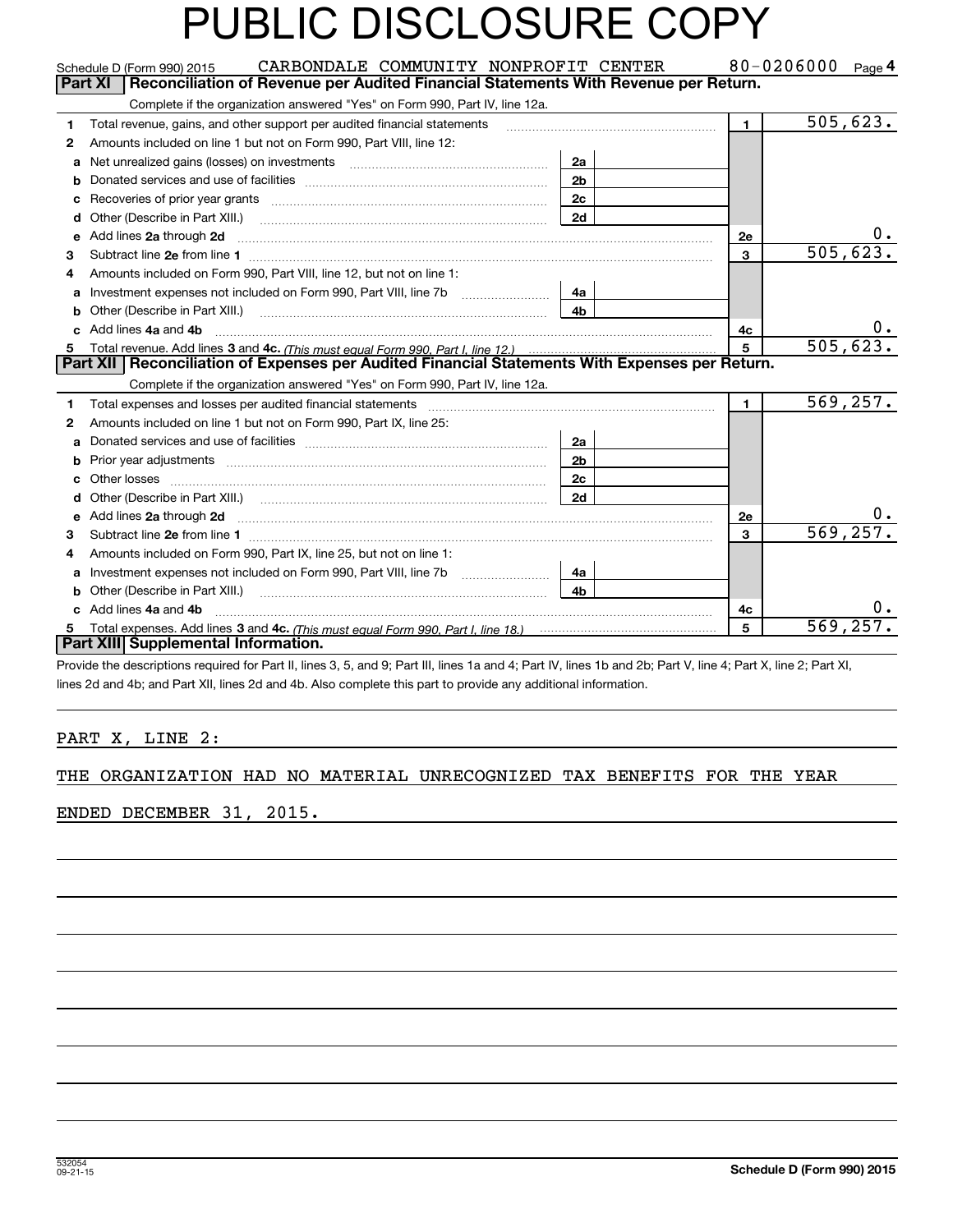**(Form 990 or 990-EZ)**

Department of the Treasury Internal Revenue Service Name of the organization

**Complete to provide information for responses to specific questions on SCHEDULE O Supplemental Information to Form 990 or 990-EZ**

**Form 990 or 990-EZ or to provide any additional information. | Attach to Form 990 or 990-EZ.**

**Information about Schedule O (Form 990 or 990-EZ) and its instructions is at**  $www.irs.gov/form990.$ 

**InspectionEmployer identification number**

OMB No. 1545-0047

**Open to Public**

**2015**

CARBONDALE COMMUNITY NONPROFIT CENTER | 80-0206000

FORM 990, PART VI, SECTION B, LINE 11:

CIRCULATED 990 TO B/D & REVIEWED BY AT BOARD MEETING

FORM 990, PART VI, SECTION B, LINE 12C:

DIRECTORS SIGN CONFLICT OF INTEREST POLICY EACH YEAR

FORM 990, PART VI, SECTION B, LINE 15:

THE NONPROFIT COMPARES ITS SALARIES WITH THE SALARIES LISTED IN NATIONAL

COMEPNSATION SURVEYS.

FORM 990, PART VI, SECTION C, LINE 19:

GOVERNING DOCUMENTS, FINANCIAL STATEMENTS AND THE CONFLICT OF INTEREST

POLICY ARE AVAILABLE TO THE PUBLIC UPON REQUEST.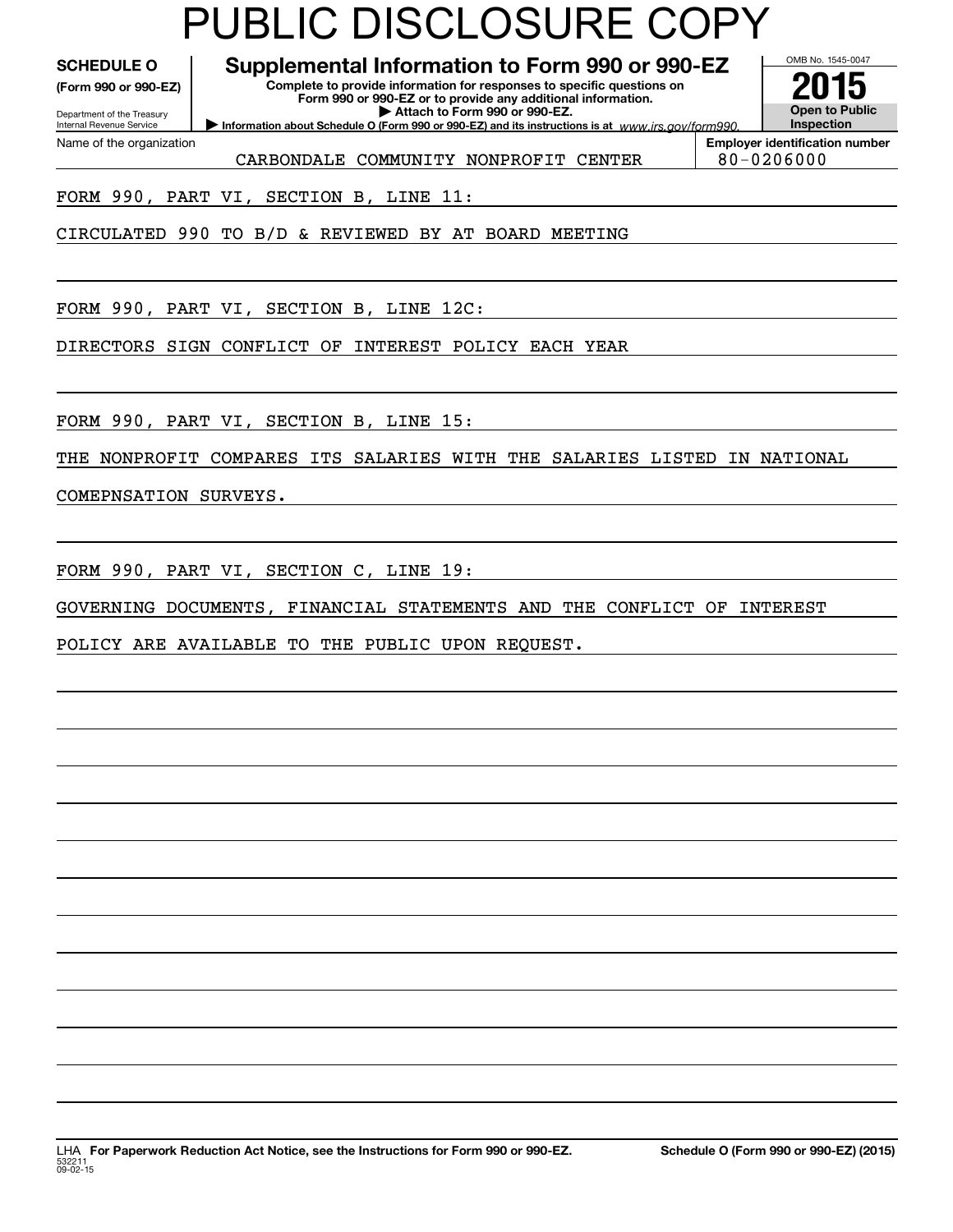|                                                                                                                                                                        | PUBLIC DISCLOSURE COPY                                                                              |                                            |                                                                                    |                              |                         |                                                 |                         |                                                                                                                                           |
|------------------------------------------------------------------------------------------------------------------------------------------------------------------------|-----------------------------------------------------------------------------------------------------|--------------------------------------------|------------------------------------------------------------------------------------|------------------------------|-------------------------|-------------------------------------------------|-------------------------|-------------------------------------------------------------------------------------------------------------------------------------------|
| 4562                                                                                                                                                                   | OMB No. 1545-0172<br>5                                                                              |                                            |                                                                                    |                              |                         |                                                 |                         |                                                                                                                                           |
|                                                                                                                                                                        |                                                                                                     |                                            |                                                                                    |                              |                         |                                                 |                         |                                                                                                                                           |
| Department of the Treasury<br>(99)<br>Internal Revenue Service                                                                                                         | Information about Form 4562 and its separate instructions is at www.irs.gov/form4562.               |                                            | Attach to your tax return.                                                         |                              |                         |                                                 |                         | Sequence No. 179                                                                                                                          |
| Name(s) shown on return                                                                                                                                                |                                                                                                     |                                            |                                                                                    |                              |                         | Business or activity to which this form relates |                         | Identifying number                                                                                                                        |
| CARBONDALE COMMUNITY NONPROFIT CENTER                                                                                                                                  |                                                                                                     |                                            |                                                                                    |                              | <b>FORM 990 PAGE 10</b> |                                                 |                         | $80 - 0206000$                                                                                                                            |
| Part I                                                                                                                                                                 |                                                                                                     |                                            |                                                                                    |                              |                         |                                                 |                         | Election To Expense Certain Property Under Section 179 Note: If you have any listed property, complete Part V before you complete Part I. |
| <b>1</b> Maximum amount (see instructions)                                                                                                                             |                                                                                                     |                                            |                                                                                    |                              |                         |                                                 | 1                       | 500,000.                                                                                                                                  |
| 2 Total cost of section 179 property placed in service (see instructions)                                                                                              |                                                                                                     |                                            |                                                                                    |                              |                         |                                                 | $\mathbf{2}$            |                                                                                                                                           |
| 3                                                                                                                                                                      |                                                                                                     |                                            |                                                                                    |                              |                         |                                                 | 3                       | 2,000,000.                                                                                                                                |
| Reduction in limitation. Subtract line 3 from line 2. If zero or less, enter -0-<br>4                                                                                  |                                                                                                     |                                            |                                                                                    |                              |                         |                                                 | $\overline{\mathbf{4}}$ |                                                                                                                                           |
| Dollar limitation for tax year. Subtract line 4 from line 1. If zero or less, enter -0-. If married filing separately, see instructions<br>5                           |                                                                                                     |                                            |                                                                                    |                              |                         |                                                 | 5                       |                                                                                                                                           |
| 6                                                                                                                                                                      | (a) Description of property                                                                         |                                            |                                                                                    | (b) Cost (business use only) |                         | (c) Elected cost                                |                         |                                                                                                                                           |
|                                                                                                                                                                        |                                                                                                     |                                            |                                                                                    |                              |                         |                                                 |                         |                                                                                                                                           |
|                                                                                                                                                                        |                                                                                                     |                                            |                                                                                    |                              |                         |                                                 |                         |                                                                                                                                           |
|                                                                                                                                                                        |                                                                                                     |                                            |                                                                                    |                              |                         |                                                 |                         |                                                                                                                                           |
|                                                                                                                                                                        |                                                                                                     |                                            |                                                                                    |                              |                         |                                                 |                         |                                                                                                                                           |
| <b>7</b> Listed property. Enter the amount from line 29                                                                                                                |                                                                                                     |                                            |                                                                                    |                              | $\overline{7}$          |                                                 |                         |                                                                                                                                           |
|                                                                                                                                                                        |                                                                                                     |                                            |                                                                                    |                              |                         |                                                 | 8                       |                                                                                                                                           |
|                                                                                                                                                                        |                                                                                                     |                                            |                                                                                    |                              |                         |                                                 | 9                       |                                                                                                                                           |
|                                                                                                                                                                        |                                                                                                     |                                            |                                                                                    |                              |                         |                                                 |                         |                                                                                                                                           |
|                                                                                                                                                                        |                                                                                                     |                                            |                                                                                    |                              |                         |                                                 | 10                      |                                                                                                                                           |
| 11 Business income limitation. Enter the smaller of business income (not less than zero) or line 5                                                                     |                                                                                                     |                                            |                                                                                    |                              |                         |                                                 | 11                      |                                                                                                                                           |
| 12 Section 179 expense deduction. Add lines 9 and 10, but do not enter more than line 11                                                                               |                                                                                                     |                                            |                                                                                    |                              |                         |                                                 | 12                      |                                                                                                                                           |
| 13 Carryover of disallowed deduction to 2016. Add lines 9 and 10, less line 12<br>Note: Do not use Part II or Part III below for listed property. Instead, use Part V. |                                                                                                     |                                            |                                                                                    |                              | 13                      |                                                 |                         |                                                                                                                                           |
| Part II                                                                                                                                                                |                                                                                                     |                                            |                                                                                    |                              |                         |                                                 |                         |                                                                                                                                           |
|                                                                                                                                                                        | Special Depreciation Allowance and Other Depreciation (Do not include listed property.)             |                                            |                                                                                    |                              |                         |                                                 |                         |                                                                                                                                           |
| 14 Special depreciation allowance for qualified property (other than listed property) placed in service during                                                         |                                                                                                     |                                            |                                                                                    |                              |                         |                                                 |                         |                                                                                                                                           |
| the tax year                                                                                                                                                           |                                                                                                     |                                            |                                                                                    |                              |                         |                                                 | 14                      |                                                                                                                                           |
| 15 Property subject to section 168(f)(1) election material content and content to the section 168(f)(1) election                                                       |                                                                                                     |                                            |                                                                                    |                              |                         |                                                 | 15                      |                                                                                                                                           |
| <b>16</b> Other depreciation (including ACRS)<br>Part III                                                                                                              |                                                                                                     |                                            |                                                                                    |                              |                         |                                                 | 16                      | 131, 116.                                                                                                                                 |
|                                                                                                                                                                        | MACRS Depreciation (Do not include listed property.) (See instructions.)                            |                                            |                                                                                    |                              |                         |                                                 |                         |                                                                                                                                           |
|                                                                                                                                                                        |                                                                                                     |                                            |                                                                                    | <b>Section A</b>             |                         |                                                 |                         |                                                                                                                                           |
| 17 MACRS deductions for assets placed in service in tax years beginning before 2015                                                                                    |                                                                                                     |                                            |                                                                                    |                              |                         |                                                 | 17                      | $\overline{130}$ .                                                                                                                        |
| 18 If you are electing to group any assets placed in service during the tax year into one or more general asset accounts, check here                                   |                                                                                                     |                                            |                                                                                    |                              |                         | ⋗                                               |                         |                                                                                                                                           |
|                                                                                                                                                                        | Section B - Assets Placed in Service During 2015 Tax Year Using the General Depreciation System     |                                            |                                                                                    |                              |                         |                                                 |                         |                                                                                                                                           |
| (a) Classification of property                                                                                                                                         |                                                                                                     | (b) Month and<br>year placed<br>in service | (c) Basis for depreciation<br>(business/investment use<br>only - see instructions) |                              | (d) Recovery<br>period  | (e) Convention                                  | (f) Method              | (g) Depreciation deduction                                                                                                                |
| 3-year property<br>19a                                                                                                                                                 |                                                                                                     |                                            |                                                                                    |                              |                         |                                                 |                         |                                                                                                                                           |
| 5-year property<br>b                                                                                                                                                   |                                                                                                     |                                            |                                                                                    |                              |                         |                                                 |                         |                                                                                                                                           |
| 7-year property<br>c                                                                                                                                                   |                                                                                                     |                                            |                                                                                    |                              |                         |                                                 |                         |                                                                                                                                           |
| 10-year property<br>d                                                                                                                                                  |                                                                                                     |                                            |                                                                                    |                              |                         |                                                 |                         |                                                                                                                                           |
| 15-year property<br>е                                                                                                                                                  |                                                                                                     |                                            |                                                                                    |                              |                         |                                                 |                         |                                                                                                                                           |
| 20-year property<br>f                                                                                                                                                  |                                                                                                     |                                            |                                                                                    |                              |                         |                                                 |                         |                                                                                                                                           |
| 25-year property<br>g                                                                                                                                                  |                                                                                                     |                                            |                                                                                    |                              | 25 yrs.                 |                                                 | S/L                     |                                                                                                                                           |
|                                                                                                                                                                        |                                                                                                     |                                            |                                                                                    |                              | 27.5 yrs.               | MМ                                              | S/L                     |                                                                                                                                           |
| Residential rental property<br>h                                                                                                                                       |                                                                                                     |                                            |                                                                                    |                              | 27.5 yrs.               | MМ                                              | S/L                     |                                                                                                                                           |
|                                                                                                                                                                        |                                                                                                     |                                            |                                                                                    |                              | 39 yrs.                 | ΜМ                                              | S/L                     |                                                                                                                                           |
| Nonresidential real property<br>j.                                                                                                                                     |                                                                                                     |                                            |                                                                                    |                              |                         | MМ                                              | S/L                     |                                                                                                                                           |
|                                                                                                                                                                        | Section C - Assets Placed in Service During 2015 Tax Year Using the Alternative Depreciation System |                                            |                                                                                    |                              |                         |                                                 |                         |                                                                                                                                           |
| 20 a<br>Class life                                                                                                                                                     |                                                                                                     |                                            |                                                                                    |                              |                         |                                                 | S/L                     |                                                                                                                                           |
| 12-year<br>b                                                                                                                                                           |                                                                                                     |                                            |                                                                                    |                              | 12 yrs.                 |                                                 | S/L                     |                                                                                                                                           |
| 40-year<br>c                                                                                                                                                           |                                                                                                     |                                            |                                                                                    |                              | 40 yrs.                 | MМ                                              | S/L                     |                                                                                                                                           |
| Part IV                                                                                                                                                                | <b>Summary (See instructions.)</b>                                                                  |                                            |                                                                                    |                              |                         |                                                 |                         |                                                                                                                                           |
| 21 Listed property. Enter amount from line 28                                                                                                                          |                                                                                                     |                                            |                                                                                    |                              |                         |                                                 | 21                      |                                                                                                                                           |
| 22 Total. Add amounts from line 12, lines 14 through 17, lines 19 and 20 in column (g), and line 21.                                                                   |                                                                                                     |                                            |                                                                                    |                              |                         |                                                 |                         |                                                                                                                                           |
|                                                                                                                                                                        |                                                                                                     |                                            |                                                                                    |                              |                         |                                                 | 22                      | 131,246.                                                                                                                                  |
|                                                                                                                                                                        |                                                                                                     |                                            |                                                                                    |                              |                         |                                                 |                         |                                                                                                                                           |
| 23 For assets shown above and placed in service during the current year, enter the                                                                                     |                                                                                                     |                                            |                                                                                    |                              | 23                      |                                                 |                         |                                                                                                                                           |
| 516251<br>12-28-15                                                                                                                                                     | LHA For Paperwork Reduction Act Notice, see separate instructions.                                  |                                            |                                                                                    |                              |                         |                                                 |                         | Form 4562 (2015)                                                                                                                          |
|                                                                                                                                                                        |                                                                                                     |                                            |                                                                                    |                              |                         |                                                 |                         |                                                                                                                                           |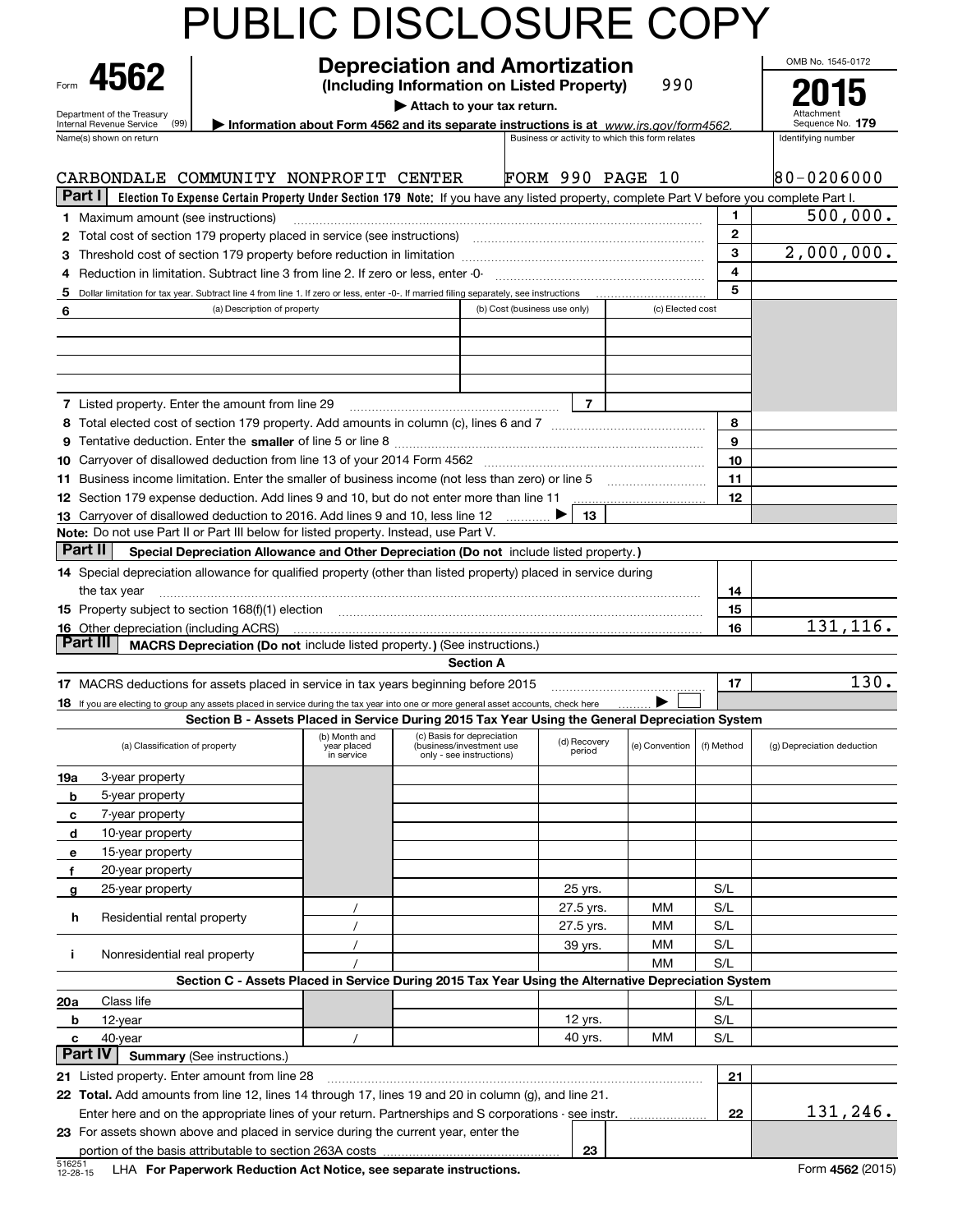|                | Form 4562 (2015)                                                                                                                                                  |                                                                                                                      | CARBONDALE COMMUNITY NONPROFIT CENTER                                               |                                            |                        |                       |                                                |      |                    |                                        |                                      |     |                           | 80-0206000 Page 2             |         |
|----------------|-------------------------------------------------------------------------------------------------------------------------------------------------------------------|----------------------------------------------------------------------------------------------------------------------|-------------------------------------------------------------------------------------|--------------------------------------------|------------------------|-----------------------|------------------------------------------------|------|--------------------|----------------------------------------|--------------------------------------|-----|---------------------------|-------------------------------|---------|
| <b>Part V</b>  | Listed Property (Include automobiles, certain other vehicles, certain aircraft, certain computers, and property used for entertainment,                           |                                                                                                                      |                                                                                     |                                            |                        |                       |                                                |      |                    |                                        |                                      |     |                           |                               |         |
|                | recreation, or amusement.)<br>Note: For any vehicle for which you are using the standard mileage rate or deducting lease expense, complete only 24a, 24b, columns |                                                                                                                      |                                                                                     |                                            |                        |                       |                                                |      |                    |                                        |                                      |     |                           |                               |         |
|                | (a) through (c) of Section A, all of Section B, and Section C if applicable.                                                                                      |                                                                                                                      |                                                                                     |                                            |                        |                       |                                                |      |                    |                                        |                                      |     |                           |                               |         |
|                |                                                                                                                                                                   | Section A - Depreciation and Other Information (Caution: See the instructions for limits for passenger automobiles.) |                                                                                     |                                            |                        |                       |                                                |      |                    |                                        |                                      |     |                           |                               |         |
|                | 24a Do you have evidence to support the business/investment use claimed?                                                                                          |                                                                                                                      |                                                                                     |                                            |                        |                       | Yes                                            | No l |                    | 24b If "Yes," is the evidence written? |                                      |     |                           | Yes                           | No      |
|                | (a)                                                                                                                                                               | (b)<br>Date                                                                                                          | (c)<br>Business/                                                                    |                                            | (d)                    |                       | (e)                                            |      | (f)                | (g)                                    |                                      |     | (h)                       |                               | (i)     |
|                | Type of property<br>(list vehicles first)                                                                                                                         | placed in                                                                                                            | investment                                                                          |                                            | Cost or<br>other basis |                       | Basis for depreciation<br>(business/investment |      | Recovery<br>period | Convention                             | Method/                              |     | Depreciation<br>deduction | section 179                   | Elected |
|                |                                                                                                                                                                   | service                                                                                                              | use percentage                                                                      |                                            |                        |                       | use only)                                      |      |                    |                                        |                                      |     |                           |                               | cost    |
|                | 25 Special depreciation allowance for qualified listed property placed in service during the tax year and                                                         |                                                                                                                      |                                                                                     |                                            |                        |                       |                                                |      |                    |                                        |                                      |     |                           |                               |         |
|                |                                                                                                                                                                   |                                                                                                                      |                                                                                     |                                            |                        |                       |                                                |      |                    |                                        | 25                                   |     |                           |                               |         |
|                | 26 Property used more than 50% in a qualified business use:                                                                                                       |                                                                                                                      |                                                                                     |                                            |                        |                       |                                                |      |                    |                                        |                                      |     |                           |                               |         |
|                |                                                                                                                                                                   | $\frac{1}{2}$ $\frac{1}{2}$ $\frac{1}{2}$                                                                            |                                                                                     | %                                          |                        |                       |                                                |      |                    |                                        |                                      |     |                           |                               |         |
|                |                                                                                                                                                                   | 王 王                                                                                                                  |                                                                                     | %                                          |                        |                       |                                                |      |                    |                                        |                                      |     |                           |                               |         |
|                |                                                                                                                                                                   | $\mathcal{X}^{\mathcal{A}}$ , $\mathcal{X}^{\mathcal{A}}$                                                            |                                                                                     | %                                          |                        |                       |                                                |      |                    |                                        |                                      |     |                           |                               |         |
|                | 27 Property used 50% or less in a qualified business use:                                                                                                         |                                                                                                                      |                                                                                     |                                            |                        |                       |                                                |      |                    |                                        |                                      |     |                           |                               |         |
|                |                                                                                                                                                                   | $\mathbb{R}^n \times \mathbb{R}$                                                                                     |                                                                                     | %<br>%                                     |                        |                       |                                                |      |                    | $S/L -$<br>$S/L -$                     |                                      |     |                           |                               |         |
|                |                                                                                                                                                                   | 生产生<br>$\Gamma_{\rm{eff}}=1$                                                                                         |                                                                                     | %                                          |                        |                       |                                                |      |                    | $S/L -$                                |                                      |     |                           |                               |         |
|                |                                                                                                                                                                   |                                                                                                                      |                                                                                     |                                            |                        |                       |                                                |      |                    |                                        | 28                                   |     |                           |                               |         |
|                |                                                                                                                                                                   |                                                                                                                      |                                                                                     |                                            |                        |                       |                                                |      |                    |                                        |                                      |     | 29                        |                               |         |
|                |                                                                                                                                                                   |                                                                                                                      |                                                                                     | Section B - Information on Use of Vehicles |                        |                       |                                                |      |                    |                                        |                                      |     |                           |                               |         |
|                | Complete this section for vehicles used by a sole proprietor, partner, or other "more than 5% owner," or related person. If you provided vehicles                 |                                                                                                                      |                                                                                     |                                            |                        |                       |                                                |      |                    |                                        |                                      |     |                           |                               |         |
|                | to your employees, first answer the questions in Section C to see if you meet an exception to completing this section for those vehicles.                         |                                                                                                                      |                                                                                     |                                            |                        |                       |                                                |      |                    |                                        |                                      |     |                           |                               |         |
|                |                                                                                                                                                                   |                                                                                                                      |                                                                                     |                                            |                        |                       |                                                |      |                    |                                        |                                      |     |                           |                               |         |
|                |                                                                                                                                                                   |                                                                                                                      |                                                                                     |                                            | (a)                    |                       | (b)                                            |      | (c)                | (d)                                    |                                      |     | (e)                       | (f)                           |         |
|                | <b>30</b> Total business/investment miles driven during the                                                                                                       |                                                                                                                      |                                                                                     |                                            | Vehicle                |                       | Vehicle                                        |      | Vehicle<br>Vehicle |                                        | Vehicle                              |     |                           | Vehicle                       |         |
|                | year (do not include commuting miles)                                                                                                                             |                                                                                                                      |                                                                                     |                                            |                        |                       |                                                |      |                    |                                        |                                      |     |                           |                               |         |
|                | 31 Total commuting miles driven during the year                                                                                                                   |                                                                                                                      |                                                                                     |                                            |                        |                       |                                                |      |                    |                                        |                                      |     |                           |                               |         |
|                | 32 Total other personal (noncommuting) miles                                                                                                                      |                                                                                                                      |                                                                                     |                                            |                        |                       |                                                |      |                    |                                        |                                      |     |                           |                               |         |
|                |                                                                                                                                                                   |                                                                                                                      |                                                                                     |                                            |                        |                       |                                                |      |                    |                                        |                                      |     |                           |                               |         |
|                | 33 Total miles driven during the year.                                                                                                                            |                                                                                                                      |                                                                                     |                                            |                        |                       |                                                |      |                    |                                        |                                      |     |                           |                               |         |
|                |                                                                                                                                                                   |                                                                                                                      |                                                                                     |                                            |                        |                       |                                                |      |                    |                                        |                                      |     |                           |                               |         |
|                | 34 Was the vehicle available for personal use                                                                                                                     |                                                                                                                      |                                                                                     | Yes                                        | No                     | Yes                   | No                                             | Yes  | No                 | Yes                                    | No                                   | Yes | No                        | Yes                           | No      |
|                |                                                                                                                                                                   |                                                                                                                      |                                                                                     |                                            |                        |                       |                                                |      |                    |                                        |                                      |     |                           |                               |         |
|                | 35 Was the vehicle used primarily by a more                                                                                                                       |                                                                                                                      |                                                                                     |                                            |                        |                       |                                                |      |                    |                                        |                                      |     |                           |                               |         |
|                | than 5% owner or related person?                                                                                                                                  |                                                                                                                      | .                                                                                   |                                            |                        |                       |                                                |      |                    |                                        |                                      |     |                           |                               |         |
|                | <b>36</b> Is another vehicle available for personal                                                                                                               |                                                                                                                      |                                                                                     |                                            |                        |                       |                                                |      |                    |                                        |                                      |     |                           |                               |         |
|                |                                                                                                                                                                   |                                                                                                                      |                                                                                     |                                            |                        |                       |                                                |      |                    |                                        |                                      |     |                           |                               |         |
|                |                                                                                                                                                                   |                                                                                                                      | Section C - Questions for Employers Who Provide Vehicles for Use by Their Employees |                                            |                        |                       |                                                |      |                    |                                        |                                      |     |                           |                               |         |
|                | Answer these questions to determine if you meet an exception to completing Section B for vehicles used by employees who are not more than 5%                      |                                                                                                                      |                                                                                     |                                            |                        |                       |                                                |      |                    |                                        |                                      |     |                           |                               |         |
|                | owners or related persons.                                                                                                                                        |                                                                                                                      |                                                                                     |                                            |                        |                       |                                                |      |                    |                                        |                                      |     |                           |                               |         |
|                | 37 Do you maintain a written policy statement that prohibits all personal use of vehicles, including commuting, by your                                           |                                                                                                                      |                                                                                     |                                            |                        |                       |                                                |      |                    |                                        |                                      |     |                           | Yes                           | No      |
|                |                                                                                                                                                                   |                                                                                                                      |                                                                                     |                                            |                        |                       |                                                |      |                    |                                        |                                      |     |                           |                               |         |
|                | 38 Do you maintain a written policy statement that prohibits personal use of vehicles, except commuting, by your                                                  |                                                                                                                      |                                                                                     |                                            |                        |                       |                                                |      |                    |                                        |                                      |     |                           |                               |         |
|                | employees? See the instructions for vehicles used by corporate officers, directors, or 1% or more owners                                                          |                                                                                                                      |                                                                                     |                                            |                        |                       |                                                |      |                    |                                        |                                      |     |                           |                               |         |
|                | 39 Do you treat all use of vehicles by employees as personal use?                                                                                                 |                                                                                                                      |                                                                                     |                                            |                        |                       |                                                |      |                    |                                        |                                      |     |                           |                               |         |
|                | 40 Do you provide more than five vehicles to your employees, obtain information from your employees about                                                         |                                                                                                                      |                                                                                     |                                            |                        |                       |                                                |      |                    |                                        |                                      |     |                           |                               |         |
|                | 41 Do you meet the requirements concerning qualified automobile demonstration use?                                                                                |                                                                                                                      |                                                                                     |                                            |                        |                       |                                                |      |                    |                                        |                                      |     |                           |                               |         |
|                | Note: If your answer to 37, 38, 39, 40, or 41 is "Yes," do not complete Section B for the covered vehicles.                                                       |                                                                                                                      |                                                                                     |                                            |                        |                       |                                                |      |                    |                                        |                                      |     |                           |                               |         |
| <b>Part VI</b> | Amortization                                                                                                                                                      |                                                                                                                      |                                                                                     |                                            |                        |                       |                                                |      |                    |                                        |                                      |     |                           |                               |         |
|                | (a)                                                                                                                                                               |                                                                                                                      |                                                                                     | (b)                                        |                        | (c)                   |                                                |      | (d)                |                                        | (e)                                  |     |                           | (f)                           |         |
|                | Description of costs                                                                                                                                              |                                                                                                                      |                                                                                     | Date amortization<br>begins                |                        | Amortizable<br>amount |                                                |      | Code<br>section    |                                        | Amortization<br>period or percentage |     |                           | Amortization<br>for this year |         |
|                | 42 Amortization of costs that begins during your 2015 tax year:                                                                                                   |                                                                                                                      |                                                                                     |                                            |                        |                       |                                                |      |                    |                                        |                                      |     |                           |                               |         |
|                |                                                                                                                                                                   |                                                                                                                      |                                                                                     |                                            |                        |                       |                                                |      |                    |                                        |                                      |     |                           |                               |         |

| 43 Amortization of costs that began before your 2015 tax year                        | 43 |  |  |  |  |                 |
|--------------------------------------------------------------------------------------|----|--|--|--|--|-----------------|
| <b>44 Total.</b> Add amounts in column (f). See the instructions for where to report | 44 |  |  |  |  |                 |
| 516252 12-28-15                                                                      |    |  |  |  |  | Form 4562 (2019 |